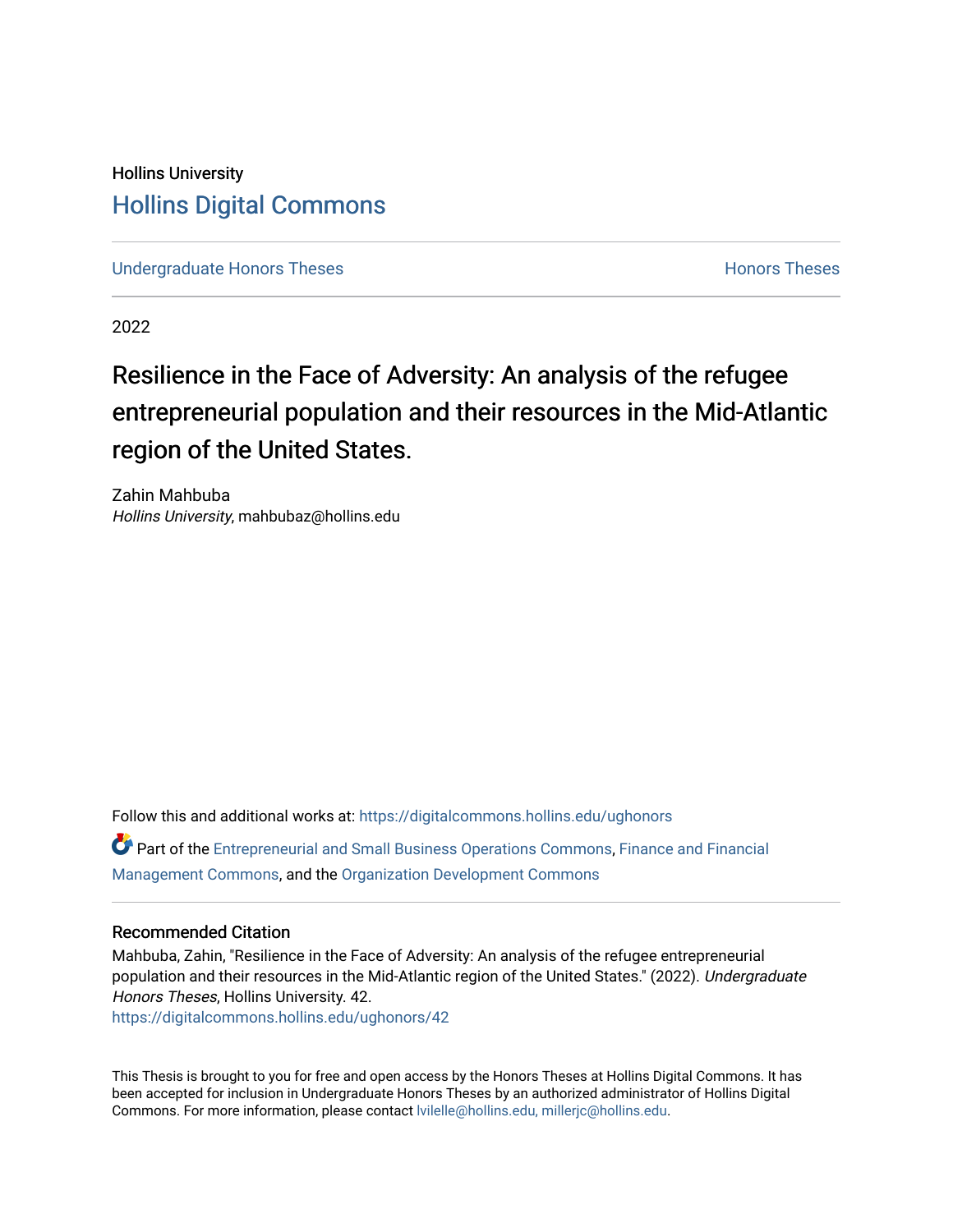Resilience in the Face of Adversity: An analysis of the refugee entrepreneurial population and their resources in the Mid-Atlantic region of the United States.

> Zahin Mahbuba Senior Honors Thesis Hollins University Dr Jon Bohland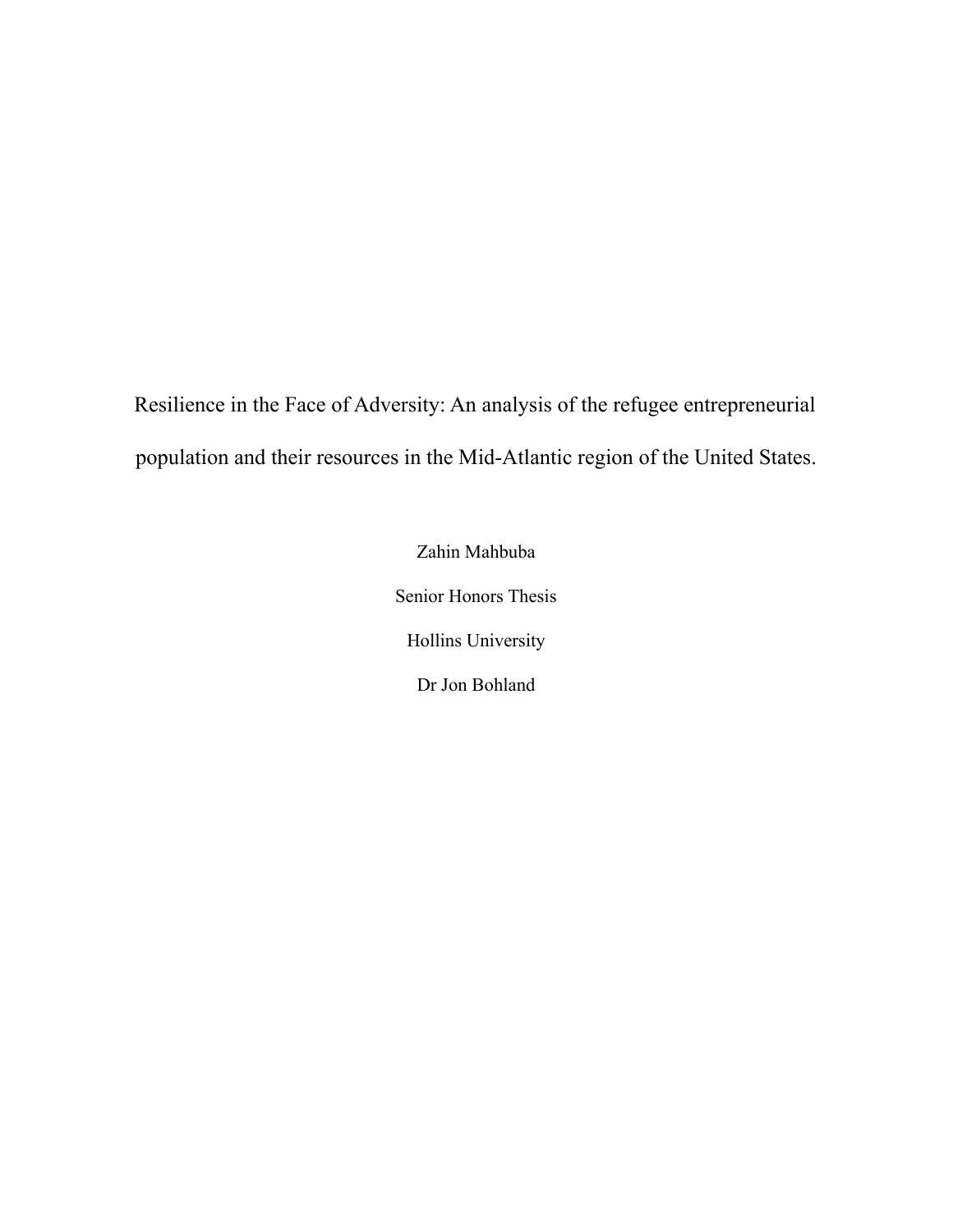## **Acknowledgements**

I want to firstly thank my wonderful professors Dr Jon Bohland and Dr Ashleigh Breske for their patience, support, and constant feedback during the process of constructing this thesis. I want to also thank Dr Courtney Chenette for being a fabulous external resource who has supported me in all of my entrepreneurial endeavors. I would also like to thank Professor Karen Messer-Bourgoin who introduced me to entrepreneurship and the entrepreneurial ecosystem here at Hollins University.

I would like to further thank my amazing friends Gedin Auria Cabrera, De Faustina Camacho, Soha Munir, Isadora Farias, Megan Brown, Aqsa Fazal, Ambrielle Viney, and Sajila Kanwal for their continuous love and support for me during the times of when I first embarked on my entrepreneurial journeys here at Hollins till the creation of this paper. Without them, a lot of this work could not have been done.

Lastly, I want to thank the wonderful participants for my thesis who so generously devoted their time and shared their life stories with me. Without their participation this thesis would not have been possible.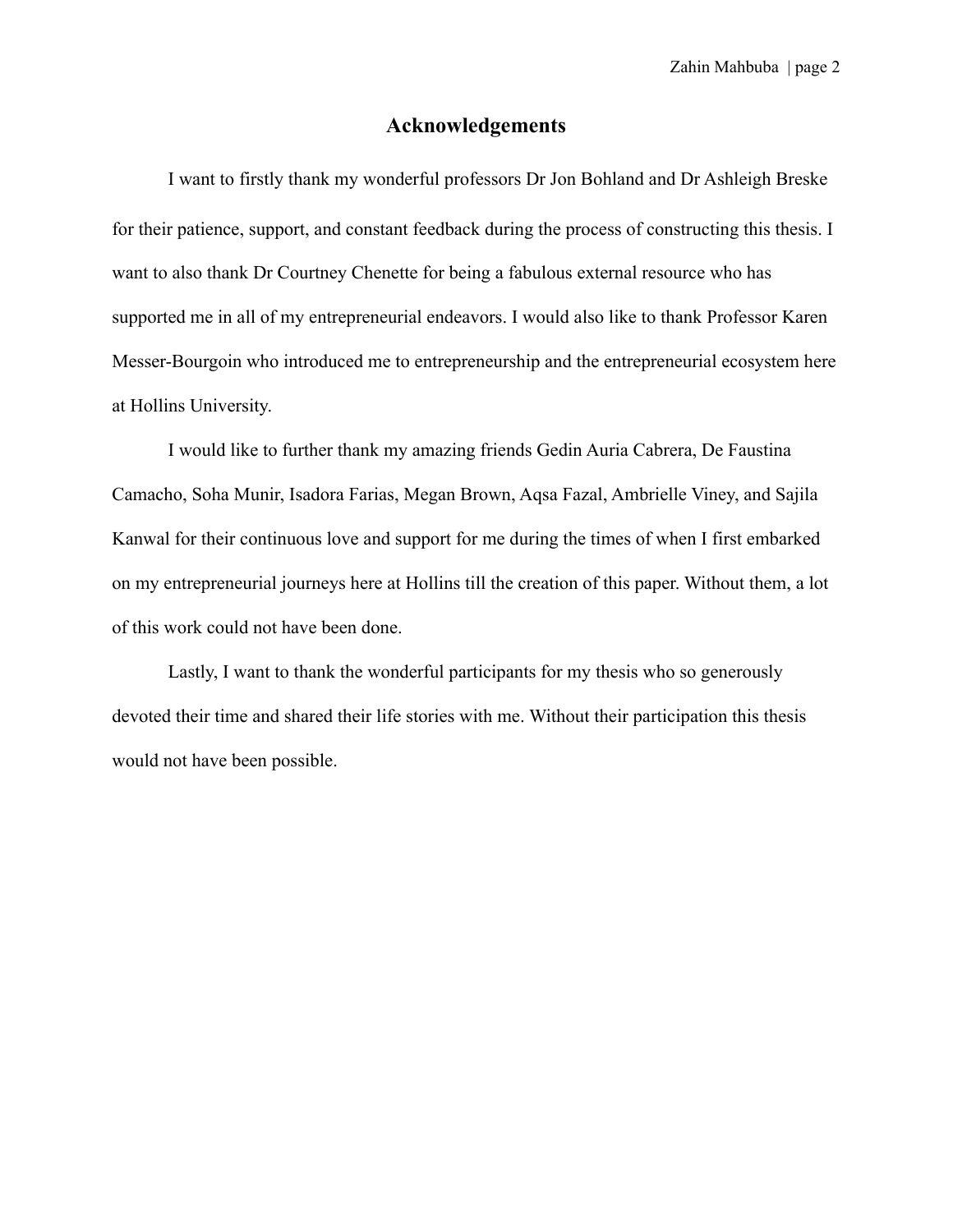## **Table of Contents**

| Economic and social challenges for refugees becoming entrepreneurs17 |
|----------------------------------------------------------------------|
| Cultural and familial influences on refugee entrepreneurship20       |
|                                                                      |
|                                                                      |
|                                                                      |
|                                                                      |
|                                                                      |
|                                                                      |
|                                                                      |
|                                                                      |
| Drawbacks and gaps in common themes and factors38                    |
|                                                                      |
|                                                                      |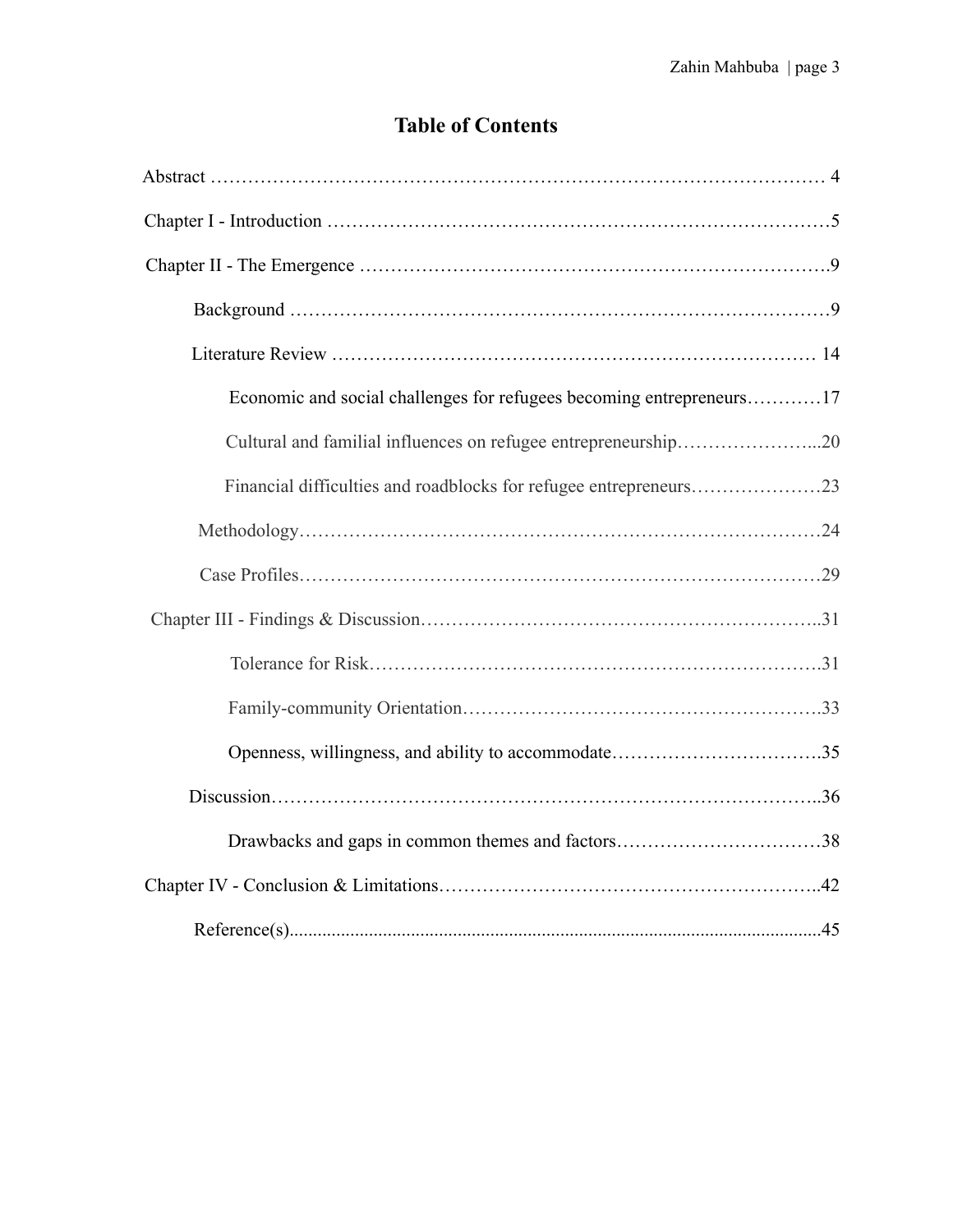## **Abstract:**

This study presents an overview and analysis of refugee entrepreneurship in the United States' Mid-Atlantic region for refugee entrepreneurship by interviewing three refugee entrepreneurs and two professional individuals who actively work with refugee entrepreneurs. It introduces the refugee population and climate in the United States, and examines the connections between forced migration and entrepreneurship in the present literature along with factors that affect access and viability of entrepreneurship due to economic and social barriers, cultural and familial influences and financial hurdles. Through the interviews and examination of existing literature, three different traits distinguished refugee entrepreneurs in the region, according to the data. These characteristics included a risk tolerance, a family-community orientation, and an openness, willingness, and ability to adapt to changing/new circumstances, illustrating how refugees use entrepreneurship to maximize the pool of opportunities in their host countries and eventually become self-sufficient and a long-term economic asset.

Key words: refugee entrepreneurship, economic asset, refugee employment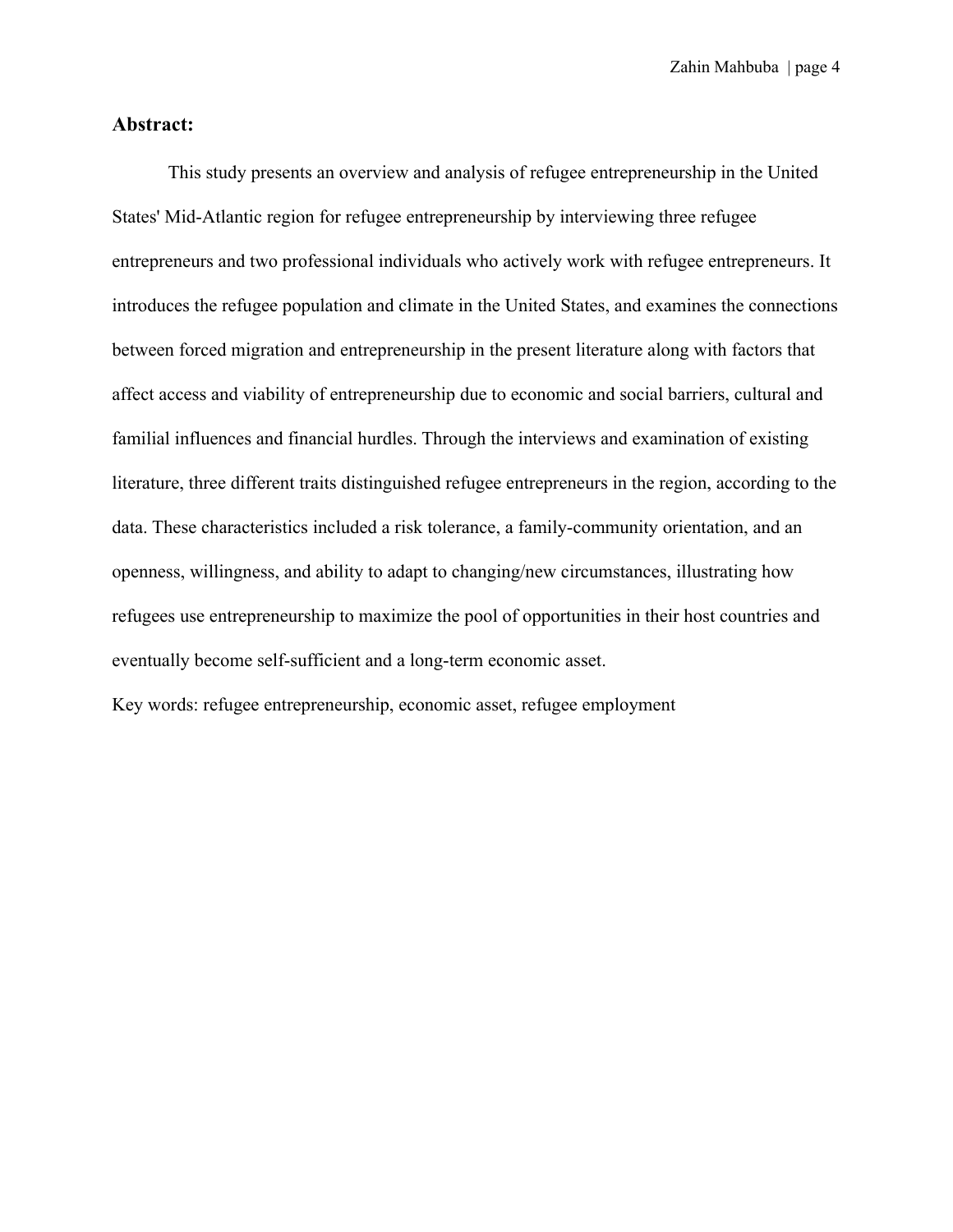*\*Disclaimer: The following introduction contains violent imagery, please read at your own discretion.*

## **Chapter I - Introduction**

"My entire family was shot and killed during the military coup in the Rohingya villages." These were the type of stories told by 26-year old Hamad who was a Rohingya refugee in Malaysia. Hamad and more refugees like him were a part of MERCY Malaysia, an organization that worked with refugees all over the nation. MERCY Malaysia is a non-profit organization dedicated to providing medical relief, long-term health-related development, and risk reduction activities to vulnerable communities in both crisis and non-crisis situations. I had the opportunity to work with Hamad and MERCY Malaysia in my final two years of high-school and that is where I discovered the numerous talents and ideas that refugee entrepreneurs like Hamad had and how it benefited the community. Hamad was special because he had started his own garments business and donated a third of his profits to sending boats and aid to villages in Myanmar to bring refugees to safety in neighboring countries. His struggles, traumatic experiences and hardships were not the deciding factor of the future he was able to build in Malaysia. His resilience, generosity, and empowering character inspired me to embark on this academic journey on learning how refugees can take initiative to start their own entrepreneurial ventures to become well functioning members of society.

#### \*\*\*

According to the U.S Department of State, a refugee is an alien who has been persecuted in the past or who has a well-founded fear of being persecuted in the future because of their race, religion, nationality, membership in a certain social group, or political beliefs. Individuals who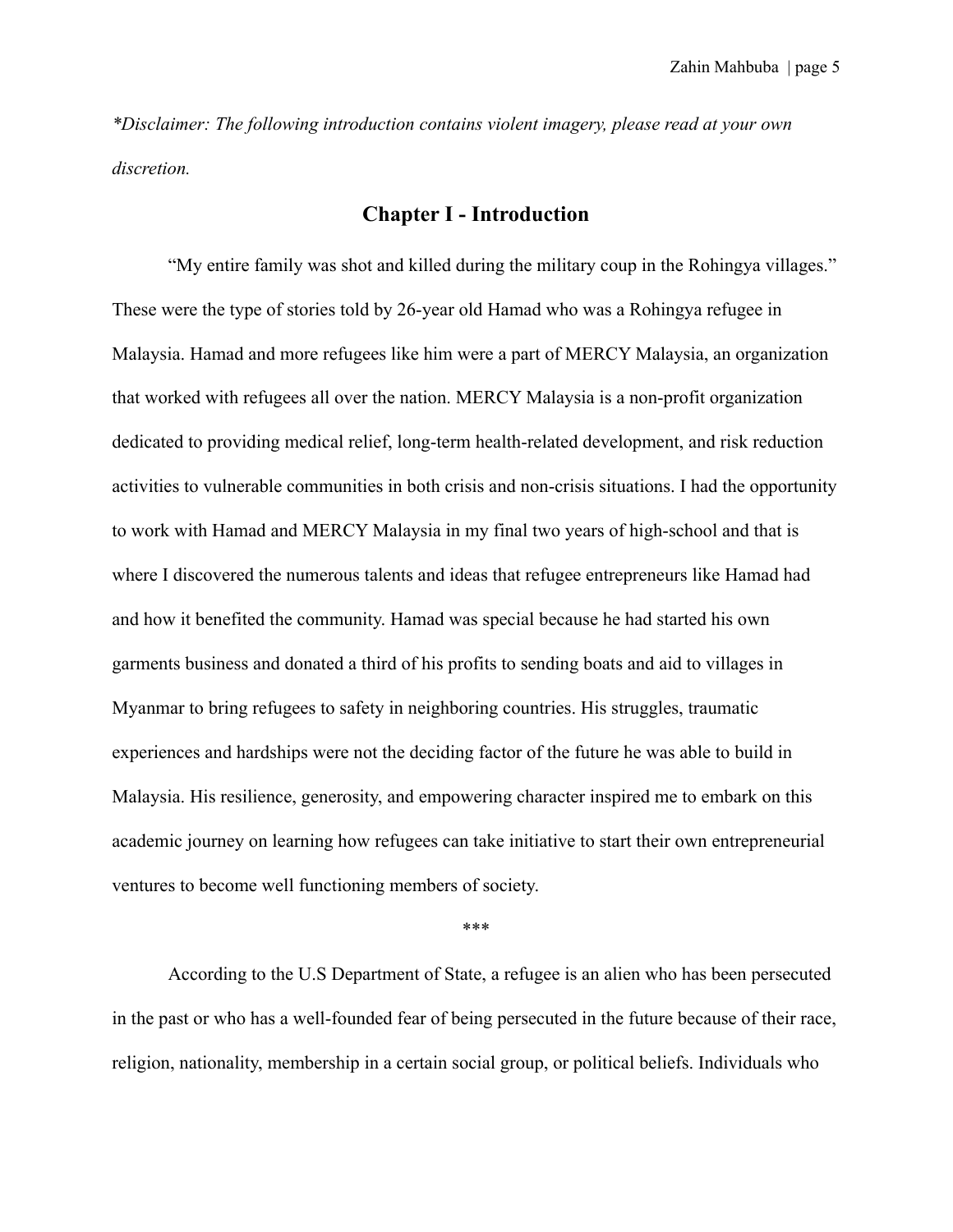fit the statutory definition may be assessed for refugee status if they are outside the US, or asylum if they are already in the US or present themselves at a US port of entry (USCIS, 2022). The United States has admitted more than 3.1 million refugees since the Refugee Act of 1980, which introduced this definition of refugee into the INA (U.S Department of State, n.d.). Due to the COVID-19 pandemic that started in 2020, refugee resettlement in the United States fell dramatically in FY 2020 *(see Fig 1.0)*. Except for exceptional instances, the United States Refugee Admissions Program (USRAP) banned refugee arrivals from March 19 to July 29, 2020, due to travel restrictions in and out of refugee processing sites around the world. The USRAP restarted general refugee arrivals on July 30, 2020, with enhanced health standards mandated by the Centers for Disease Control and Prevention (CDC). However, a slow rate of refugee resettlement in the United States over the rest of FY 2020 was caused by lower airline availability due to a general decline in demand for international travel. Almost 7,000 of the 18,000 refugee numbers made available under the Presidential Determination for Fiscal Year 2020 were not utilized.

Entrepreneurship, on the other hand, refers to the process of starting a business. The entrepreneur is frequently portrayed as a creator of new ideas, products, services, and/or business/or operations (Hayes, 2021). An entrepreneur is a person who starts a new firm and bears the most of the risks while reaping the majority of the benefits. Entrepreneurs are critical to any economy because they have the ability and initiative to foresee requirements and bring new ideas to market (Hayes, 2021). Entrepreneurship that succeeds in taking on the risks of starting a business is rewarded with revenues, fame, and chances for continuing expansion. Failure of an entrepreneur leads to losses and diminished market presence for individuals involved. Taking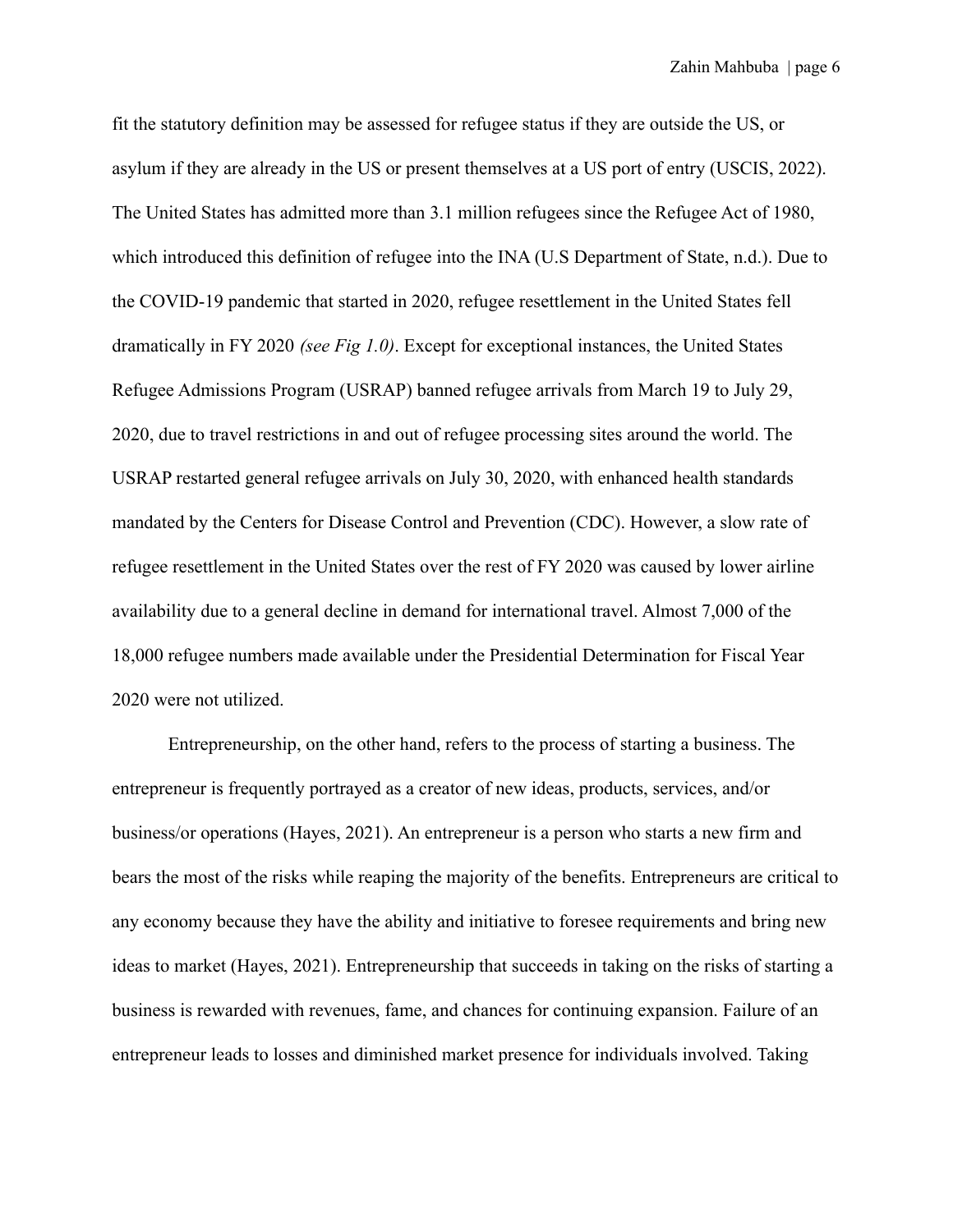into account the difficult conditions refugees already come from, combined with the challenging task of reintegrating into a completely foreign community with a slim chance of proper employment, which will be discussed further, this thesis analyzes refugee entrepreneurship in the United States and how entrepreneurial opportunities can help refugee and asylum seeking populations in the Mid-Atlantic region of the United States that accept refugees, become more self-sufficient, financially independent, and a long-term asset to the economy.

Now, the term refugee entrepreneur refers to a certain type of entrepreneur. This includes anyone who has been relocated from their own country and is running a business (UNU Merit, 2015). This can take numerous forms, including owning a restaurant or a daycare center, as well as publishing a community newspaper. Entrepreneurial refugees' experiences are significantly different from those of other entrepreneurs, both within and outside of refugee camps. In many refugee camps, we observe so-called refugee warehousing, in which refugees are confined for lengthy periods of time without proper access to essential rights such as work, mobility, and education (Merit, 2015). In metropolitan areas, job prospects are generally restricted, and refugee status and a lack of confirmation of schooling can make regular employment extremely difficult. Furthermore, financial resources for refugees are limited in both camps and cities, and never adequate to meet all demands. Entrepreneurship is one method to get out of these binds.

This paper is primarily based on the narratives combined with second sources to provide a common understanding of refugee challenges that are both highlighted and unraveled from an entrepreneurial lens. This study employs a qualitative interpretive case-analysis as a means of qualitative research into the phenomenon under study. The paper probes into the motives and behavior of a refugee-entrepreneur to discern any distinct characteristics that distinguish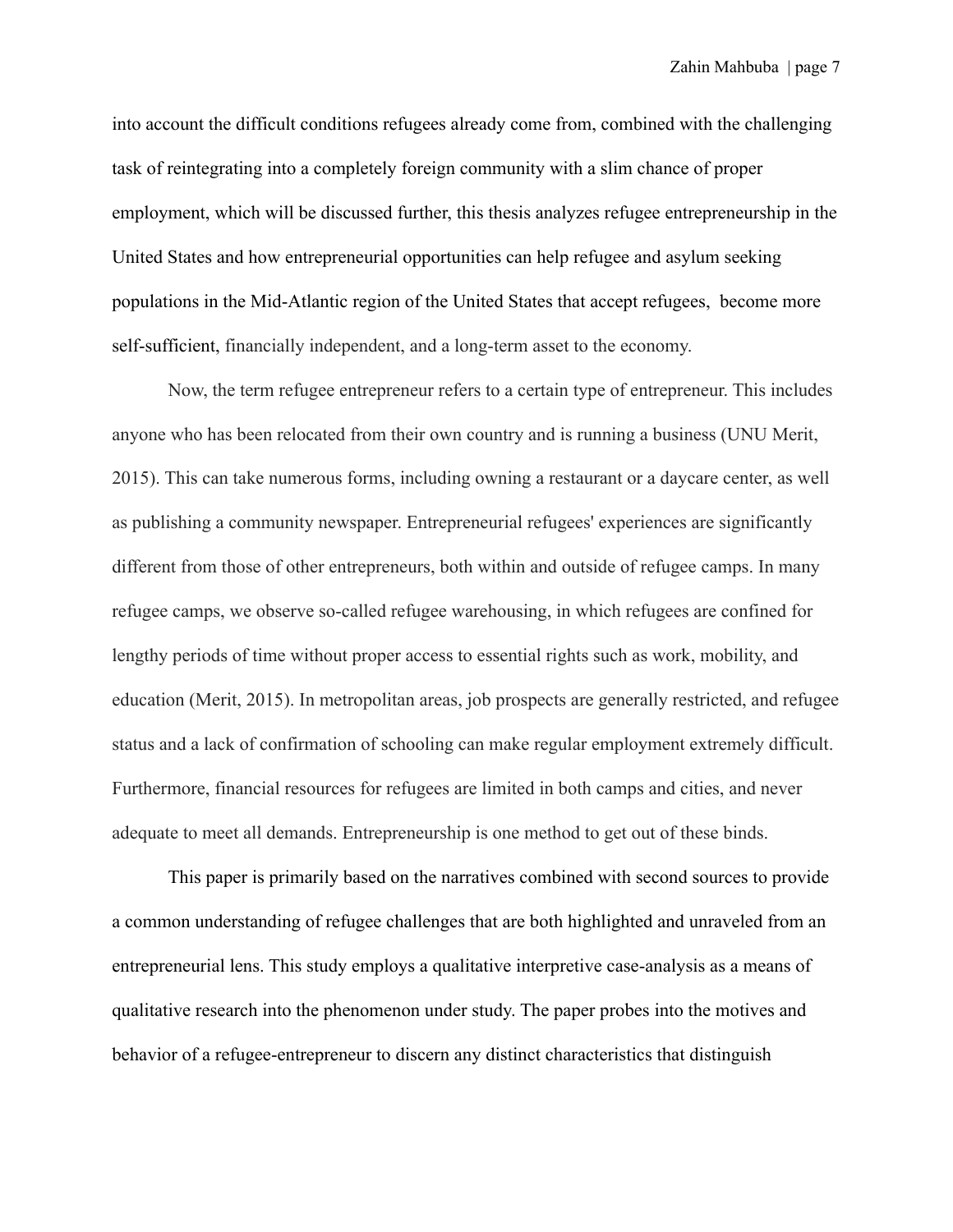entrepreneurial ventures of refugee-entrepreneurs from other types of employment and financial resources. Furthermore, this study analyzes single case studies which have been of concern in the past, as there have been several questions regarding the conclusions' limited generalizability, the researcher's lack of trustworthiness, and the nature of qualitative data, which does not allow for rigorous analytical measurements.

Due to the limits of single case-study research, academics have shied away from them, citing a lack of rigor. Scholars from numerous disciplines have recently returned to single case study research as a means of getting closer to the phenomena under study, which may not be achievable using other "more rigorous" research approaches. Many scholars have suggested strategies to address the flaws in the single case strategy. According to Jasper (1994), stating all parameters for the area under research and "being faithful to the data" improves the study's validity. The study gains additional validity by establishing a chain of evidence or audit trail (Yin 2013) and adhering to the research methodology (Cronin 2014). Anderson and Obeng (2017) propose an alternate, but equally significant, application of case studies, which could give insightful reflection, exemplification, and appreciation rather than generalization, allowing for more in-depth investigation of the phenomena under research.



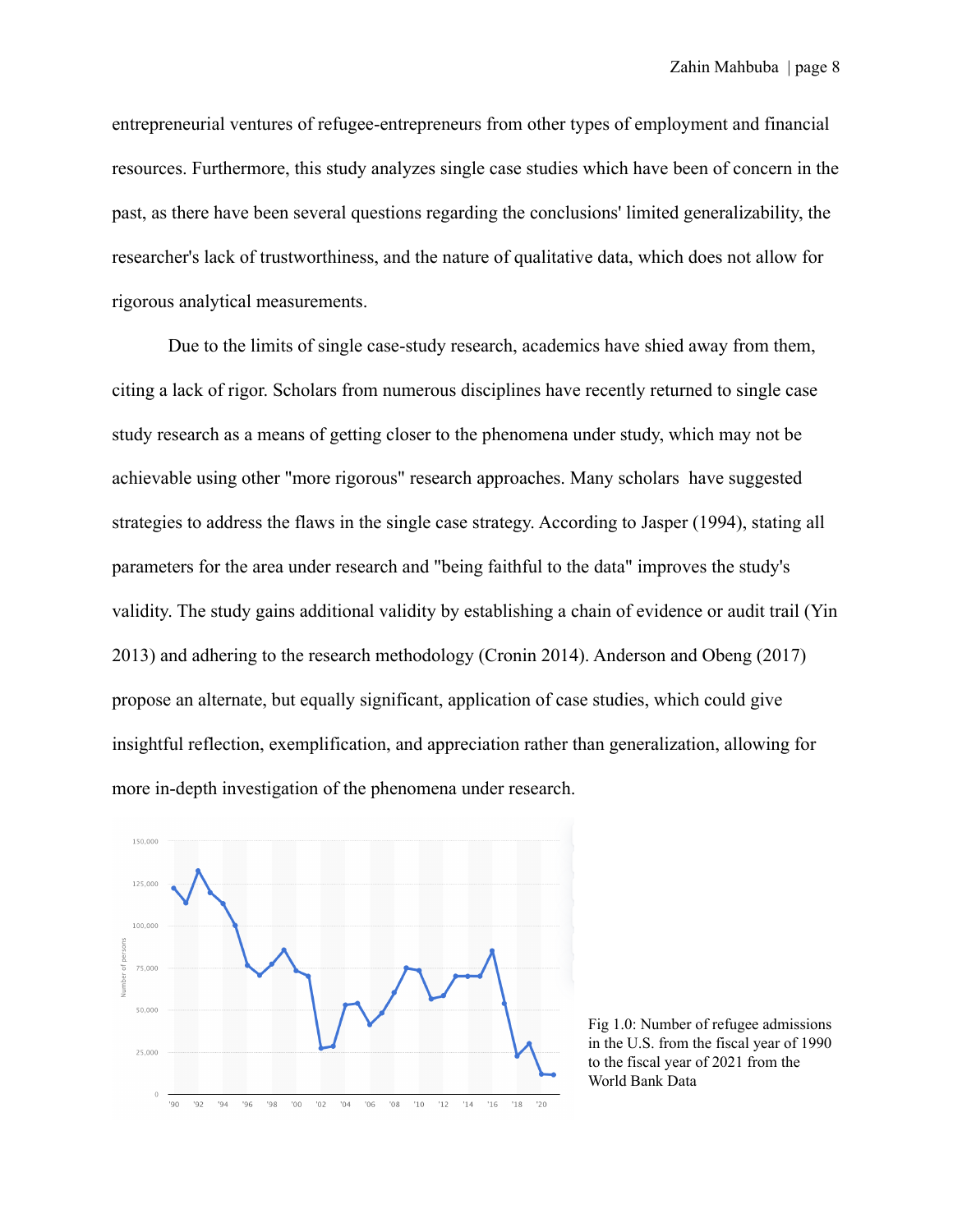## **Chapter II - The Emergence**

#### **Background**

Under the Trump administration, section 11 of the Department of Homeland Security (DHS) directed expedited removals of refugees and asylum seekers throughout the country, rather than just within 100 miles of the border (Alulema & Pavilion, 2022). They were also directed to use humanitarian parole authority only on a case-by-case basis; to train all DHS personnel on the unaccompanied alien children section of the Trafficking Victims Protection and Reauthorization Act (TVPRA); and, to ensure that credible fear determinations for those in expedited removal or "reasonable fear" determinations for those in supervised removal were made. On January 20, 2021, the Biden administration proclaimed the end of all discriminatory bans on entry to the United States, which is re-allowing refugees and asylum seekers to enter the United States on the basis of their situation and threat back home (Alulema & Pavilion, 2022). Moreover, certain prohibitions on immigrant visas for citizens of Burma, Eritrea, Iran, Venezuela, Kyrgyzstan, Libya, North Korea, Somalia, Sudan, Syria, Tanzania, and Yemen have been lifted as a result of this proclamation. The US Embassies and Consulates in such countries can continue visa processing, but they must make sure that any pending visa or waiver applications are not affected by the earlier limitations.

Over the years the characteristics of refugees have evolved, and the wide range of circumstances that force people to escape their homes has a profound impact on their experiences in their new cultures. On the receiving side, mass migration has put a lot of strain on host countries; with the influx of new arrivals, a wide range of needs arise, leading to numerous integration struggles, particularly for refugees, who are often among the most marginalized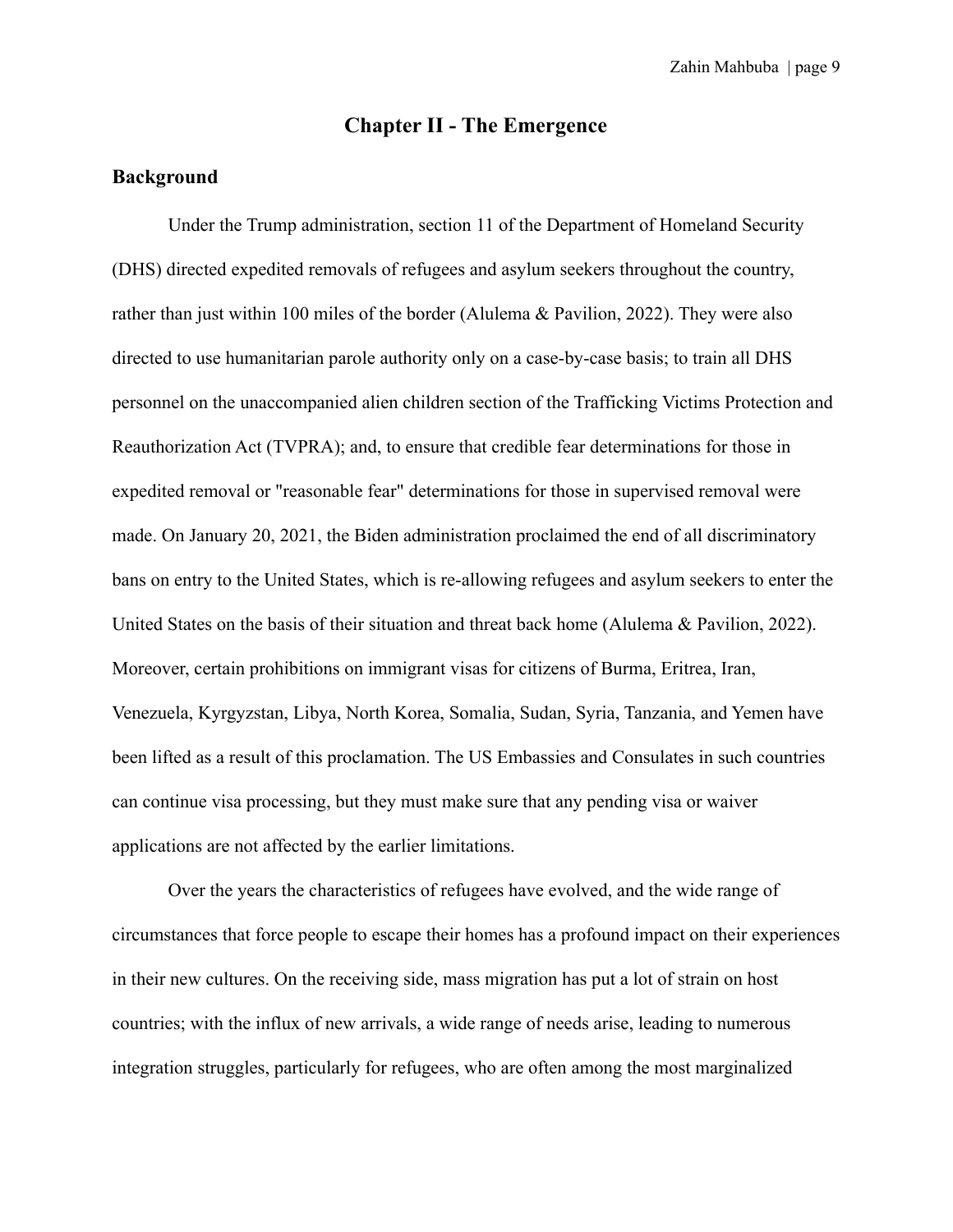groups of migrants, facing injustice, poor living conditions, and high unemployment rates. The failing division of responsibilities means that some recipient countries are suffering under a heavy burden. While some countries, such as Turkey, Uganda, and Sweden, have received significant numbers of refugees year after year, many others have received almost none and are doing everything they can to keep refugees out. Several of these are wealthy and populous nations that are far better equipped to assist than many of the countries shouldering the most burden today (Chan, 2018). Some of the world's wealthiest nations contribute significantly less. For example, Japan has a population of 126 million people and the world's third largest economy. Despite this, it has only received 1,394 refugees in the last ten years, accounting for 0.001% of the country's population (Chan, 2018). Japan's strict refugee policies stem from a persistent fear that adopting a more liberal refugee program could be the first step to one day being forced to accept a large-scale influx of refugees fleeing North Korea.

Similarly, Saudi Arabia takes Japan's stance on granting refuge to refugees and asylum seekers but in the Gulf area as Saudi nationals and politicians are worried about economic turmoil and warfare boiling over to their nation-state (Lysa, 2014). Another major reason for their hostility towards refugees is that nations in the Persian Gulf, such as Saudi Arabia, Kuwait, Bahrain, Qatar, the United Arab Emirates, and Oman, is due to the notion that refugees are not acknowledged in their political systems (Ouaki, 2016). The Gulf Arab States are among the few countries that did not join the 1951 United Nations Convention on the Status of Refugees, a crucial instrument that established refugees' rights as well as the signatory countries' legal obligations. This translates to the Gulf monarchies having no legal obligations to refugees; they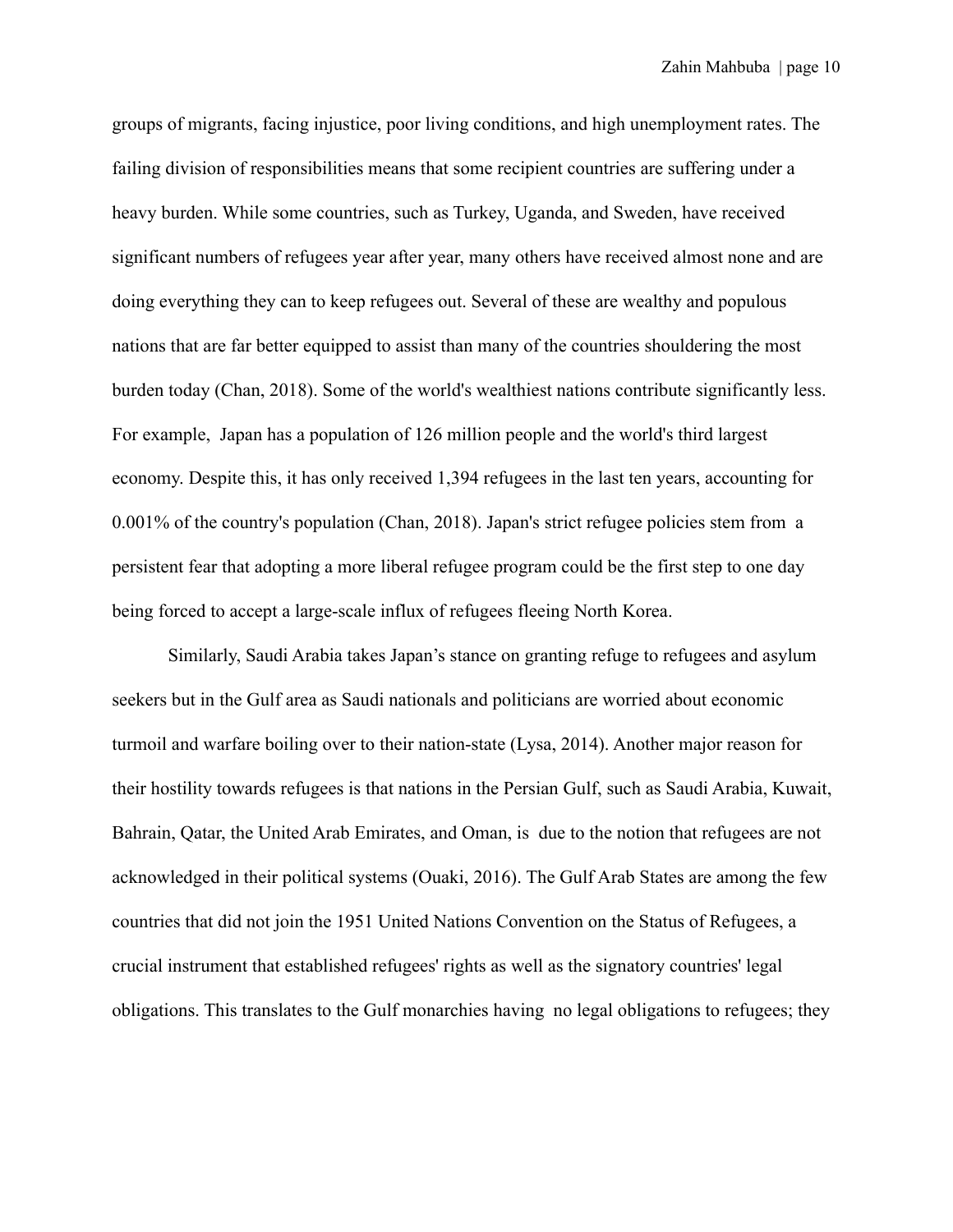make no distinction between migrant statuses, and hence do not treat people with "refugee" status any differently than others.

Historically, entrepreneurial opportunities undertaken by refugees and asylum seekers have remained a very under researched area (Czaika, 2009). Despite 11.5 % immigrants and 13% of being business owners and refugee-owned firms earning \$4.6 billion in revenue in 2015 (Kosten, 2018), refugee entrepreneurship studies have typically been positioned at the edges of entrepreneurship inquiry, as seen by the literature review and discussed further. This may be related, at least in part, to a perception that the largest refugee pathways of the twentieth century occurred beyond the "Global North," as refugees in the "Global South" (Wauters and Lambrecht, 2008) have received little attention in entrepreneurship studies, which also characterizes the field of management studies in general.

Moreover, in the current scene with the United States, the neglect of informal business activities and the underrepresentation of refugees has resulted in both having positions without identity (Imas, 2012). Refugees are often pushed to work in the informal sector, defined by the International Labor Organization, as entities engaged in the production of goods or services with the primary goal of providing employment and income to those involved, and frequently unrecognized by the formal government. These businesses are usually small and operate at a low degree of organization, with little or no distinction between labor and capital as elements of production. Where labor relations do exist, they are mainly based on informal work, kinship, or personal and social relationships, rather than contractual agreements with formal assurances. The current extent of refugees being granted access to the formal labor market remains a tardy process. The present extent of refugee labor market access, including informal access, is one of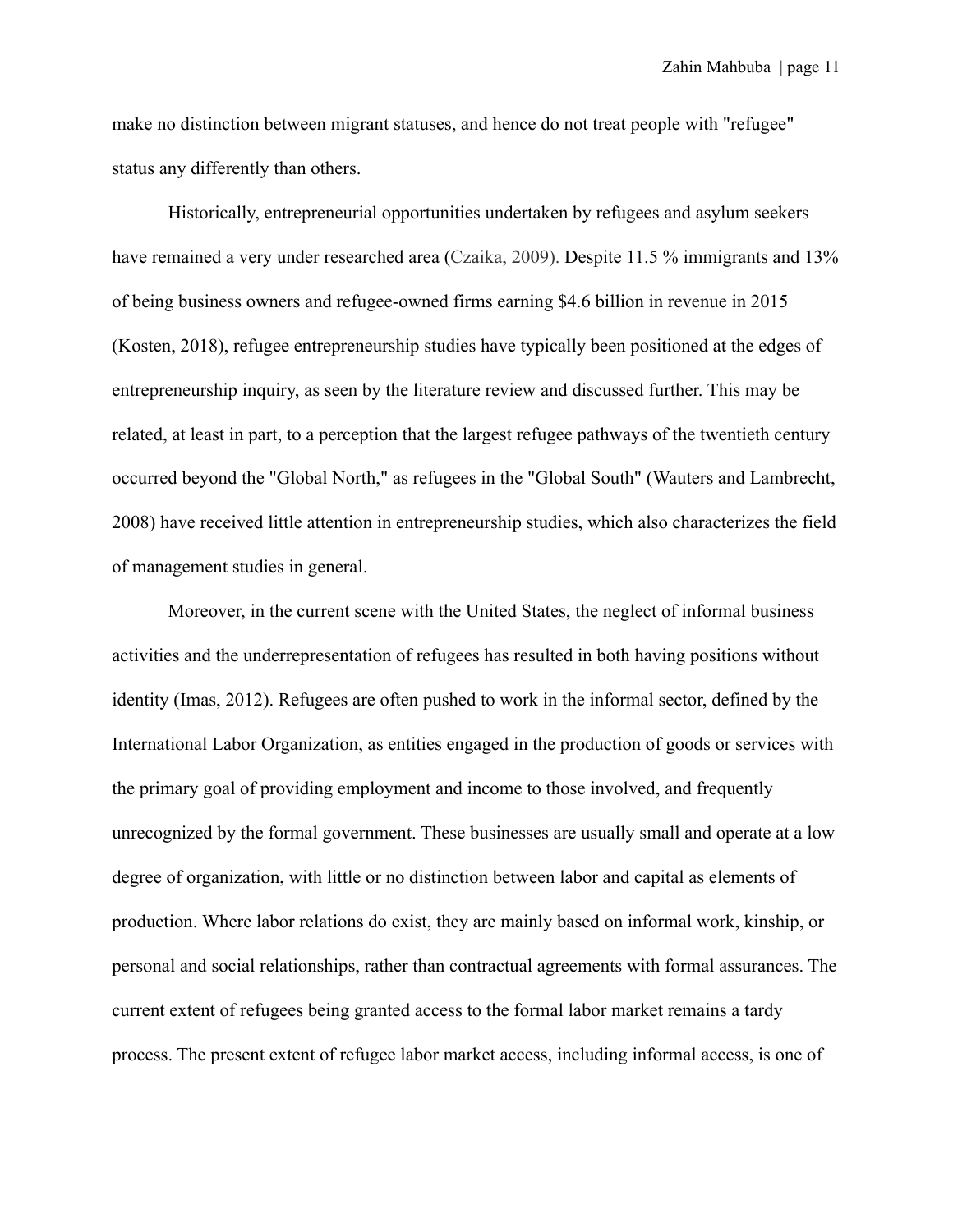the most crucial elements influencing the impact of giving official labor market access (LMA). Despite the fact that legal LMA is widely prohibited in most developing nations, informal LMA employment is ubiquitous (Zetter and Ruaudel, 2016). Majority of this informal work occurs through illegal channels that refugees have taken to enter the United States. While the refugee camps located along the borders continue to interact with local economies and may even participate in trade networks that extend outside the camps, their ability to participate in the labor market is inevitably constrained (Betts et al, 2018).

Furthermore, refugee participation in informal work ventures beyond illegal channels as the opportunity for employment is highly limited even when they are granted refuge in the United States (Harris, 2013). Employment opportunities for recently admitted refugee populations into the United States, self-employment is one of the choices for the newcomers who may have been shut out of the labor market due to language hurdles, limited opportunities for advancement, poor wages, lack of documentation, and the difficulty of obtaining a work visa (Feldman, Koberg, & Dean, 1991). As shown in *Fig 2.0* below, in the last decade, the vast majority of refugee populations have come from countries like Myanmar and Iraq, where educational access, proper employment documentation, and employment infrastructures are already a major issue, putting such refugees in the United States with prior poor employment records at a significant disadvantage. As a result, they are forced to resort to self-employment. This situation leads to exploitation from employers.

Some firms are all too ready to hire undocumented immigrants and exploit them for their readiness to work long hours for minimal compensation, according to Harris. Questions concerning immigration paperwork are rarely asked if no one complains. However, if issues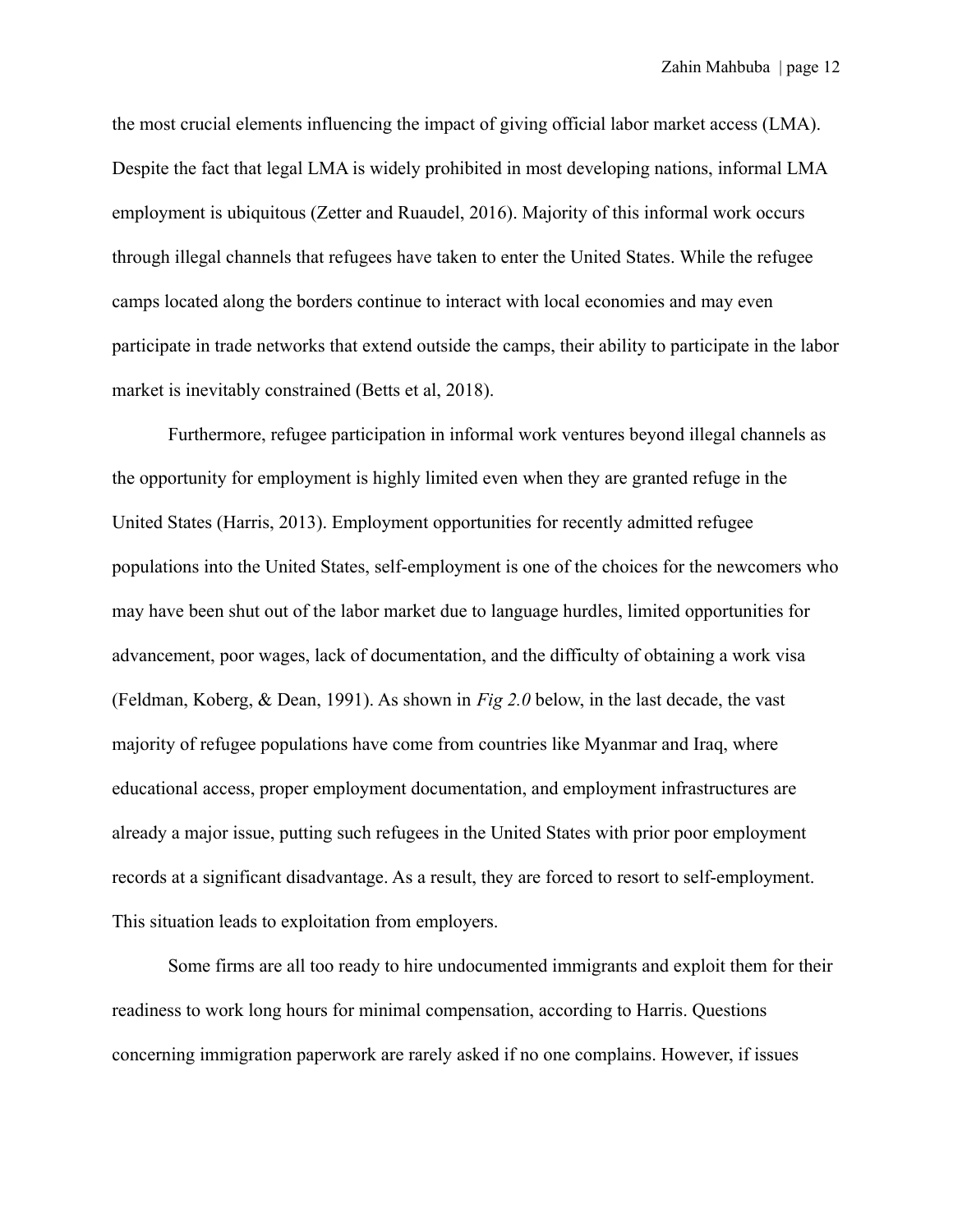emerge, such as being injured or abused on the job or workers demanding greater pay or union representation, a quick call to the police or Immigration and Customs Enforcement (ICE) will result in the troublesome employees being deported. This absence from communication channels inhibits the informal refugee entrepreneur's ability to become part of the total and to create opportunities for themselves (Fields, 1990). In other words, the way formal work is evaluated in the U.S makes the informal refugee entrepreneur a second-class citizen on a national and international scale: it is underrepresented and stigmatized, thus widely under researched.

Moreover, refugee entrepreneurs, unlike other conventional entrepreneurs we see in the financial and economic arena, have been traumatized by violence in their home countries (Haynie and Shepherd, 2011). An entrepreneur examines the viability of launching a new product or service concept and weighs that viability before deciding whether to follow the opportunity (Cornelissen and Clarke, 2010; Davidsson, 2015; Kier and McMullen, 2018). The opportunity-production process agrees that entrepreneurs create opportunities in a variety of situations and that their cognitive abilities (i.e., imagination, knowledge, motivation) (Grégoire and Shepherd, 2011; Kier and McMullen, 2018; McMullen and Shepherd, 2006) and social networks (Alvarez and Barney, 2007; Elfring and Hulsink, 2003). Following temporary arrivals in host nations with no immediate plans to return to their home countries, these refugee entrepreneurs start an opportunity-production process in which trauma impairs their cognitive capacity and social networks are shattered by relocations. The current explanatory breadth begs the question of how entrepreneurs who have gone through traumatic life events and have survived through them, may nevertheless prosper in creating chances after they arrive in a host nation. To add to solving this question this thesis, as stated before, explores the lives of refugee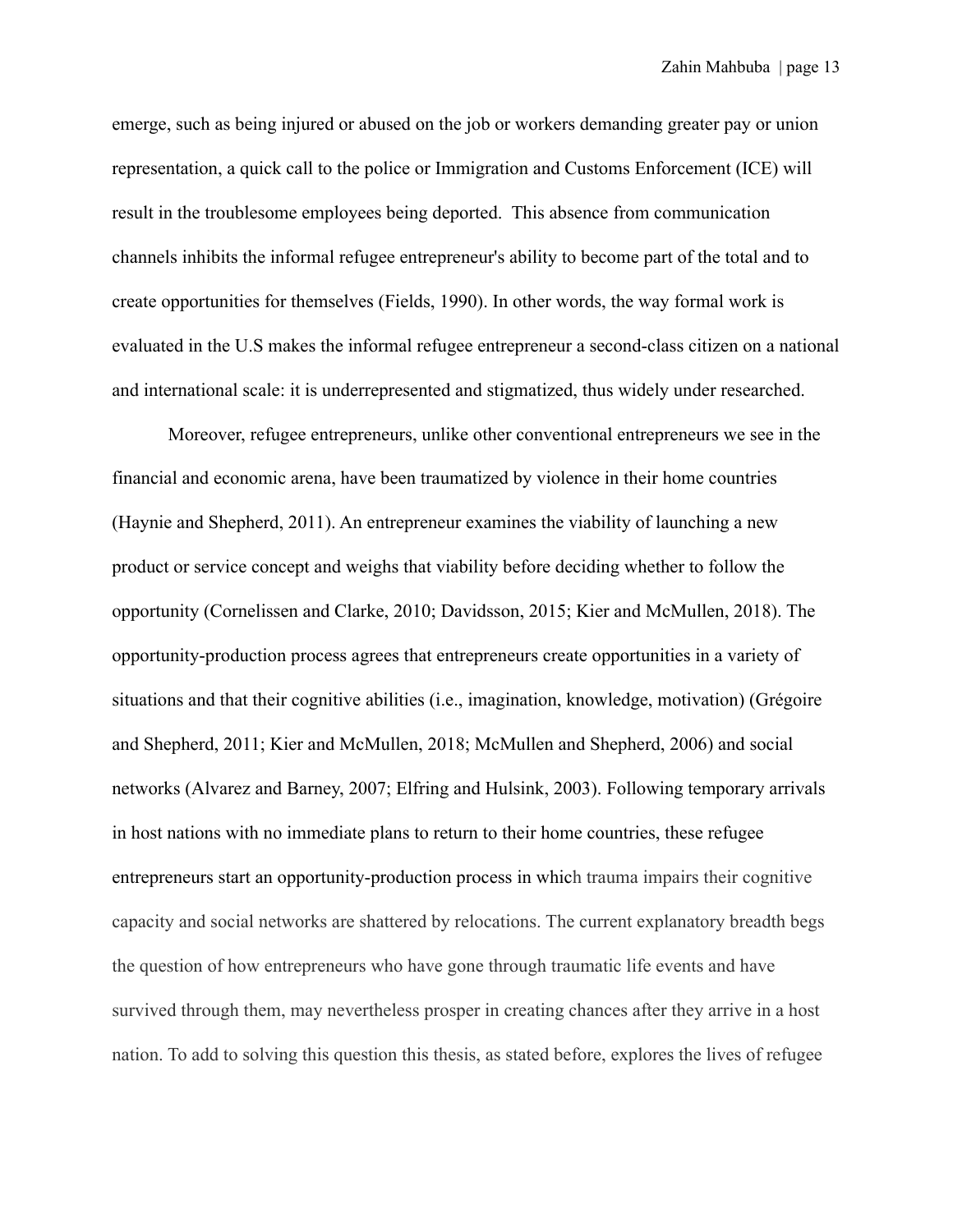entrepreneurs to find patterns in their success and to highlight the drawbacks that prevent them from continuously succeeding to eventually come self-sufficient and an economic asset.

| <b>FY 2010</b>                            |               |                | FY 2020                                   |               |                | <b>FY 2010-2020 Total</b>                   |               |                  |
|-------------------------------------------|---------------|----------------|-------------------------------------------|---------------|----------------|---------------------------------------------|---------------|------------------|
| Origin                                    | <b>Number</b> | <b>Percent</b> | Origin                                    | <b>Number</b> | <b>Percent</b> | Origin                                      | <b>Number</b> | <b>Percent</b>   |
| Iraq                                      | 18,016        | 24.6           | Dem. Rep. Congo                           | 2,868         |                | 24.3 Myanmar                                | 125,137       | 20.8             |
| <b>Myanmar</b>                            | 16,693        | 22.8           | Myanmar                                   | 2.115         |                | $17.9$ Iraq                                 | 109,412       | 18.2             |
| Bhutan                                    | 12.363        | 16.9           | Ukraine                                   | 1.927         |                | 16.3 Bhutan                                 | 77,409        | 12.9             |
| Somalia                                   | 4,884         | 6.7            | Afghanistan                               | 604           | 5.1            | Dem. Rep. Congo                             | 70,447        | 11.7             |
| Cuba                                      | 4,818         | 6.6            | Iraq                                      | 537           |                | 4.5 Somalia                                 | 54,211        | 9.0              |
| Iran                                      | 3.543         | 4.8            | Syria                                     | 481           |                | $4.1$   Iran                                | 22,573        | 3.8              |
| Dem. Rep. Congo                           | 3.174         | 4.3            | Eritrea                                   | 475           |                | 4.0 Syria                                   | 22,163        | 3.7              |
| Eritrea                                   | 2,570         | 3.5            | <b>El Salvador</b>                        | 365           |                | $3.1$ Cuba                                  | 20,020        | 3.3              |
| Palestine                                 | 1,053         | 1.4            | Moldova                                   | 364           |                | 3.1 Ukraine                                 | 19.237        | 3.2              |
| Vietnam                                   | 891           | 1.2            | Sudan                                     | 254           | 2.1            | Eritrea                                     | 18,223        | 3.0 <sub>l</sub> |
| All other countries.<br>including unknown | 5,306         | 7.2            | All other countries.<br>including unknown | 1,824         | 15.4           | IAII other countries.<br>lincluding unknown | 62,028        | 10.3             |
| Total                                     | 73.311        | 100.0          | <b>Total</b>                              | 11.814        | 100.0          | Total                                       | 600,860       | 100.0            |

Fig 2.0: Top Ten Origins of Refugee Arrivals to the United States, FY 2010-2020 from State Department WRAPS Data Bank

## **Literature Review:**

Although there is no consensus among academics on what entrepreneurship is, much of the literature describes it as self-employment, starting one's own firm, or expanding an existing business (Fong, Busch, Armour, Heffron, & Chanmugam, 2008). Setting up and running a business in a new nation is a difficult endeavor, particularly for refugees who must learn the new system. According to Bizri (2017), because migration is a brave act that already demonstrates an entrepreneurial mindset, refugees or asylum seekers should be more inclined to start their own business . This is why many academic scholars regard immigrant entrepreneurship as a distinct field of study (Kloosterman and Rath, 2003; Ley, 2006; Portes, Haller, & Guarnizo, 2002; Sahin, Nijkamp, & Stough, 2011). Many people find self-employment and entrepreneurship appealing,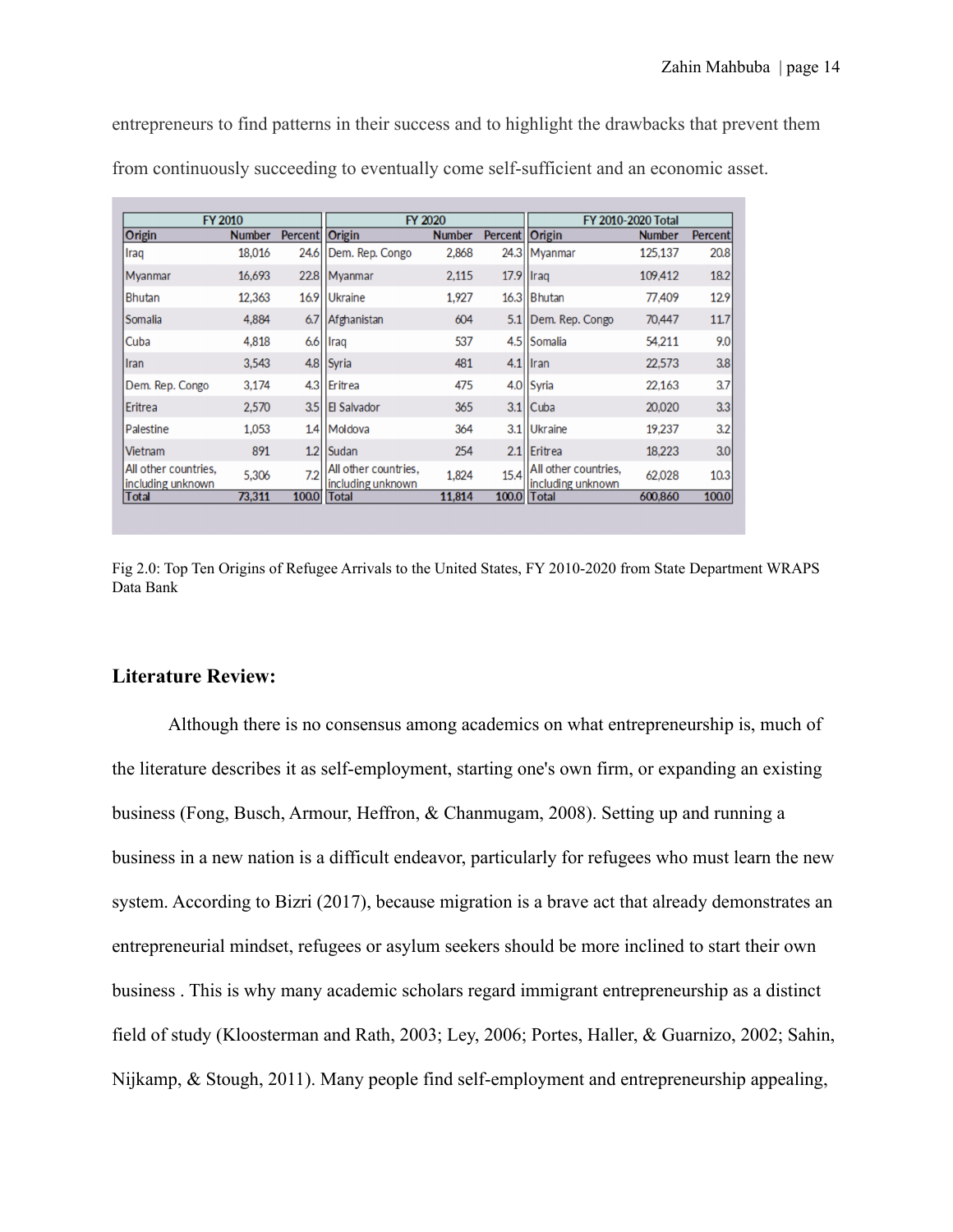and it may have particular appeal for those who have been disadvantaged in the labor market in some manner (Edgcomb & Klein, 2005; Toussaint-Comeau, 2005). Entrepreneurship, according to Schreiner and Woller (2003), is "the oomph that propels current sacrifice in the promise of a better future" (p. 1575). Contextual variables play a role in refugee entrepreneurship as well. Market changes and possibilities may have an impact on a person's decision to work for themselves (Edgcomb & Klein, 2005). The "enclave effect," as defined by sociologists, occurs when several members of a cultural group live and work in close proximity, providing each other with similar-language networks that are advantageous for job experiences and marketing (Raijman & Tienda, 2000; Toussaint-Comeau, 2005).

In addition to the person, providers must come to consider the family as the primary agent of change. Existing orientations and training modules are frequently inaccessible to refugees and are not culturally acceptable. Training opportunities also tend to start at a higher level than what is required of recently arrived refugees. Refugee providers might modify current tools as part of their orientation and training programs by partnering with microlenders and other economic development non-profit groups. Because of the complexities of entrepreneurship in the United States, Schreiner and Woller (2003) compared a successful entrepreneur to a decathlete who can succeed in a variety of disciplines. Cognitive aspects including risk perception and opportunity detection have been investigated as individual traits in entrepreneurs. Motivation, conscientiousness, internal locus of control, confidence, drive for accomplishment, and adaptability are all personality variables to consider (Certo & Certo, 2005; Kupferberg, 2003).

However, the study on refugee entrepreneurship has remained a part of the larger literature on immigration rather than forming its own subject. This is especially true when it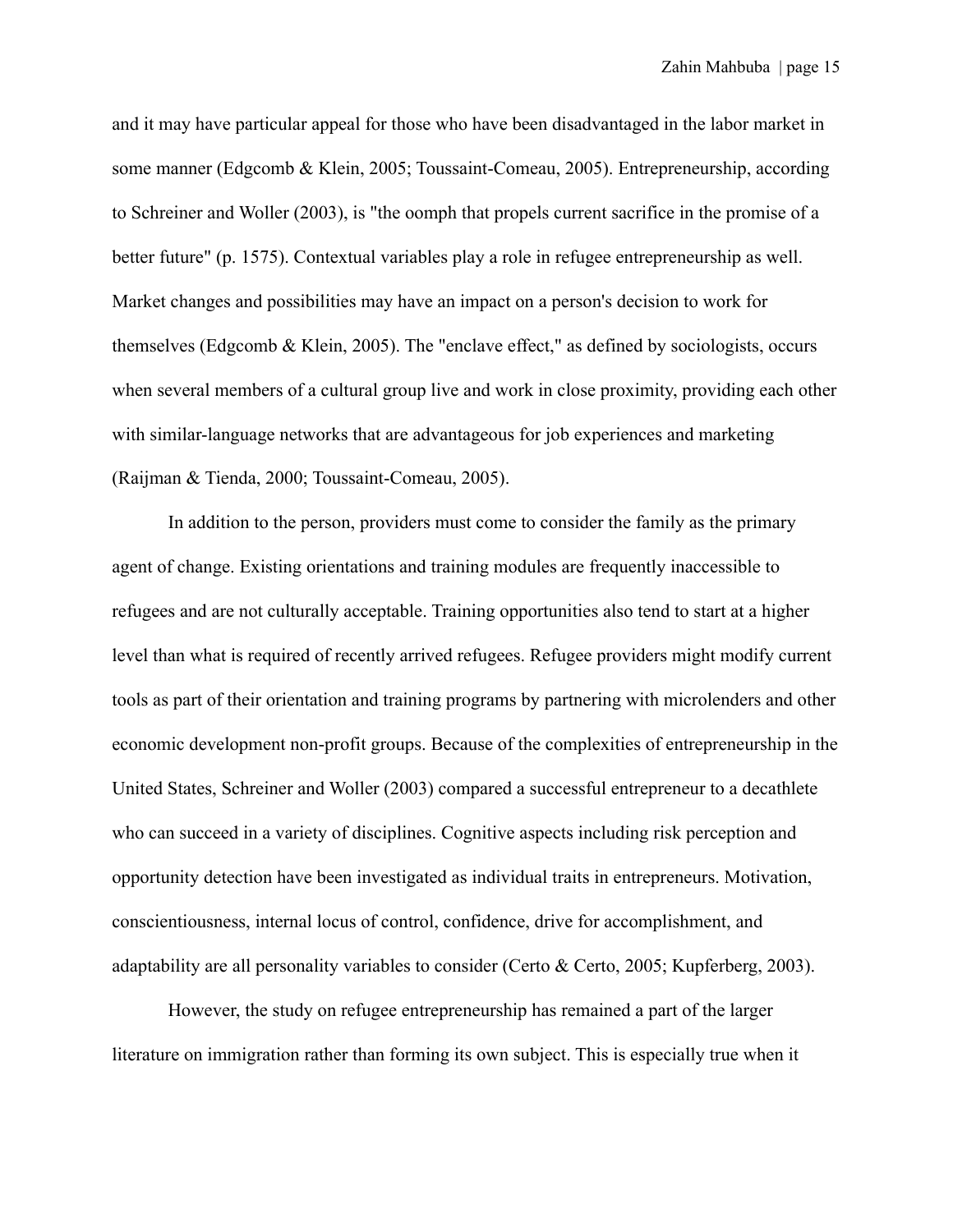comes to refugees. The majority of study on migration and business focuses on immigrant entrepreneurs, rather than refugees. Because of the causes, nature, and methods of their travel, refugees may differ from other migrants (see OECD 2019, 2016; Cortes 2004). The how and why remain a mystery. Because refugees do not move for economic or business purposes, the forced nature of their movement can have a considerable impact on their economic activities. Labor market policies and legal frameworks controlling asylum seekers, for example, might influence whether and how fast they can engage in the host country's economy (Putnam, 2000). Again, this is rather surprising given the history of the refugee regime and the special legal status of refugees established by the 1951 Convention Relating to the Status of Refugees, also known as the Refugee Convention. A refugee is defined as someone who has a "well-founded fear of persecution for reasons of race, religion, nationality, membership of a particular social group, or political opinion, is outside the country of his nationality and is unable or unwilling to avail himself of the protection of that country; or who, not having a nationality and being outside the country of his former habitual residence as a result of such events, is unable or unwilling to avail himself of the protection of that country (1951 Convention Relating to the Status of Refugees). In this setting, entrepreneurship is a crucial matter that has gotten little nuanced attention in the refugee literature, despite its importance in local, national, and international decision-making (see Betts et al. 2019). In comparison to wage labor results and consequences on native-born workers, entrepreneurship has received less attention in the body of research on the economic behavior of refugees. The background of migration is multi-dimensional in the entrepreneurial literature and has not been completely addressed.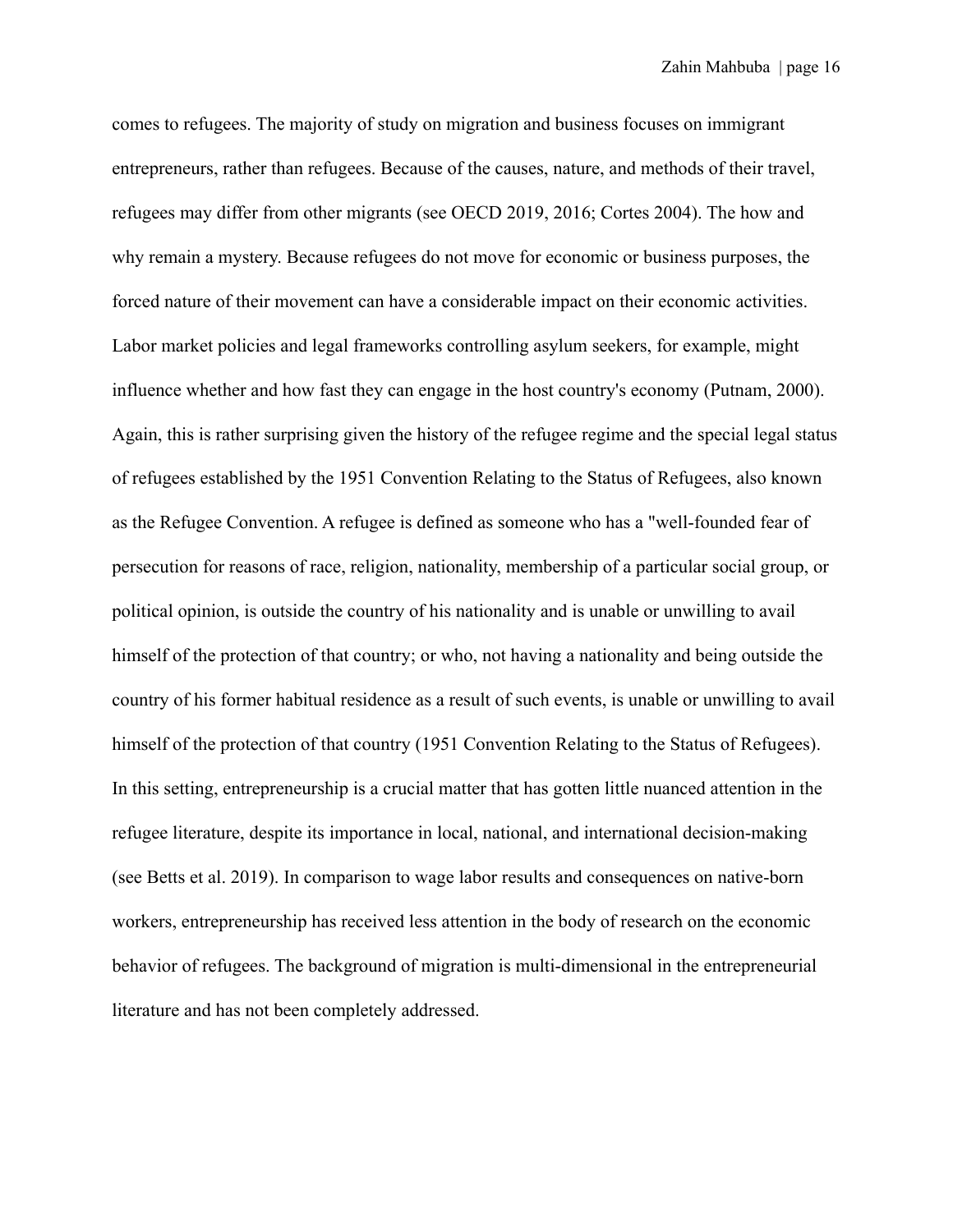In another study by Sternberg, von Bloh, and Brixy used GEM (Global Entrepreneurship Monitor) data to show that refugees are more likely than natives to establish a firm in a rare study on refugee proclivity for entrepreneurship. Refugees, according to the New American Economy (2017), have a "entrepreneurship rate that outshines even that of other immigrants," with a disproportionately quick increase in household income compared to other demographics. In 2015, 13.0% of the refugee community in the United States was classified as an entrepreneur, compared to 11.5% of non-refugee immigrants and 9.0% of native-born Americans, whereas Stevens' survey from 1997 revealed that "more than 21% derived their principal income from their own firm." As a result, our findings show the importance and potential influence of refugee entrepreneurship on a societal, economic, and communal level, paving the way for more research into various national settings as well as the unique characteristics of refugee entrepreneurship.

## **Economic and social challenges for refugees becoming entrepreneurs**

Previous research has looked into the economic lives of refugees (Gold 1988, 1992; Mawson and Kasem, 2019) and the economic activities that they have developed (Beehner, 2015; Alloush et al., 2017; Bizri, 2017). Several studies that involve institutional analysis have discovered different institutional hurdles, such as job restrictions and discrimination, that have influenced their decision to become entrepreneurs (Garnham, 2006; Wauters and Lambrecht, 2008; Roth et al., 2012; Vinokurov et al., 2017). The entrepreneurial spirit of refugees is already establishing itself as a driving economic force in several countries (Kwong, 2006; Thai and Turkina, 2013; Zhang and Chun, 2018). The emergence of an entrepreneurial spirit in the host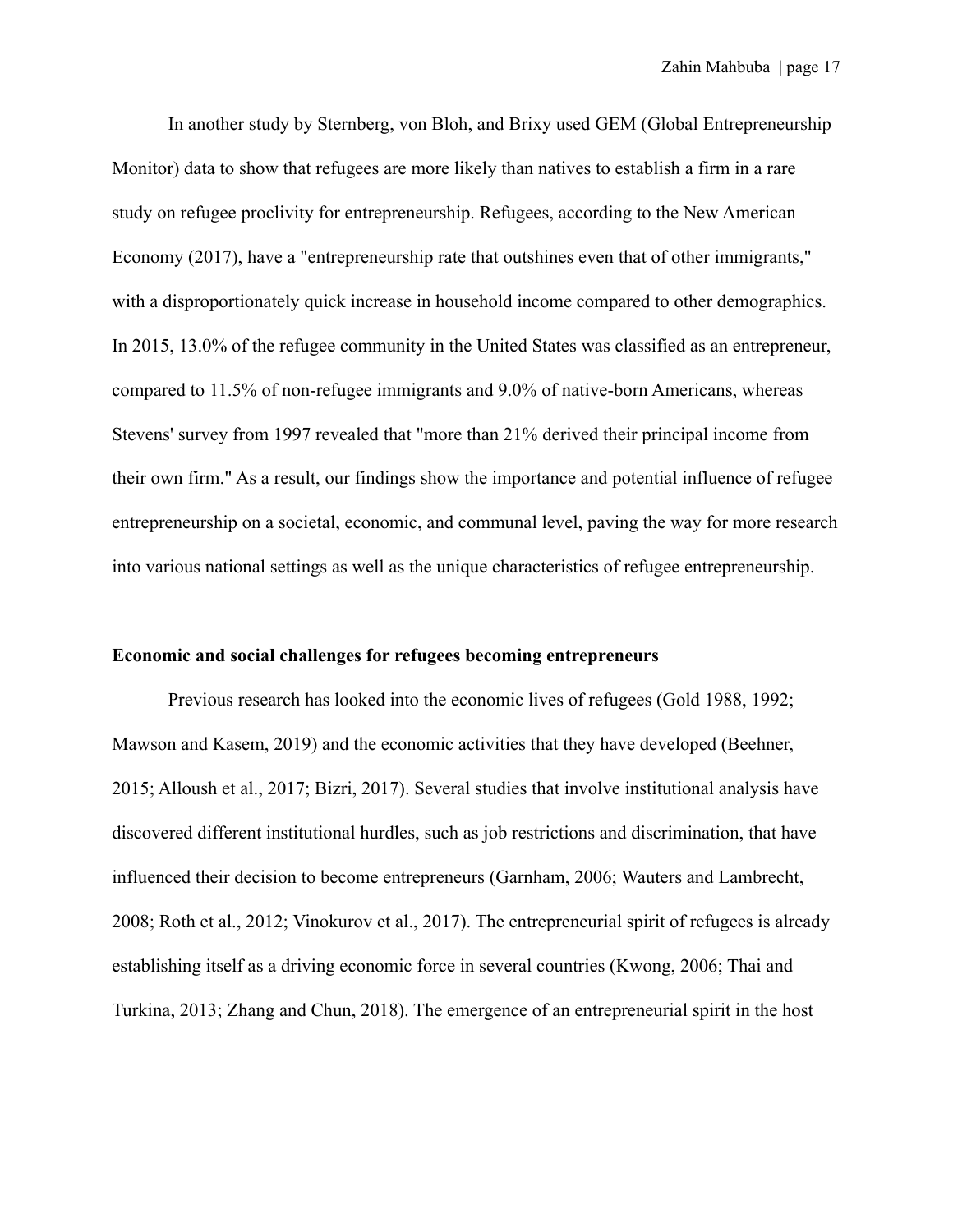country is influenced by forced migration and the experiences gained throughout this process (Garnham, 2006), as well as previous work experience (Mawson and Kasem, 2019).

There are several theoretical frameworks that have been used either directly or indirectly in the literature on refugee labor market integration or refugee entrepreneurship. One of the first theories being the human capital or social capital theory which is the most basic justification for immigrant entrepreneurship. The human capital theory investigates individual qualities, educational backgrounds, talents, and other factors that immigrants have acquired on their own, either at home or in a host nation, to better explain entrepreneurial experience (Vinogradov & Kolvereid, 2007). In other words, labor market integration is determined by criteria such as age, gender, household composition, number of years of formal education, past employment experience, or language proficiency (Bach & Carroll-Seguin, 1986; Potocky-Tripodi, 2004). According to research from Belgium, male migrants who have entrepreneurial role models in their families and have previously worked for themselves are far more likely to start their own business (Wauters & Lambrecht, 2006). The social capital hypothesis looks beyond personal attributes to non-material goods in the immigrant community, such as trust and helpfulness, which are vital in pursuing entrepreneurial activities (Deakins, Ishaq, Smallbone, Whittam, & Wyper, 2007). Correspondingly, individual characteristics, family relationships, and counseling all play a part in immigrant entrepreneurship, according to a study based on ecological theory (Fong et al., 2008).

The impact of social capital and human capital on entrepreneurship is still being researched. Potocky-Tripodi (2004) revealed that social capital did not play a significant role in the effective economic adaptation of 2,336 immigrants and refugees in South Florida and San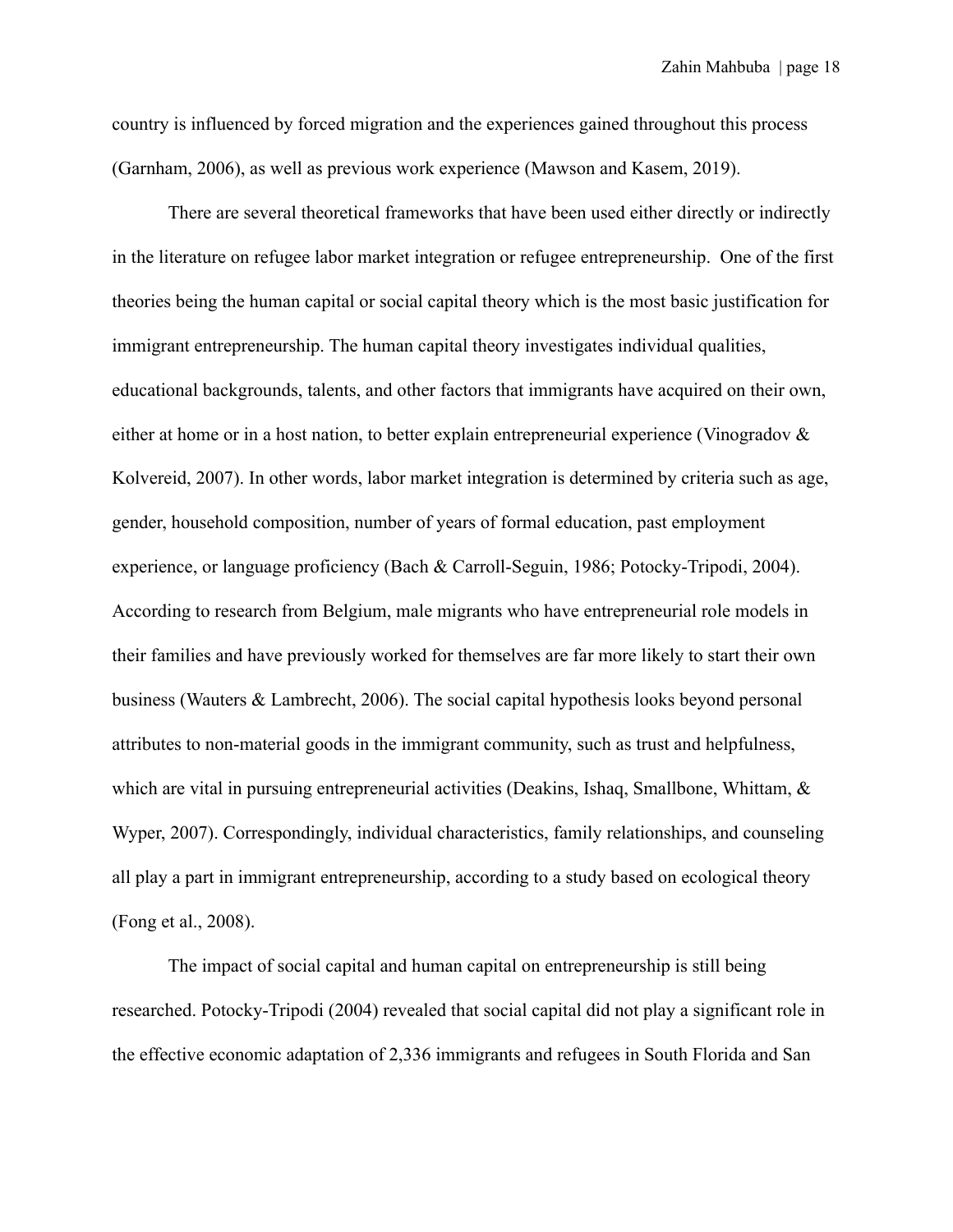Diego, most of whom were from Latin American and Asian nations. More favorable economic adaptation was linked to higher levels of educational achievement, citizenship, maleness, and English proficiency. Technical support programs and institutions, according to Ssewamala and Sherraden (2004), are critical to the development of small firms. Institutions help low-income company owners succeed by increasing access to economic programs, savings incentives, financial literacy knowledge, and technical support. Institutions can help people with small company ownership through individual development accounts (IDAs) and microenterprise development initiatives.

The need of integrating program employees with others in the organization providing refugee assistance is highlighted in the lessons and suggestions for refugee microenterprise program structures (Baron and Henry, 2010). Some organizations have handled "internal concern as they serviced one constituency while excluding another," according to Baron and Henry (2010) by getting more money to give microenterprise services to a larger demographic, such as immigrants or low-income customers in general (p. 25). Developing alliances, employing diverse employees, and broadening their range of language abilities have all helped organizations deal with the issues posed by ever-changing refugee clientele.

The second more prominent theory is Bonacich's theory of the Middleman Minority which was one of the first conceptions of immigrant entrepreneurship (1973). According to this hypothesis, immigrant entrepreneurs are future-oriented, and are willing to make short-term compromises in social standing and personal well-being in exchange for future predicted gains that will enable them to return home financially stronger. The idea outlines trades that an immigrant entrepreneur is likely to participate in, such as barber, shoemaker, tailor, and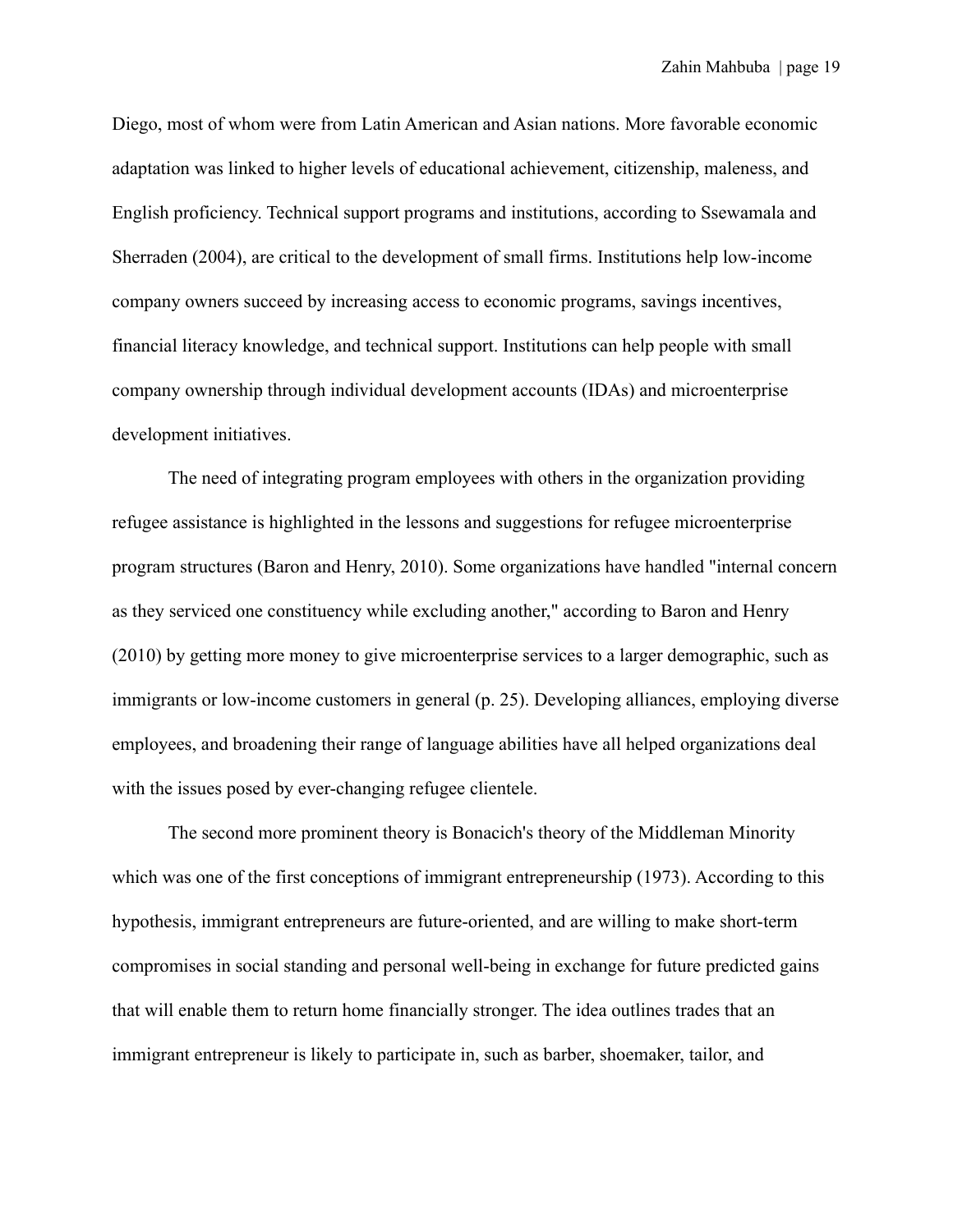goldsmith - industries that need little capital and involve readily liquidated assets (Bonacich 1973). The progression of Bonacich's theory was undertaken by Wilson and Portes who established the Enclave Economy idea in 1980, which proposes that immigrant employees are employed by immigrant entrepreneurs and can advance up the corporate ladder as the ethnic firm grows. This would result in immigrant employees' upward mobility as well as expansion potential for the ethnic business. Solidarity and reciprocity are fundamental concepts in the Enclave Economy idea, and they are especially important in Arab nations with collectivist values like Syria and Lebanon.

Moreover, the discrimination argument, which claims that immigrant entrepreneurs are motivated by necessity rather than opportunity, is also pertinent to this research. According to studies, immigrant entrepreneurs may experience discrimination in the workplace, capital markets, and even consumer markets (Borjas and Bronars 1989; Coate and Tennyson 1992; Wauters and Lambrecht 2008). Not only are there cultural and language obstacles, prejudice, and onerous laws and compliance requirements, but there are also strict policies governing their starting finances (Dana, 2001). Recent studies demonstrate that racism plays a detrimental influence in excluding immigrant entrepreneurs from various aspects of the economy (Jones et al. 2014), encouraging immigrant refugees to consider self-employment as a means of escaping poverty.

#### **Cultural and familial influences on refugee entrepreneurship**

According to Volery (2007), ethnic enclave businesses tap from co-ethnic resources geared toward corporate markets while also having access to and capitalizing on resources,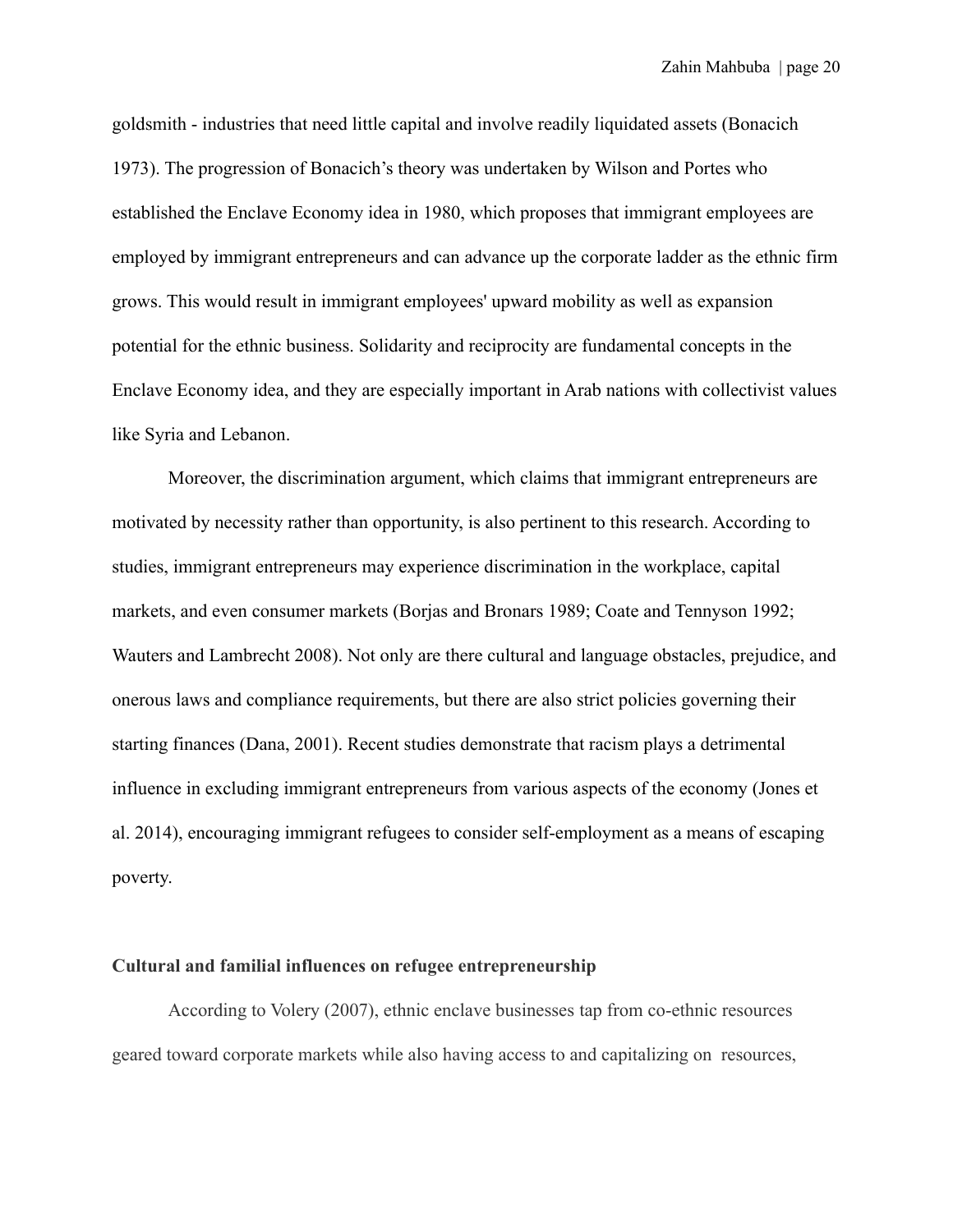which is not the case for refugees. Countries of origin (COO) resources are frequently more accessible to migrant entrepreneurs that have similar migration backgrounds and experiences. Returning entrepreneurs have been considered as capable of securing both COO and corporate resources, whereas diaspora entrepreneurs have specialized knowledge of international markets, have transnational social relationships, and frequently identify with homelands. Transnational entrepreneurs also have a dual cultural and experiential way of life, which they can tap into through their home and host country networks. As Sandberg, Immonen, and Kok (2018) have shown, transnational entrepreneurship by immigrants is a long process that necessitates weak relationships, which are perceived as more essential than theory suggests.

Variables impacting refugee entrepreneurship, according to Wauters (2007), Lambrecht (2007), Gold (1988), and Hugo (2013), highlight the interplay of institutional aspects and human, cultural, and social capital factors. Such issues are country-specific and heavily influenced by the status of refugees. The greatest issue that refugees face is that they are unlawful and have no idea what their legal status will be in the future. This leads to a state of near-complete insecurity, which is exacerbated by discrimination, police harassment, a lack of access to housing, job permits, language and integration classes, and a high level of uncertainty about family matters. Individually and collectively, these factors all have an impact on refugees' mental health, sometimes resulting in a lack of confidence. Furthermore, language and communication barriers in the country of residence, a lack of business knowledge and access to capital, including finance, a lack of support resources, information, and advice, a lack of formal education credential recognition, and a lack of understanding of the competition, as well as socio-political environments and contexts in which they find the competition continue to be significant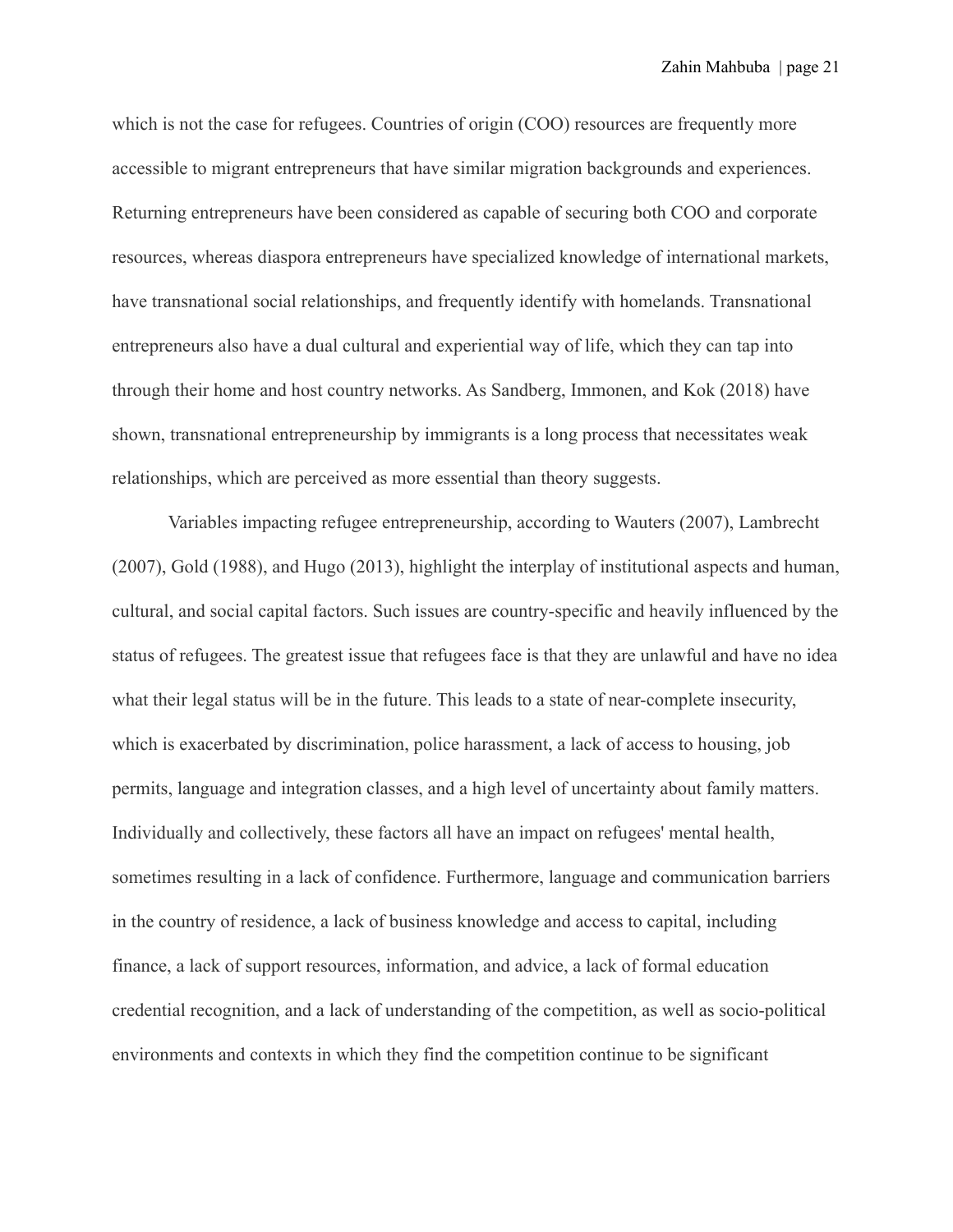obstacles for refugee entrepreneurs (Omege & Mwangi, 2014). Thus, the cross-cultural issues that refugees experience, such as unfairness, exacerbate the difficulties they face when it comes to entrepreneurship. Individuals in the host country employ social capital, which is described as a set of social resources such as social networks, to pursue economic and social goals (Li, 2004). In a similar vein, family social capital, which comprises bonding ties and intimate familial relationships, has been identified as an important source of resources for family enterprises (Salvato and Melin, 2008). This type of social capital (Dana, 2001; Evansluong and Ramrez Pasillas, 2019) is especially important in the settlement of immigrants since it provides critical resources and networks in both the host and home countries (Dana, 2001; Evansluong and Ramrez Pasillas, 2019). Salvato and Melin (2008) define family social capital as relationships of attachment, obligation, and responsibility that boost expectations of gift-giving and in-kind help (Meister and Mauer, 2008). Such methods are found to be commonly used not only by refugee populations but also immigrant families that tend to deal with similar hardships and challenges during economic integration to an unfamiliar society. Moreover, family social capital also comprises fictive kin, which refers to social ties that are not related by blood or marriage, as well as real kin, which refers to kin related by blood or marriage (Moinolmoki, 2019; Voorpostel, 2013). Family social capital refers to members of a family who are linked by blood or marriage, as well as other relatives. As a result, family social capital could be enlarged to include an unrelated person with whom one has developed a cordial bond. In most cases, fictive kin have the same resources and expectations as real relatives.

When refugees arrive in their host countries, they face a marginalization impact due to a lack of resources, social isolation, and language hurdles (Dannefer, 2003), and a lack of labor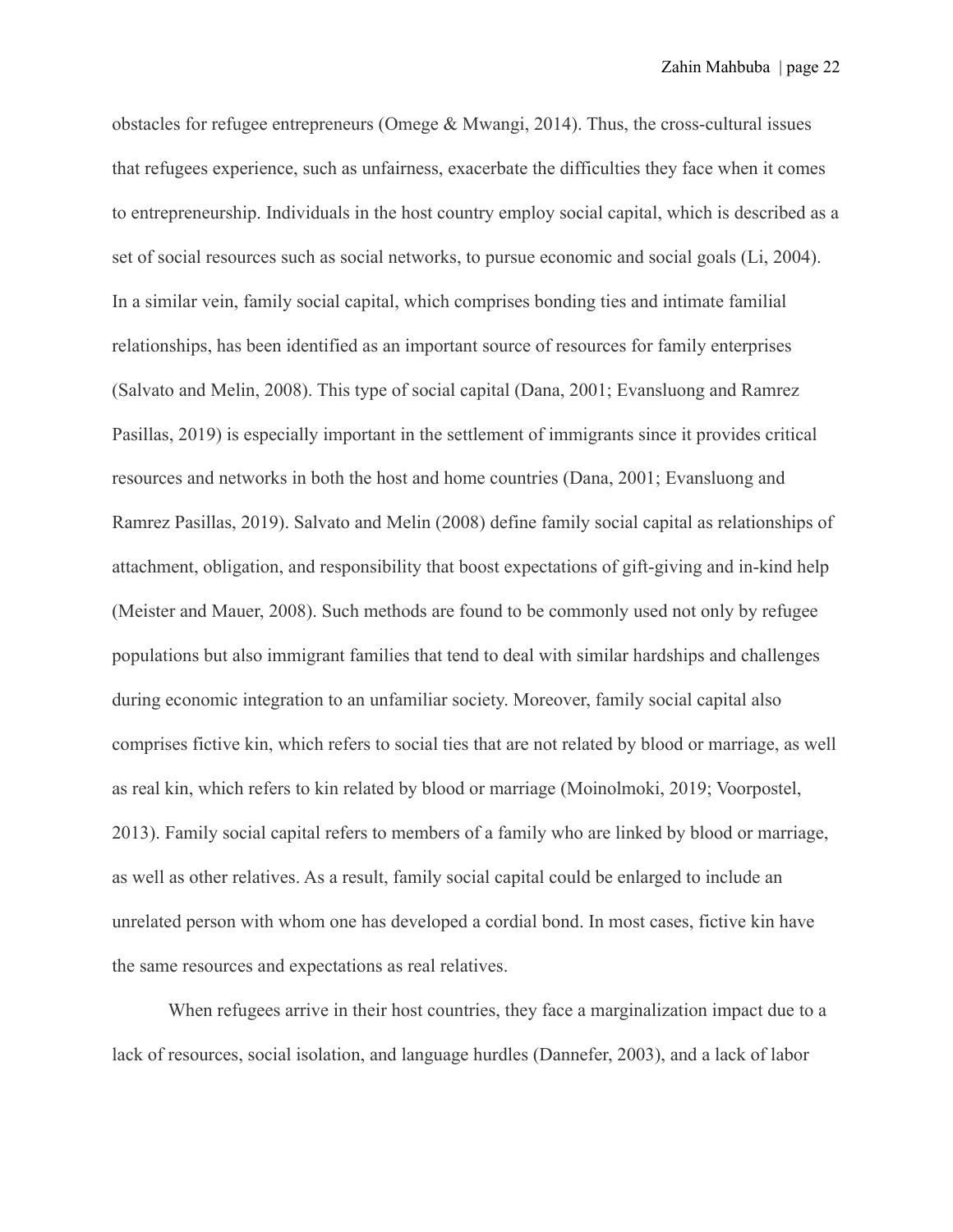market integration chances can perpetuate this effect over generations of refugees. To improve their chances of labor market integration and growth, as well as to reduce costs and risks, refugee entrepreneurs can form bonds with people of similar ethnicities and backgrounds (horizontal social capital), which may also necessitate bridging social networks with people with higher education and status (vertical social capital). In general, refugee entrepreneurship can help refugees with both entrepreneurship and assimilation into their host nation.

#### **Financial difficulties and roadblocks for refugee entrepreneurs**

Being an entrepreneur requires more than just a set of skills; it also requires access to finance. Unfortunately, among refugees, this critical element is less prevalent. Refugees frequently lack access to resources, critical assets, and networks of friends and family who can offer the much-needed 'love money' that so many entrepreneurs rely on due to the nature of involuntary relocation. Meanwhile, banks in host cultures frequently lack the mechanisms necessary to adequately assess the risks and possibilities of investing in refugee-led entrepreneurial enterprises, and when they do, refugees are found to pay higher relative interest rates than other clients (Refugee Investment Network, 2018). One of the biggest challenges along with language barriers, lack of experience with the U.S legal system and the trauma that is often present in the life of refugee entrepreneurs, finance is another key element that is crucial to their success and longevity (Altinay, 2008). However, even with the knowledge of the financial market in the United States, it was and continues to be tremendously difficult for refugees to begin participating in a system that they know almost nothing about.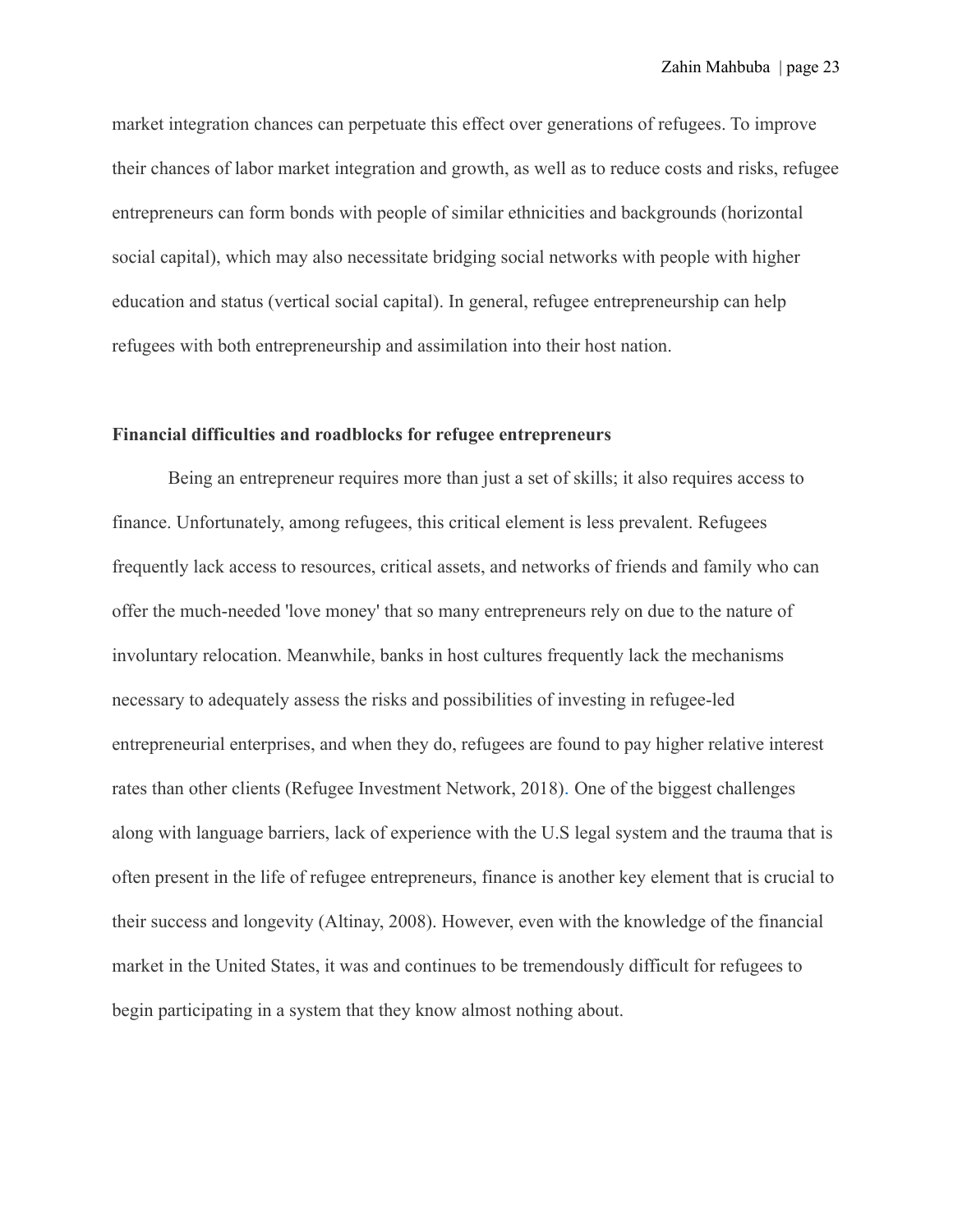A refugee entrepreneur's access to financial capital to start a business is tough, yet everybody who wants to establish their own business needs a certain amount of money to invest and begin working on it. Refugees frequently leave all of their belongings behind and must rebuild their lives from the ground up. There are various methods sourcing finance/capital: from a bank, from small-credit institutions, and from family and friends. None of these sources of funding are readily apparent (Gold, 1988). The key issue here is that banks are business enterprises that calculate the risk of giving a loan rationally. They frequently assess the risk to be excessively great, and as a result, no credit is provided. Furthermore, migrants frequently lack a long-term or personal relationship with the bank manager who must assess their creditworthiness. Similarly, another issue is that refugees frequently lack the capital guarantee that banks require. It is critical for refugee entrepreneurs to maintain positive relationships with their American friends, as they are frequently and sometimes the only individuals who can provide this financial guarantee (Alrich, 1984). A more recent approach that refugee entrepreneurs have taken is micro-financing. Microfinance, often known as microcredit, is a type of banking service that provides financial services to unemployed or low-income individuals or groups that would otherwise be unable to obtain them (Kagan, 2022).

## **Methodology:**

Given the surrounding milieu, it goes without saying that refugee-entrepreneurship is a difficult subject to analyze. Using a single instance could richly and persuasively depict the phenomenon under investigation (Siggelkow, 2007), allowing for an honest explanation to be extracted by forging strong bonds with the case and its surroundings (Dyer, 1995). That is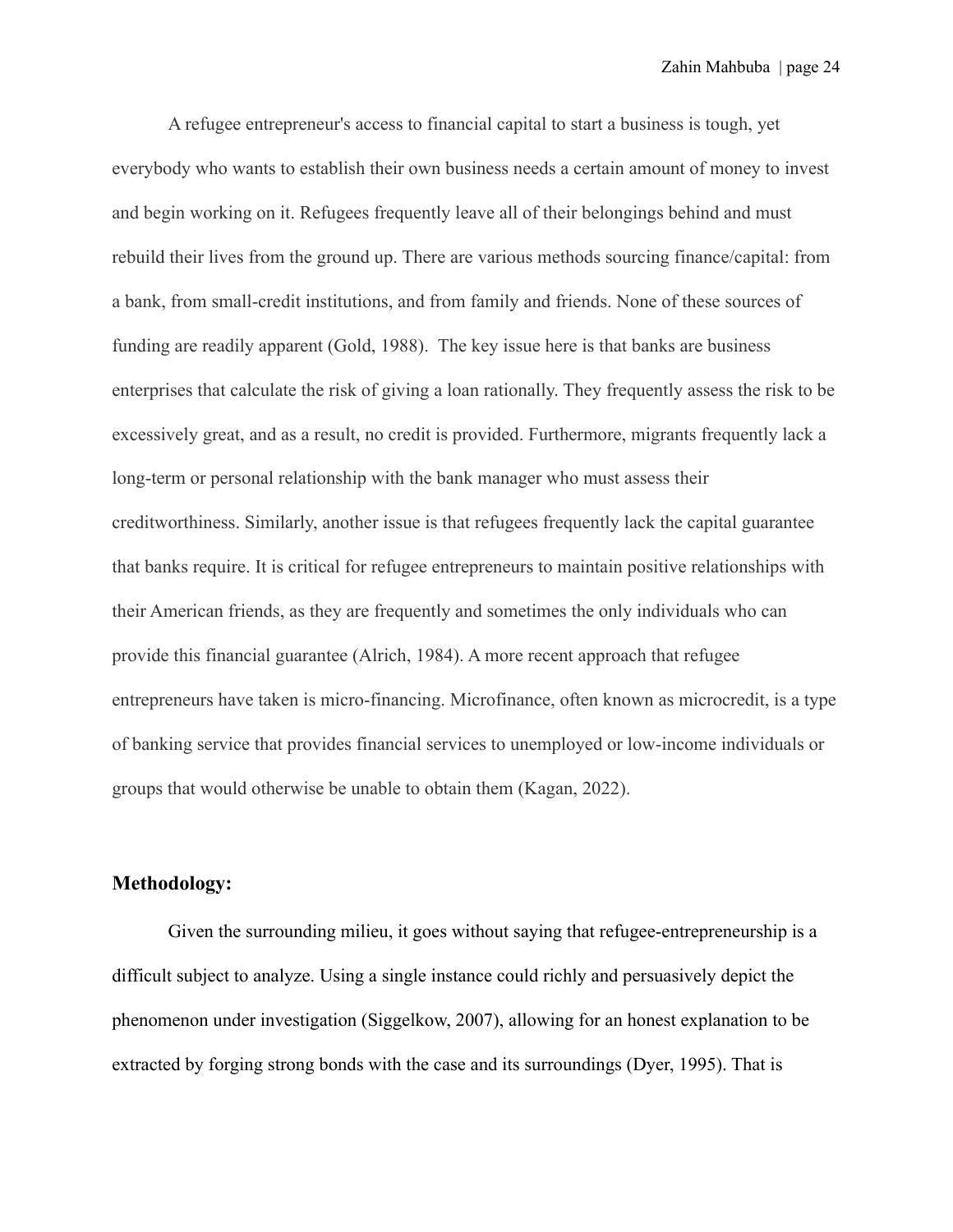precisely what the author aimed for by forging strong bonds with the main character, his team, and his family – bonds that appeared to form naturally and spontaneously, eventually solidifying into strong bonds with them simply because they all shared a common understanding and appreciation for a common struggle for survival.The entrepreneurs for this study were chosen for their ability to communicate their narrative in a way that highlights the many idiosyncrasies of their entrepreneurial behavior and experiences in a transparent manner. Their eagerness to recount the narrative prompted this study to go into the "why" and "how" of the process, in order to "illustrate and expand links across constructs or gain a better understanding of processes" (Eisenhardt and Graebner 2007). The chosen refugee-entrepreneurs were generous with their information, not just relaying their stories, but also suggesting probable explanations for why things went as they did.

Moving forward, a single holistic case study typically creates opportunities to explore a significant phenomenon under rare, unique, or extreme circumstances,' according to De Massis and Kotlar (2014), which are accurate descriptors of the case study in this thesis, where finding a highly successful enterprise started by a refugee-entrepreneur endowed with unique social capital was difficult. Case studies are particularly useful in this context because they help to "understand the dynamics existing inside singular settings" (Eisenhardt 1989), which is especially important when the settings, both human and physical, are long-term. Most of the important individuals who were with him at the start were still with him, proud to be a part of the story-telling and ready to double-check the data.

The main goal of my secondary source research was to include publications that dealt specifically with refugees and/or asylum seekers who started businesses. As classified earlier,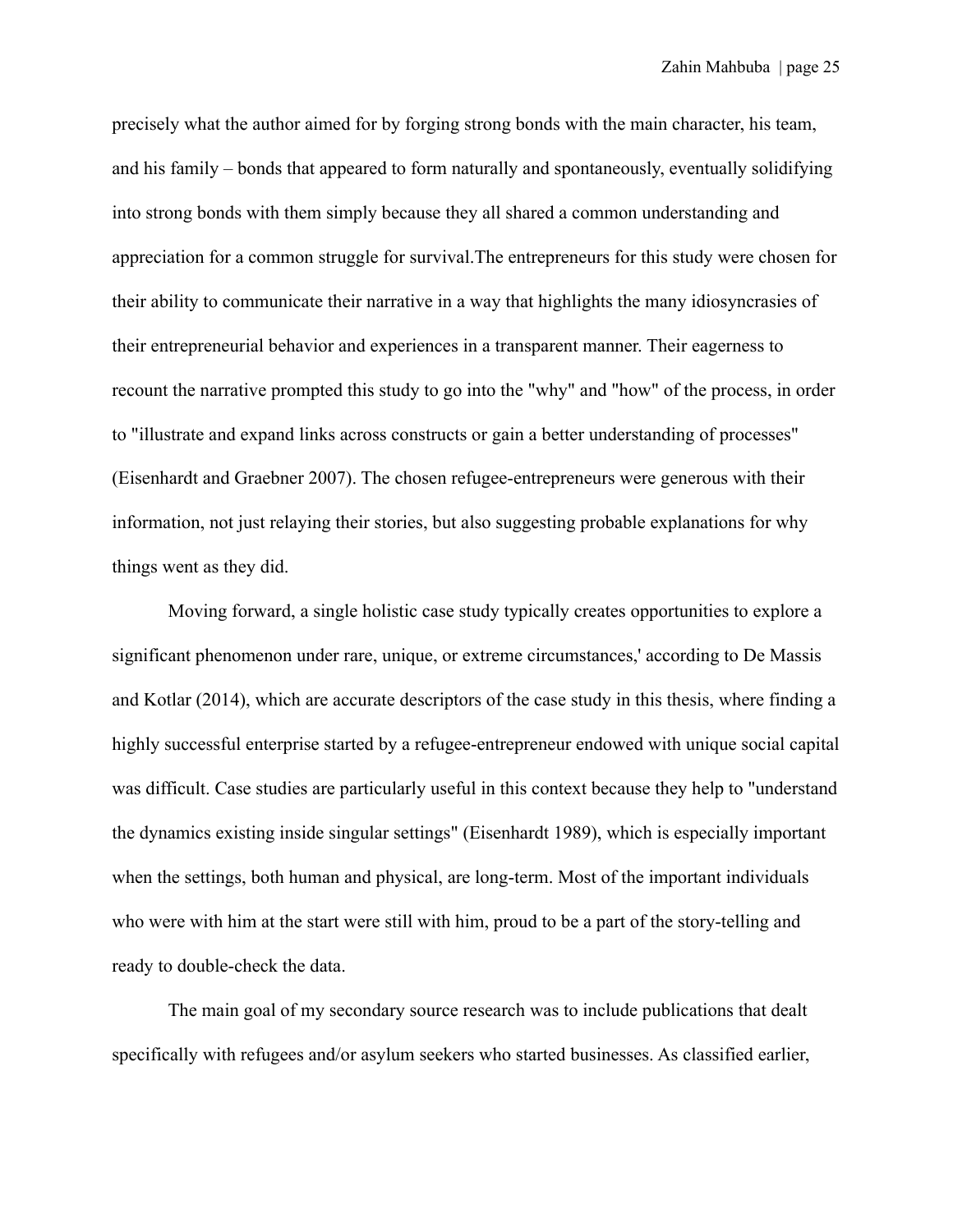self-employed and/or business owners/managers as entrepreneurs, including those without staff, in the same way that Zapkau, Schwens, and Kabst (2017) did where they clarified the current entrepreneurial situation, identified research gaps, and suggested future study paths to organize and discuss existing quantitative-empirical research on the significance of prior entrepreneurial exposure in the entrepreneurial process.. This option is consistent with the migrant and ethnic entrepreneurship narrative, in which the notions of self-employment and entrepreneurship are used interchangeably, i.e., migrant entrepreneurs. As a consequence, the search strings demarcated the Boolean use of the terms "refugee" or "asylum seeker" or "asylum-seeker" and "entrepreneur" or "self-employed" in the title, abstract, and/or keywords of sources, which vary slightly between database searches due to available search choices. The sources viewed were published up until 2018 and produced results between 1986 and 2020. Furthermore, this study did not confine itself to journal rankings or publishing houses, which was wise because some sources came from journals without an impact ranking. Finally, this research is restricted to search results in English texts in order to collect knowledge that is relevant to international communities and accessible to the broadest possible academic audiences.

In my research, I interview three refugee entrepreneurs from the Mid-Atlantic region of the United States and two professional individuals who work with refugee entrepreneurs in the same region that predominantly includes the Virginia, West Virginia, North Carolina, and Washington D.C. areas. I used the semi-structured method to collect qualitative data during my interviews. My interview questions were open-ended in anticipation of the flow of conversation varying with the different interviewees. I chose to do semi-structured interviews to offer a sense of storytelling to my interviewees as the topics that may arise during conversations of becoming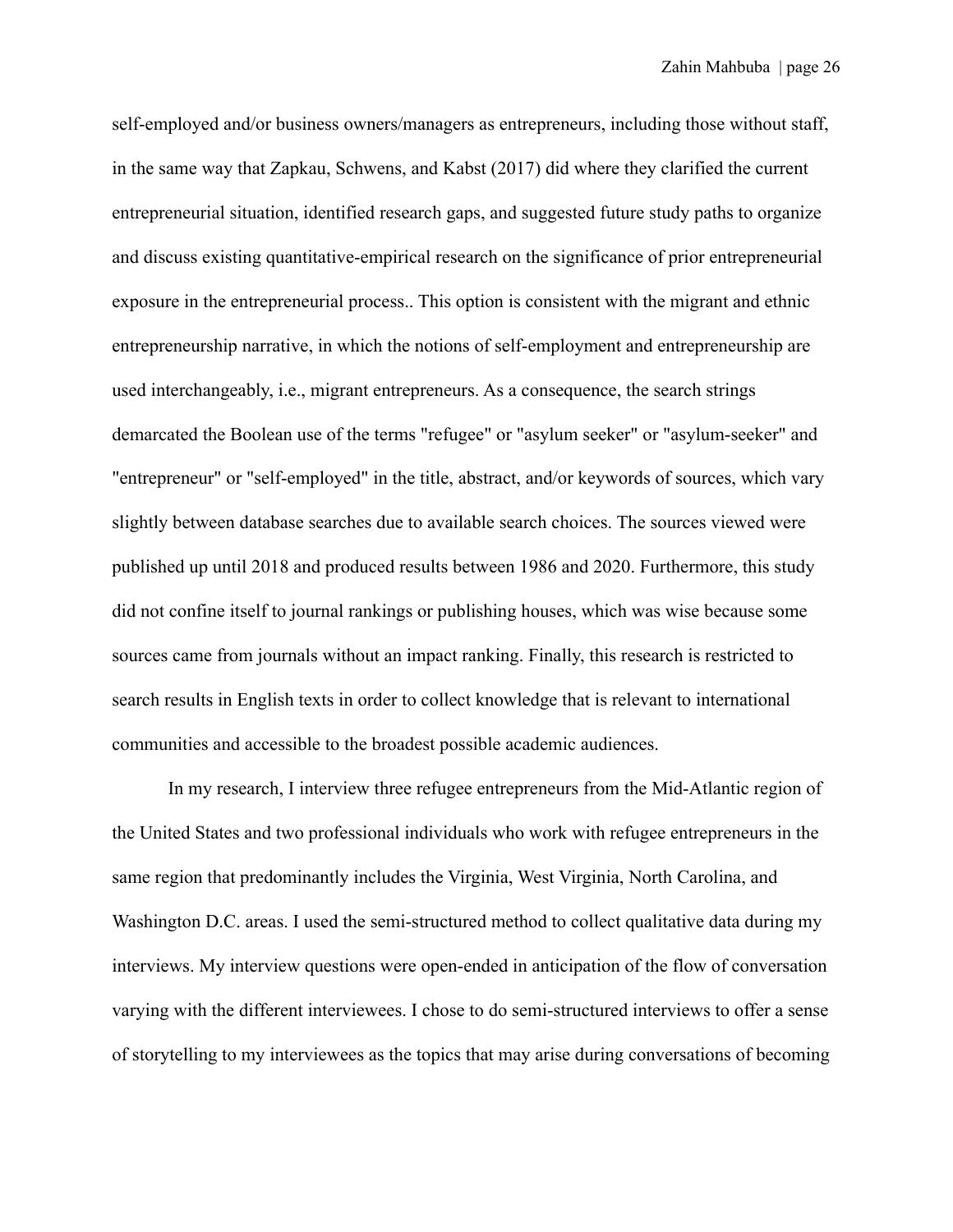a refugee and the hardships that come with moving from a place of violence and conflict may be difficult to narrate. The questions serve as a guide to explore the respondents more systematically and comprehensively as well as to keep the interview focused on the desired line of action. Additionally, the interviews lasted up to 90 minutes to give the interviewee ample time to go into detail about their experiences. In order to protect the identity of the interviewees, pseudonyms were used to address the participants. Lastly, to have the interview data captured more effectively, recording of the interviews was utilized based on consent from the interviewee. The interview questions are listed as follow:

- 1. Where were you born? Can you describe the area and your experience?
- 2. What were you/your parents doing for a living? What was your/their occupation?
- 3. How and why did you decide to come to the United States?
- 4. What type of work do you do now? How did you get here?
- 5. What are some of the resources you utilized most that contributed to your success? How did you find them?
- 6. What were some of the failing aspects of your journey in regards to the work you do today? What have they taught you?
- 7. Are you happy or content with what you do? Do you see yourself continuing to do this in the next five years?
- 8. What do you think you need the most help with right now in terms of your job?

I sorted the responses and conversation from my interviews thematically to find trends and patterns in refugee entrepreneurial behavior. I chose to take an ethnographic approach to this research which entails ethnographic techniques that are a type of study that involves observing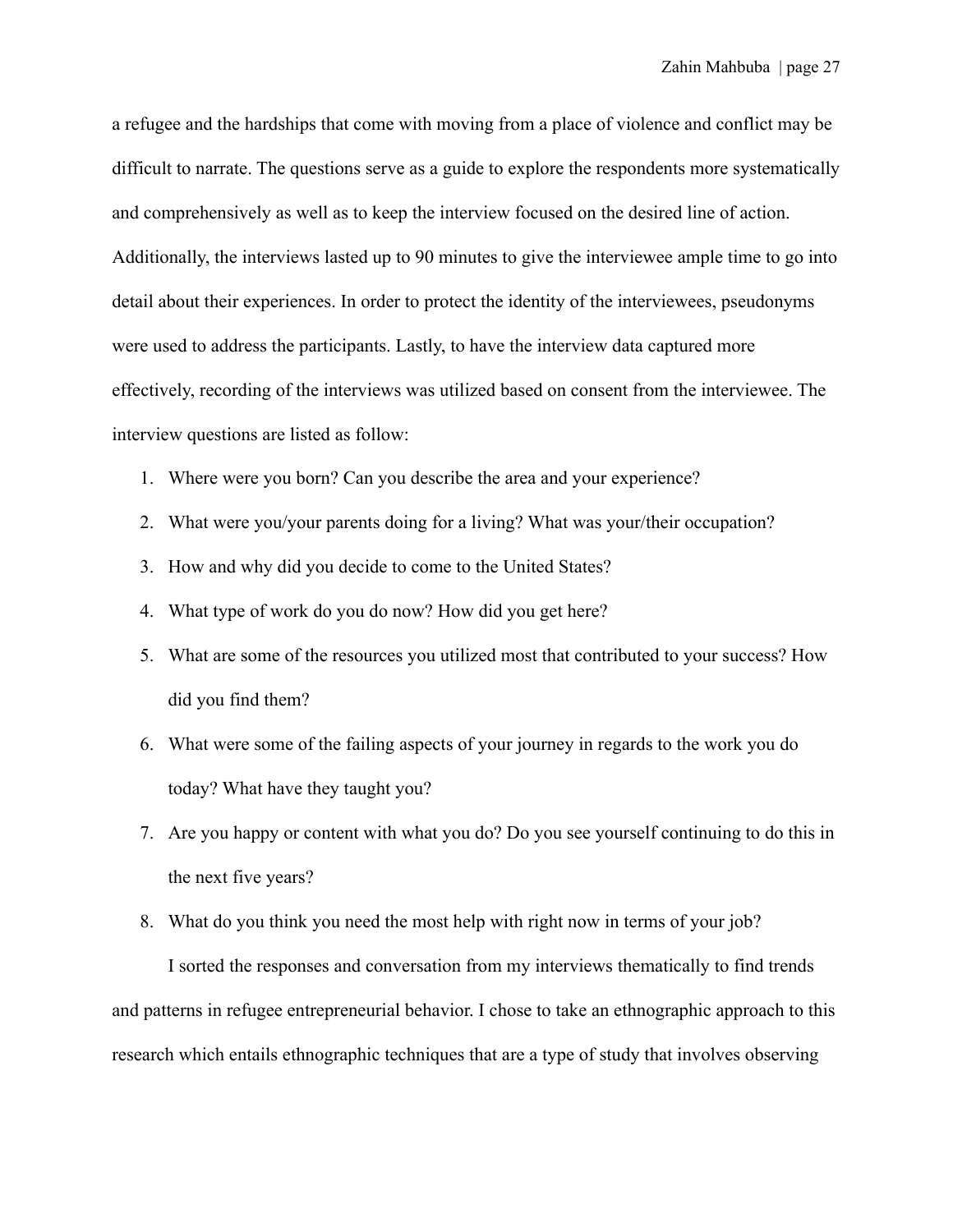people in their natural environments with the purpose of creating a narrative description of that culture against a theoretical backdrop. While empirical study on how refugee entrepreneurial actors from various ethnic groups and countries settle in new host environments use a range of approaches, studies on the researcher's involvement in such academic works are rare, thus utilizing ethnographic approaches to study the cultural elements that are deeply rooted to their take on entrepreneurship.

Diving deeper into the mechanisms and layout of ethnographic methodologies for studying refugee entrepreneurship, in order to gauge a more in-depth response to their circumstances, my study acknowledges the uniqueness of researcher experiences in developing an understanding of refugees' occupational choices and practices, and, specifically, how subjects of research engage in conversation during the ethnographic study, as well as how they perceive the complexity of the context shaping refugee entrepreneurship. Furthermore, in order to contribute to the ethnographic understanding of refugee entrepreneurship, I examine the research methods used in refugee entrepreneurship studies and present my findings of the methods that have the potential to portray refugee entrepreneurship journeys in a more authentic manner in this thesis. As a result, this thesis is an example of collaborative auto-ethnography, as discoveries from secondary sources are combined with the knowledge of this thesis. This strategy enables for critical reflection on current theories and practices in recent refugee entrepreneurial publications.

#### **Case Profiles**

There are clear limitations in terms of using single-case studies, however the ability to discover distinguishing traits in these examples are what made it desirable for further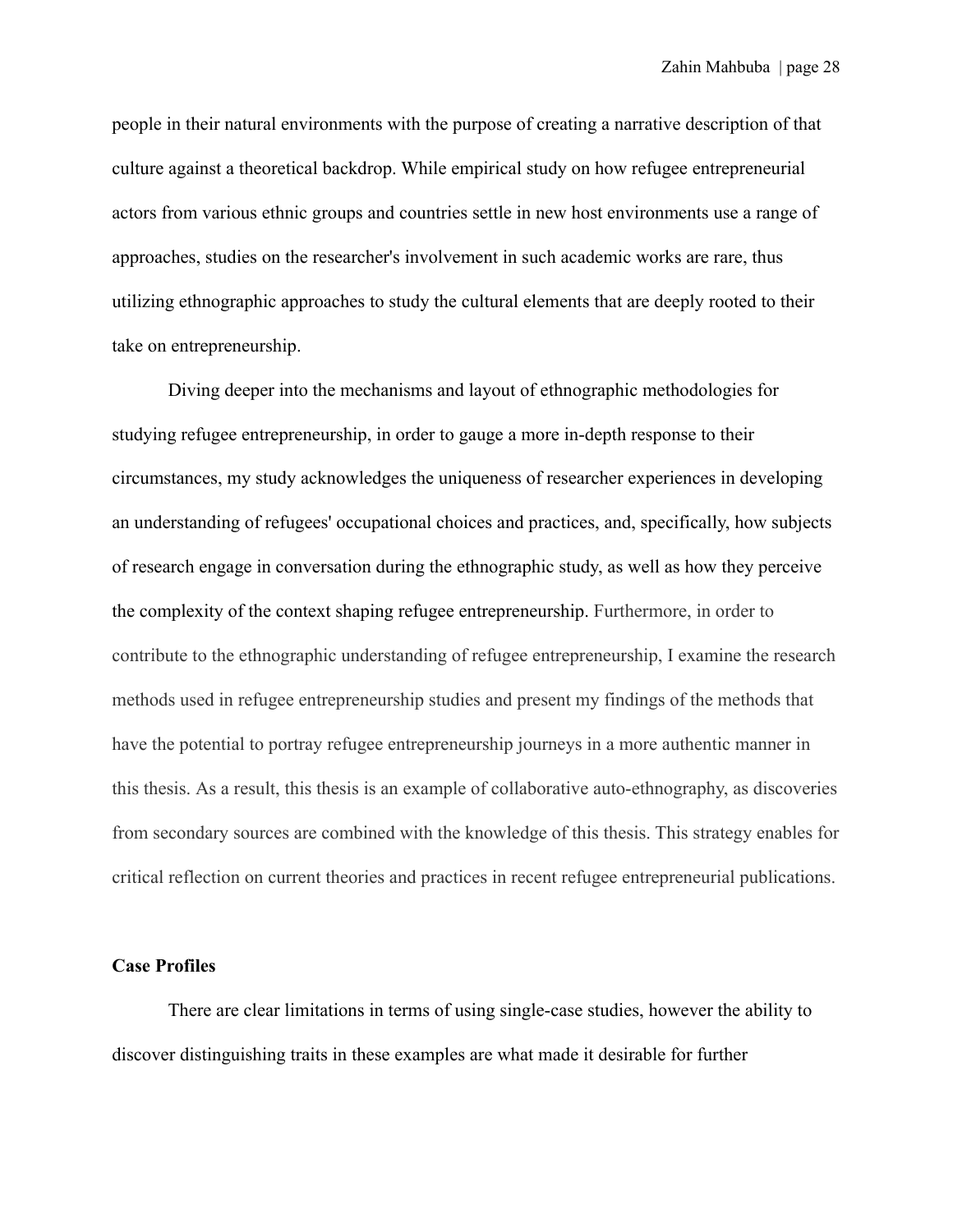investigation. There are five main subjects for this investigation and as stated previously, for confidentiality purposes, the entrepreneurs' and individuals' names are changed, and their business names will remain obscure. The first subject will be called Fatima, who is a 29-year old individual from Iraq, who fled to Turkey during the initial intense conflict in her home state and decided to seek refuge in the United States later, in hopes for a better chance at life. She then embarked on starting her own tailoring and sewing business after having worked with regional tailoring businesses for a few years upon her admission to the United States as a refugee.

The second subject will be called David, who is a 28-year old man from West Africa, who came in with refugee status along with his parents and 9 other siblings in the early 2000s. David and his family went through tremendous financial hardship as he and his family shared a one-bedroom apartment for a family of 12 people. Both his parents worked multiple jobs being janitors, housekeepers, dishwashers and more. Their financial struggle to maintain and feed a family of 12 is what led to David wanting to start his business in financial literacy and consultancy for marginalized and impoverished members of his community.

The third subject will be called Omi, who is a 24-year old man from Afghanistan, where he was an actor for major theaters. He fled his home nation during the war and sought refuge in the United States in 2014 when he was just 17 years old. Omi started his own car dealership in Northern Virginia with the help of some of his Afghan friends. The fourth subject is Harry, who is the owner of a soccer academy and foundation in Roanoke. He has dedicated his life to teaching his favorite sport to children as young as two years old. Harry began his profession as an English teacher at William Fleming High School after graduating from college. He had no prior expertise in education, but this job allowed him to work for a school in need of a soccer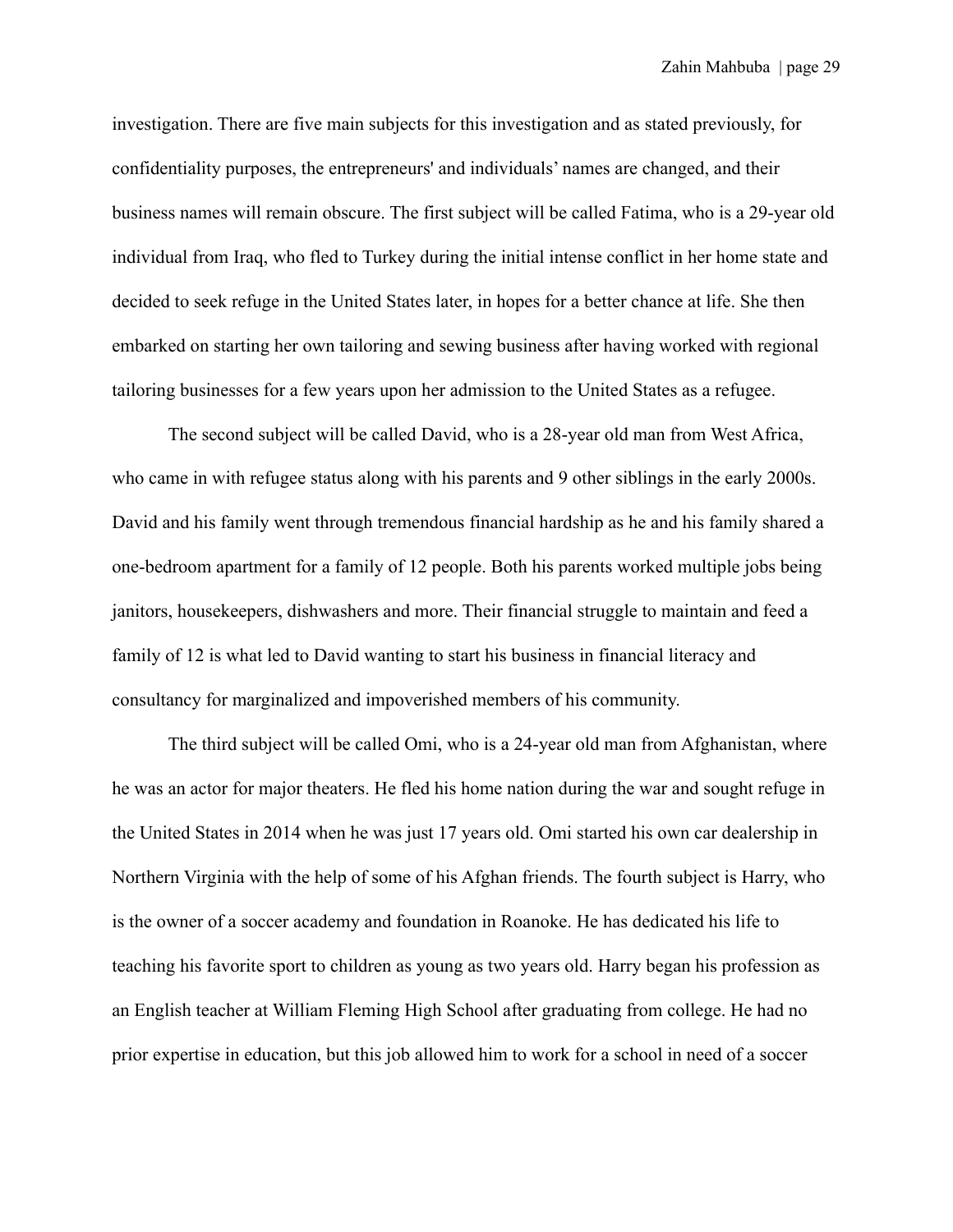coach. He taught and coached for another three years before joining Hollins University's coaching staff. After that, he went on to become a franchisee owner of another soccer organization before eventually starting his own. Harry became connected to the refugee population in Roanoke through soccer and embarked on creating a foundation that provided more than just a space to engage in sport but also leadership advising, financial planning and community integration.

The fifth and final subject is Maggie, who is a senior tutor at a literacy agency in Roanoke, Virginia. She works with several refugee members on English language tutoring and helps them with translating documents and paperwork. Maggie works closely with Fatima and has helped her on various aspects on her entrepreneurial journey.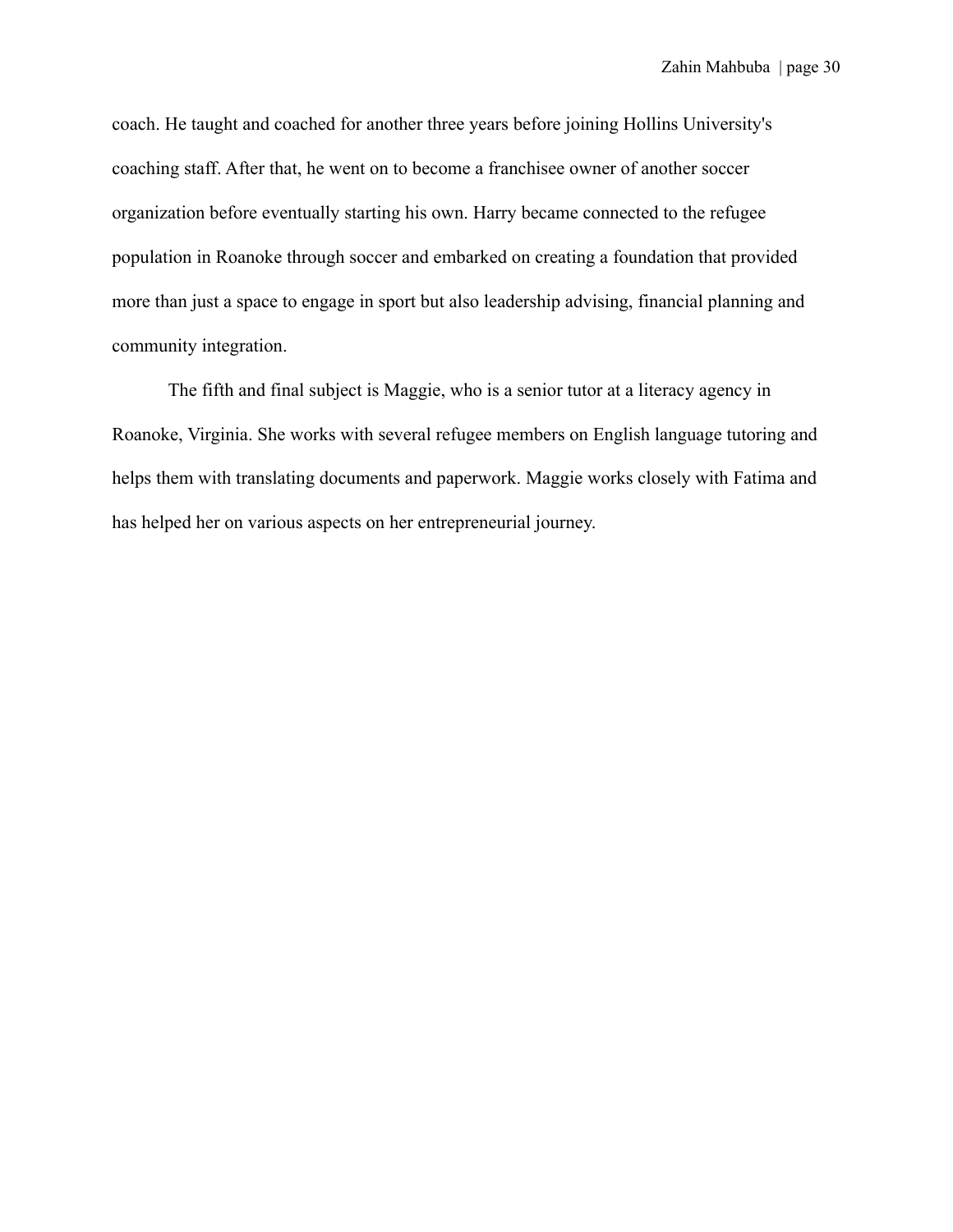## **Chapter III - Findings & Discussion**

#### **Findings of the interview and research**

Through analysis of the interviews, there were three key distinct themes/factors that were prevalent across all the interviews. (1) tolerance for risk, (2) family-community orientation, and (3) openness, willingness, and ability to accommodate to changing/new conditions. These thematic findings coincide with results from Busch, Fong, Heffron, and McClendon's study conducted on assessing the needs of refugee and asylee families, as well as Bizri's research on refugee-entrepreneurship from a social capital perspective. The overlapping concepts and themes in refugee entrepreneurial research demonstrates a trend of both positively aligned and negatively aligned characteristics that are tied to these themes that distinguish refugee entrepreneurship from the realms of entrepreneurship in general. The findings will elaborate on how they are different and support it with evidence from the interviews that will depict a picture of why it is different.

## **Tolerance for Risk**

A willingness to take risks is an important factor that distinguishes these refugee entrepreneurs. Although this characteristic is commonly attributed with conventional entrepreneurs, refugee entrepreneurs provide a vastly different definition to the tolerance of risk. Given a history of risking their lives in search of human rights and personal safety, refugees are frequently acutely aware of and willing to accept risks that pertain to not only risky financial and capitalistic decisions, but risks that affect their livelihoods and overall well-being. Fatima, for instance, had the courage to take the risk when she made the bold decision to move from the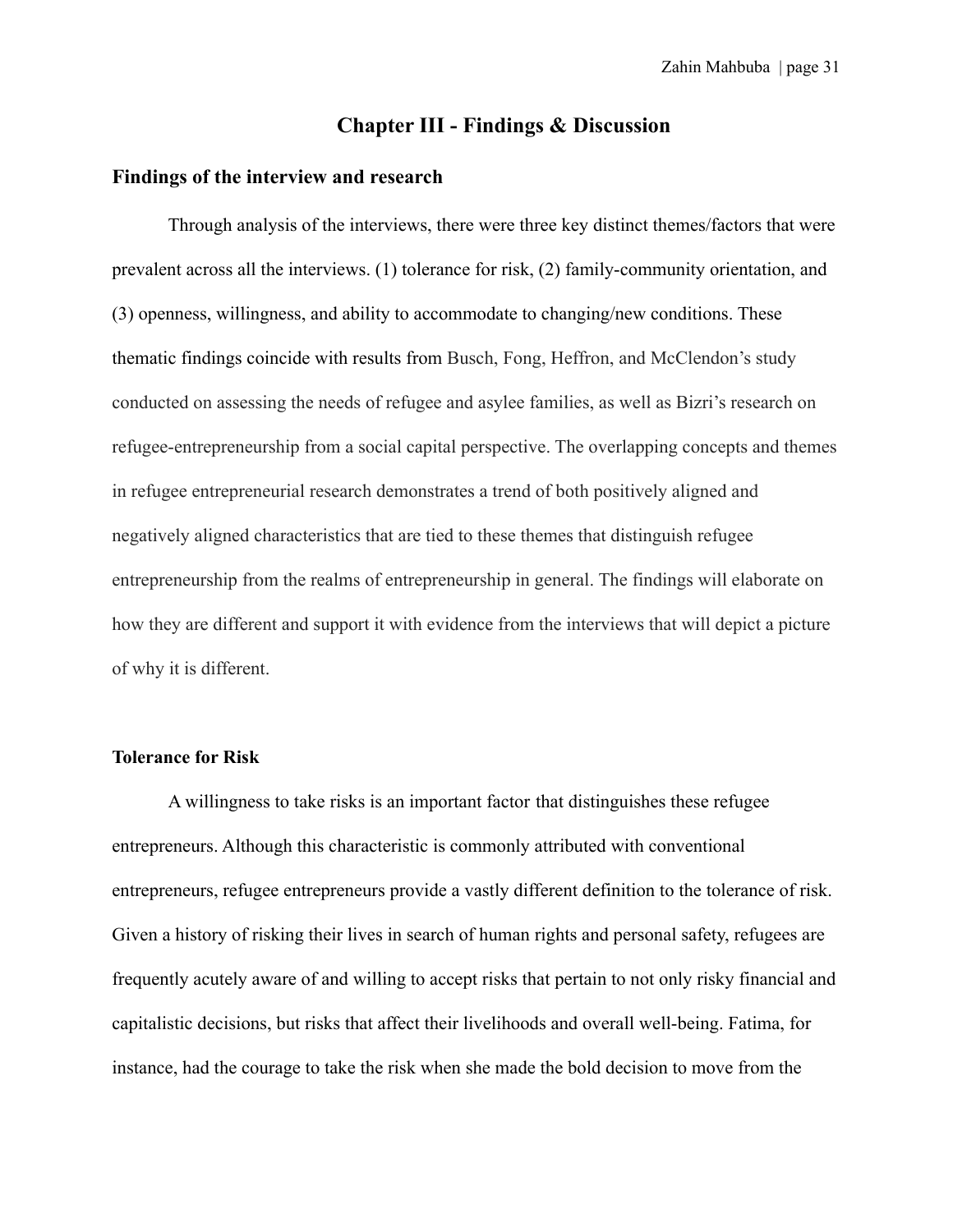violent circumstances in Iraq to Turkey in search for a better life for herself. She had a desire to pursue an education and learn about the world which was hard to do due to the harsh treatment of Iraqi refugees, particularly women, in Turkey. Thus, she ventured into seeking refuge in the United States, again another completely unknown, foreign place, which is further away from her traditional and cultural familiarities, which further shows her tolerance for risk.

Delving into Fatima's actual business, prior to starting her business she worked at David's Bridal which is a dress/tailoring chain due to her extensive knowledge on sewing and tailoring clothing items from her family back in Iraq. Fatima had developed a good reputation for her work at David's Bridal and made a decent living as she got the opportunity to engage in work that she actually enjoyed and matched her prior qualifications. However, she said "she felt a need to do something more freeing," she wanted to take her skills and start something on her own to serve people who could not afford places like David's Bridal, along with working more flexible hours and being her own boss. Fatima, here again, took another huge risk leaving a rather comfortable living behind to embark on something that added more meaning to her life. As previously indicated in this paper, as a refugee, there are already significant barriers to entering the formal labor field; therefore, embarking on an independent business requires not only courage but also a significant level of risk tolerance.

Similarly, David's family from West Africa took a huge risk when they decided to seek refuge in the United States with 10 children living under one small roof. This trait is an element that David picked up on as well when he started his own venture despite being able to jump into a steady career after completing his bachelor's degree in the United States. David's parents' struggle set forth a picture of the refugee and immigrant environment to David where he "wanted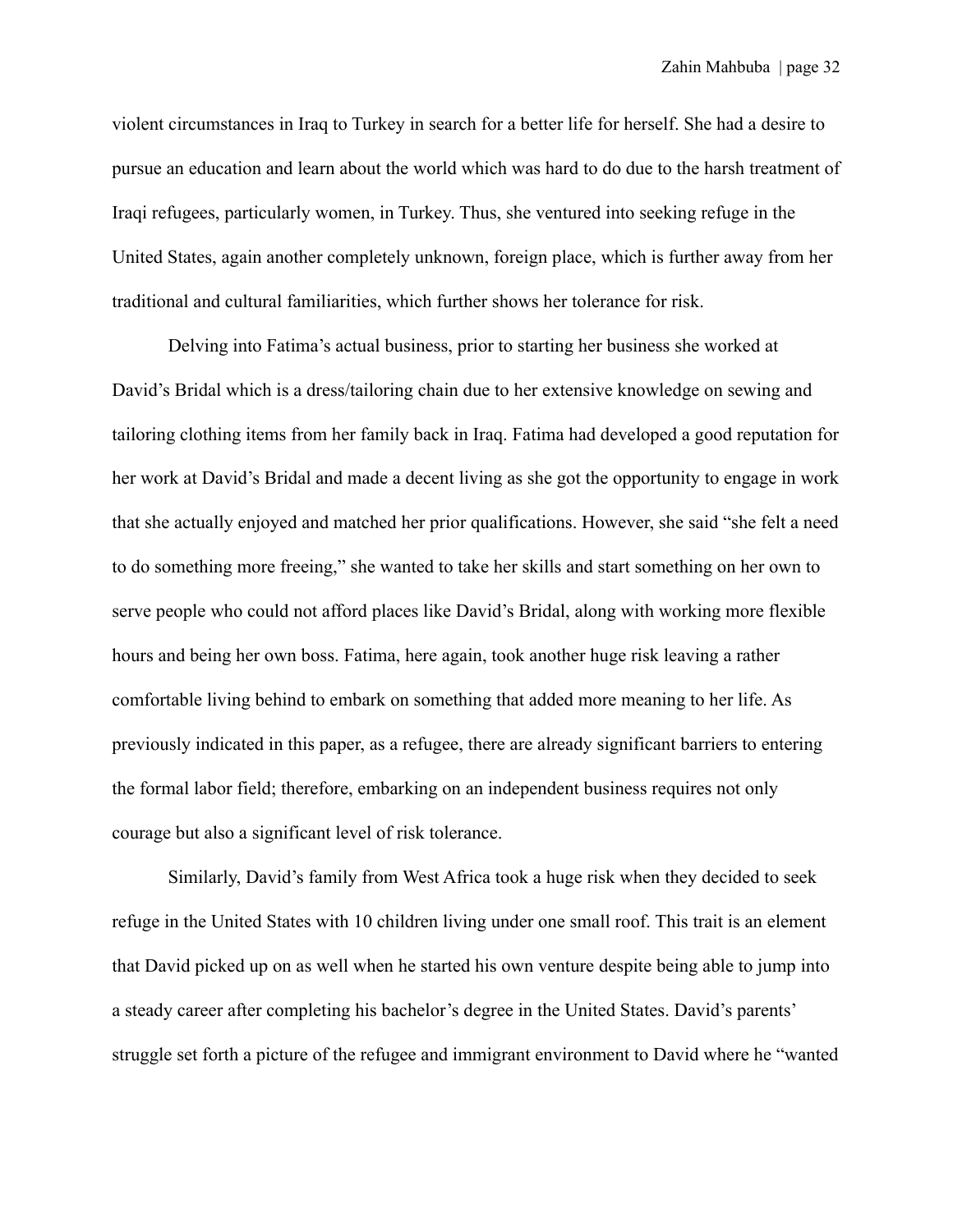to give back to the community that raised him." Omi, in parallel, had no support when he arrived in the United States. He was well aware that he had little prospect of finding work and that his only alternative was to work for himself. From being forced to leave his whole family behind in Afghanistan to seeking help and building a life for himself in the United States is the core essence of his entrepreneurial mindset. Refugee entrepreneurs also possess leadership and creativity abilities that enhance their tolerance for risk, as well as the ability to implement innovative and creative ideas on their own. This involves a proactive, engaging attitude as well as a high level of inventiveness when it comes to overcoming obstacles. Omi, for example, began his project after finding it difficult to get around without a car, prompting him to want to open his own auto dealership to assist immigrant and refugee groups with financing and finding a cost-effective way to commute.

#### **Family-community orientation**

The family-community orientation of immigrant entrepreneurs was clearly described by all of the research participants. This includes the ability to operate as a single family or community unit, giving the collective need precedence, and acknowledging that a common purpose trumps individual preferences. The mutual help society founded by a group of Afghan and Iraqi refugees, in which individual and communal survival and development were vital, is a striking example of this attitude. Successful refugee entrepreneurs also have traits like going into a company as a family unit and making decisions as a group. For instance, Fatima's business purposefully kept a common bank account between her partner and her second employee who was also an immigrant from Pakistan, to symbolize the company's social spirit. Another example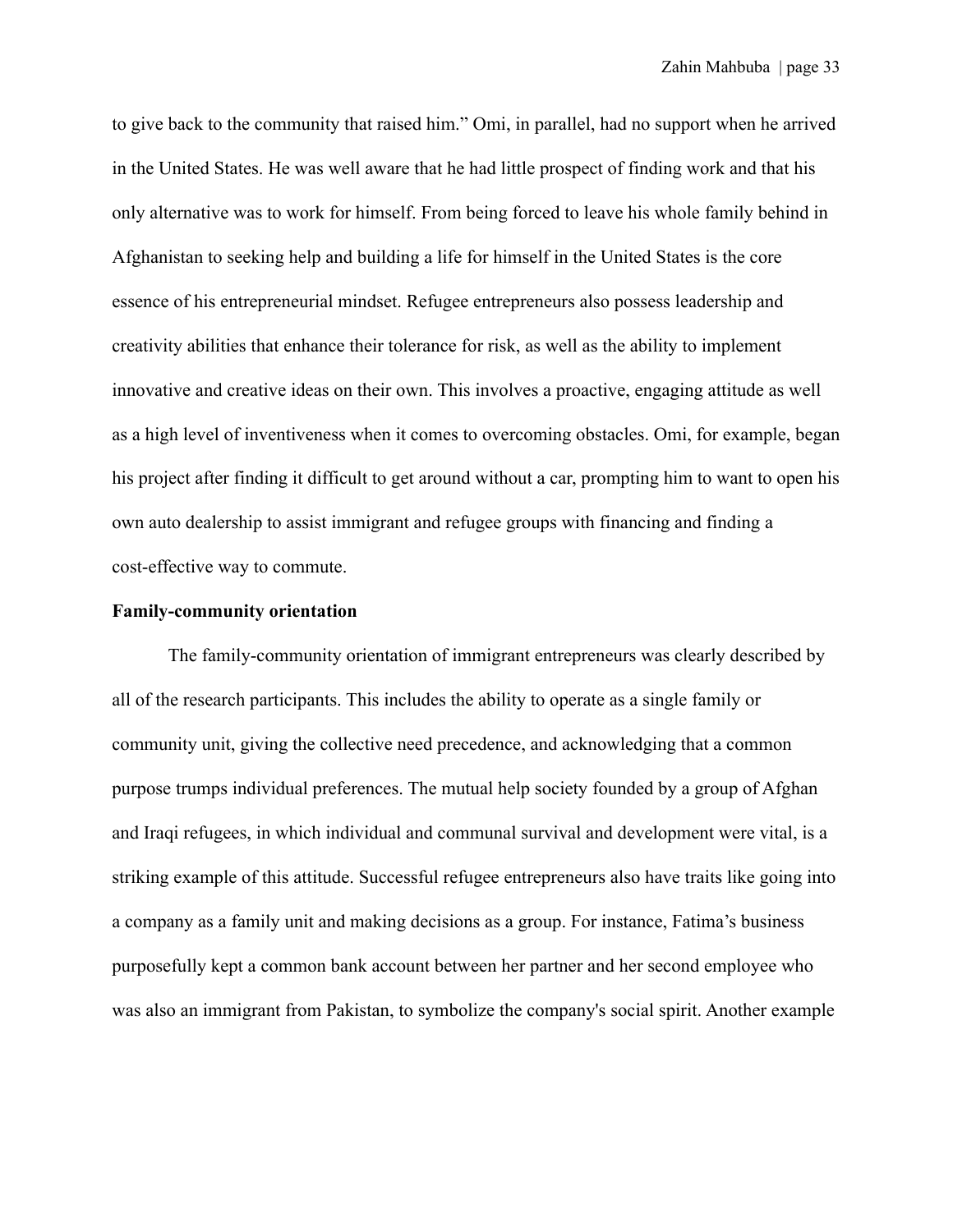is Omi's car dealership that was run by a community-family that shared all jobs, including managing the store, attending to customers, staffing, and cleaning the shop space.

In order to establish their firms, these refugee entrepreneurs also relied on community members that extended from their internal community networks. Fatima joined an English tutoring agency in the Roanoke area where she met Maggie, who was an English tutor at the center. Maggie not only helped Fatima learn and become literate in English but also helped in the process of getting the paperwork and licensing to start her enterprise. From translating documents, to helping file licensing documents, Maggie became a crucial part of her entrepreneurial journey. Similarly, for David, he relied significantly on his middle-school friend for English and Internet research skills to learn about license and permission procedures to start a consultancy.

Moreover, generosity toward others is an important aspect of the family-community approach. The entrepreneurs that took part showed goodwill and a desire to serve others in the community. Once you've taken, "you have to give back," according to David. "It's not really a choice anymore, it's almost a duty" Fatima stated. Fatima was able to send money to her home nation, Iraq, to help pay for her family's bills during uncertain times. While running her business, she strained to help freshly arrived family members in her neighborhood. "We are going to share what we have," said Fatima, despite the difficulty of balancing the two.

Another important element of the family-community orientation, as stated by Harry, is the collective and shared prior experience from members who contribute to the enterprise. The capacity to identify different strengths and skills and utilize those skills to direct the business model is a common resource. Some refugee entrepreneurs draw on pre-developed skills such as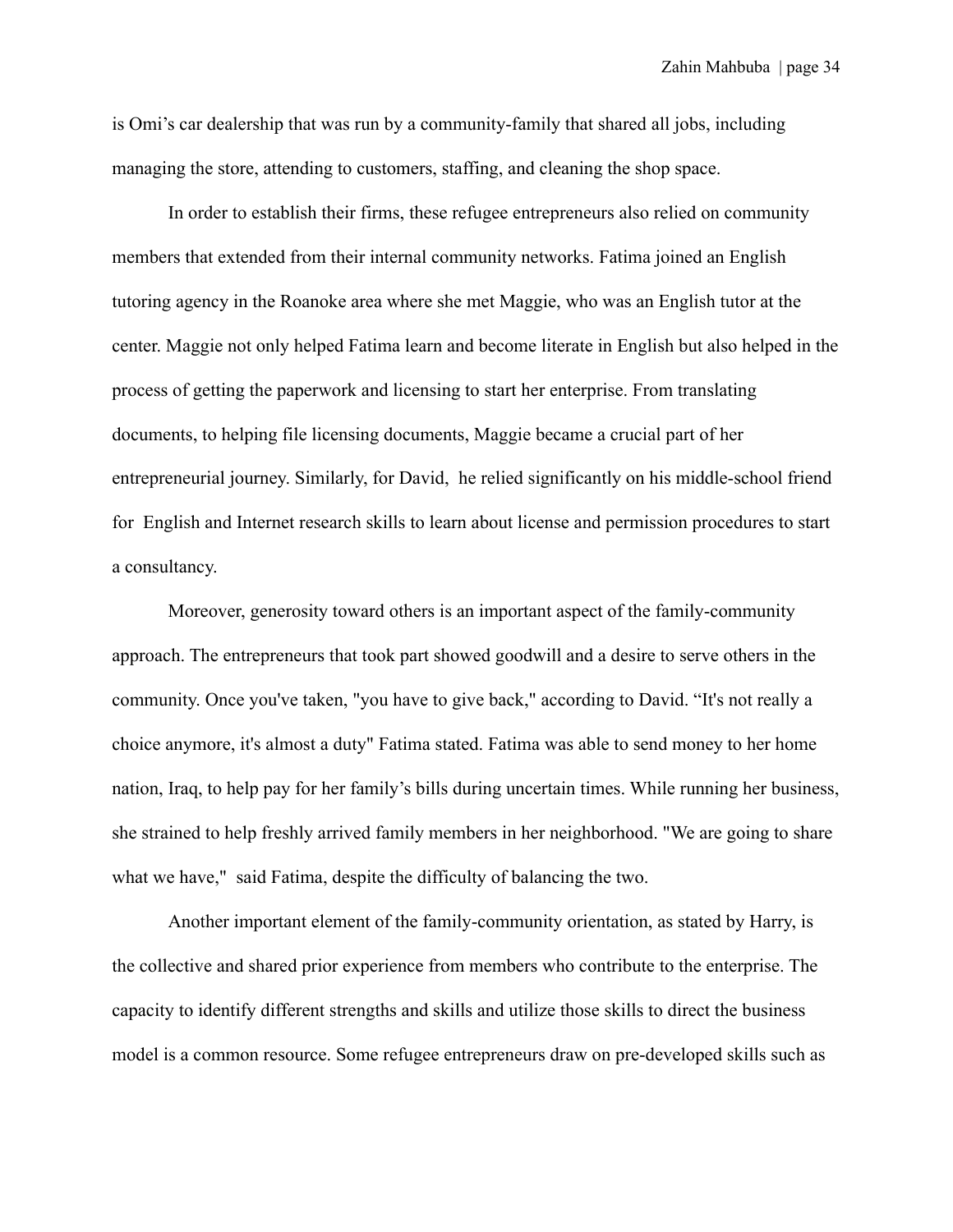food preparation from females in their household, or sewing, which may not require additional education or highly developed language proficiency, which they often can aim to get from children in their community or family units that have picked it up more than they elders. This process is "key to the survival for a lot of refugee families, especially in the initial stages of business when the workload is higher," said Harry.

#### **Openness, willingness, and ability to accommodate to changing/new conditions**

Flexibility and the openness, willingness, and ability to adapt to changing situations and demands are also important common factors in these refugee business ownership. Participants said they took on several jobs inside the company, were willing to take on debt despite societal stigmas about debt, and that they started over when one plan didn't work out. In order for a firm to prosper, successful entrepreneurs must set limits and acknowledge and succumb to the reality of adverse circumstances. David's refugee family opted not to recruit newly arriving relatives to work in the business because they were concerned that it would generate unnecessary tension as well as create linguistic hurdles with clients. Fatima understood and accepted that he would be unable to work in his old profession of physical education owing to a language barrier, so he decided to create his own transportation company. Appreciating benefits acquired in the United States, having a sense of humor, being likable, maintaining an optimistic viewpoint in the face of hardship, being self-deprecating, and being trustworthy are among the other important attributes highlighted by participants.

It appears that when refugee entrepreneurs are confronted with misfortune, they are surrounded by others who are also suffering, which prompts them to act to aid others. Some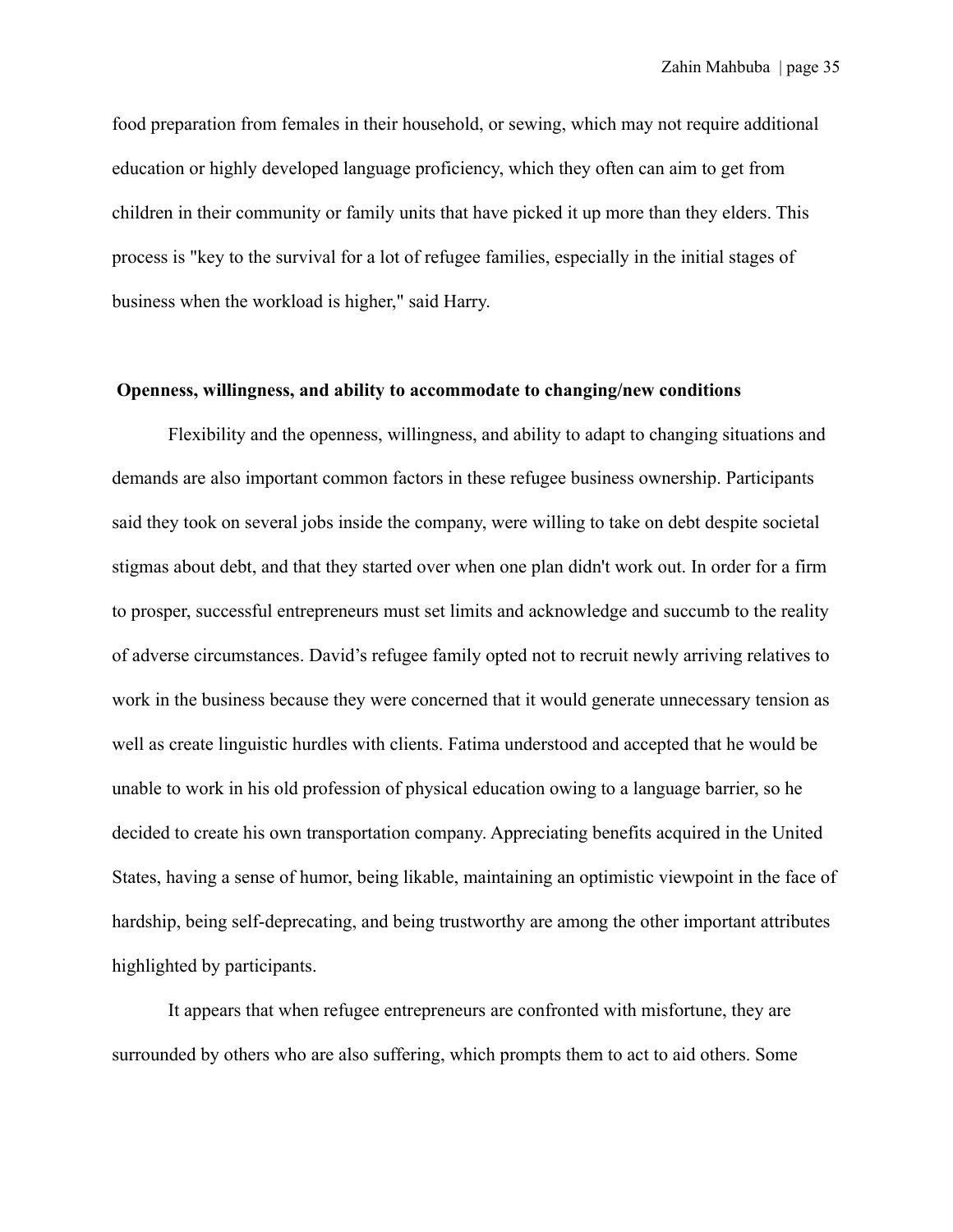entrepreneurs, on the other hand, are driven to stand out and be unique, which promotes their openness and willingness to adapt—which may be a result of financial success—in order to act as role models for other refugees. This entrepreneurial incentive, on the other hand, is most likely the product of a sense of solidarity that is attached to the feeling of being open. Among refugees, the human connection develops from the suffering of their shared situation, not solidarity in a shared response to adversity. "I work with individuals who are young and care about the community they come from as much as I do," Omi said of how this solidarity encourages people to become more open and adaptable to better meet their needs and the needs of their community.

## **Discussion**

Given the current economic climate, as well as the specific problems and skill sets of newly arrived immigrant populations, entrepreneurship may appear to be a politically and socially appealing answer. Providers' efforts to offer culturally appropriate services and the concept of supporting the famous American dream aid this endeavor. In actuality, only a small percentage of Americans pursue entrepreneurial pursuits. While starting a small company may be a realistic and beneficial aim for some refugee families, it may not be the best option for others. The choice to broadly deploy microenterprise initiatives with refugees should be made after careful consideration and substantial planning, which is not an avenue or resource that is widely made available to refugees as a pathway to self-sufficiency.

Despite the backing of technical aid groups and refugee service providers, many refugees have exhibited entrepreneurial success. Other refugees, on the other hand, may require assistance in order to establish a firm foundation. A history of job experience in the United States,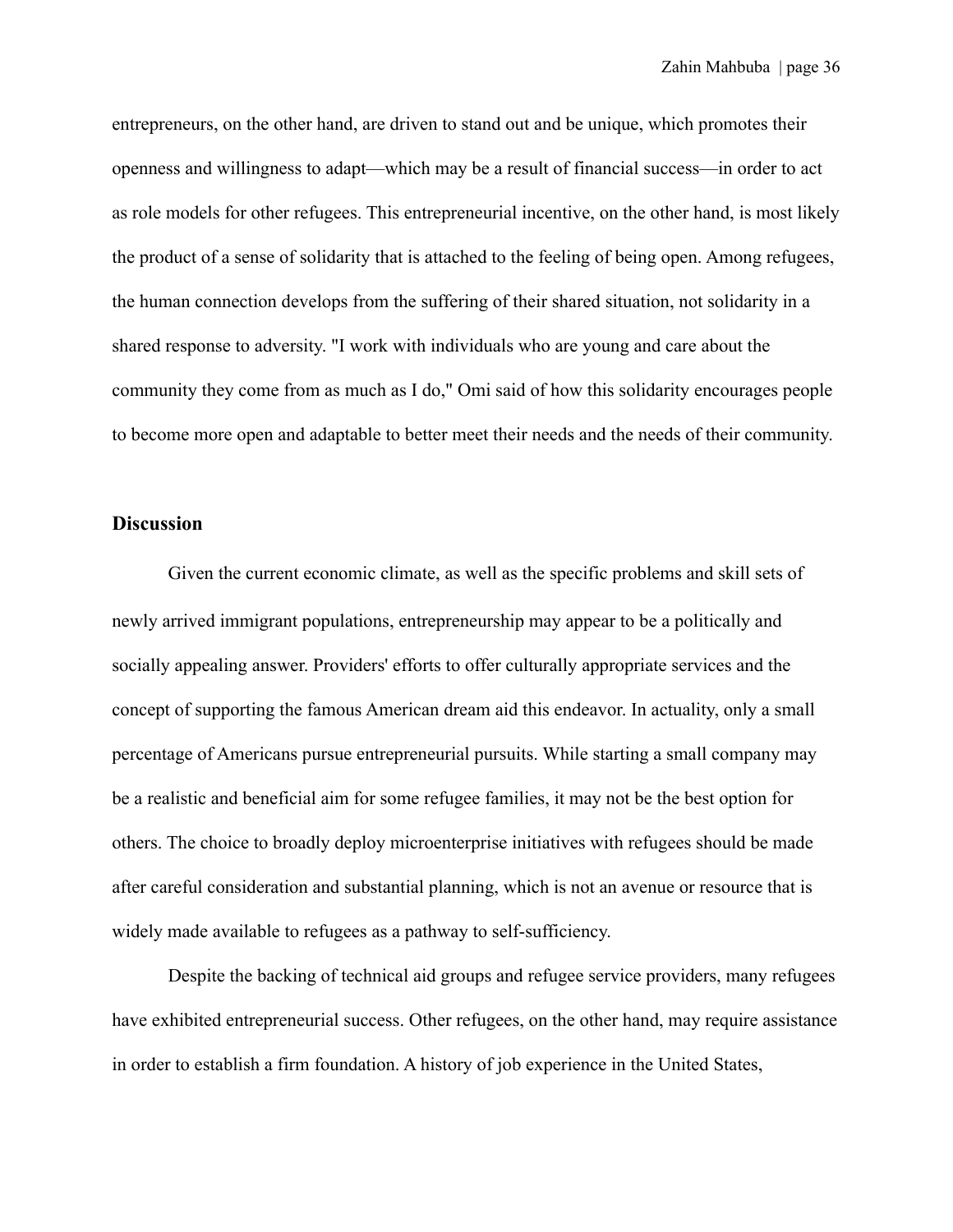regardless of preparedness, is a vital building stone toward the long-term objective of launching a small business. As a result, a common denominator in the successful road to self-sufficiency among refugees is permanent work. Community organizations give initial job orientation as well as ESL and literacy training. While refugee aid providers often give career orientation and ESL training, literacy training has arisen as a pressing need. Access to or collaboration with current community literacy initiatives should be pursued. In order to better prepare newcomers for employment success, caseworkers identify their talents, interests, language, literacy, and family obligations. On-the-job training is provided in addition to finding work. This might mean working out a deal with the boss to progressively increase work hours as ESL, job coaching, and orientation hours decrease. Regardless, ESL and/or literacy services should continue. Financial literacy classes might be held in suitable locations and hours once refugees have found stable work. Financial literacy lessons may be taught in ESL and literacy programs. Refugees can strive toward financial self-sufficiency first, then create wider self-sufficiency as they identify and pursue other professional and familial goals, by isolating initial job placement from job upgrades.

Strength-based and client-centered techniques are essential tools in working with refugees, in addition to the family-centered approach that refugee families utilize to solve their issues. Responses from the interviews provided data showing that refugee families saw property ownership, automobile purchases, and other key financial decisions as a family obligation from their family-oriented mindset. This might be comparable to how non-refugee households function. As a result, rather than focusing on individuals, programs for resettlement, orientation, job placement, and small business development services may be better designed to use this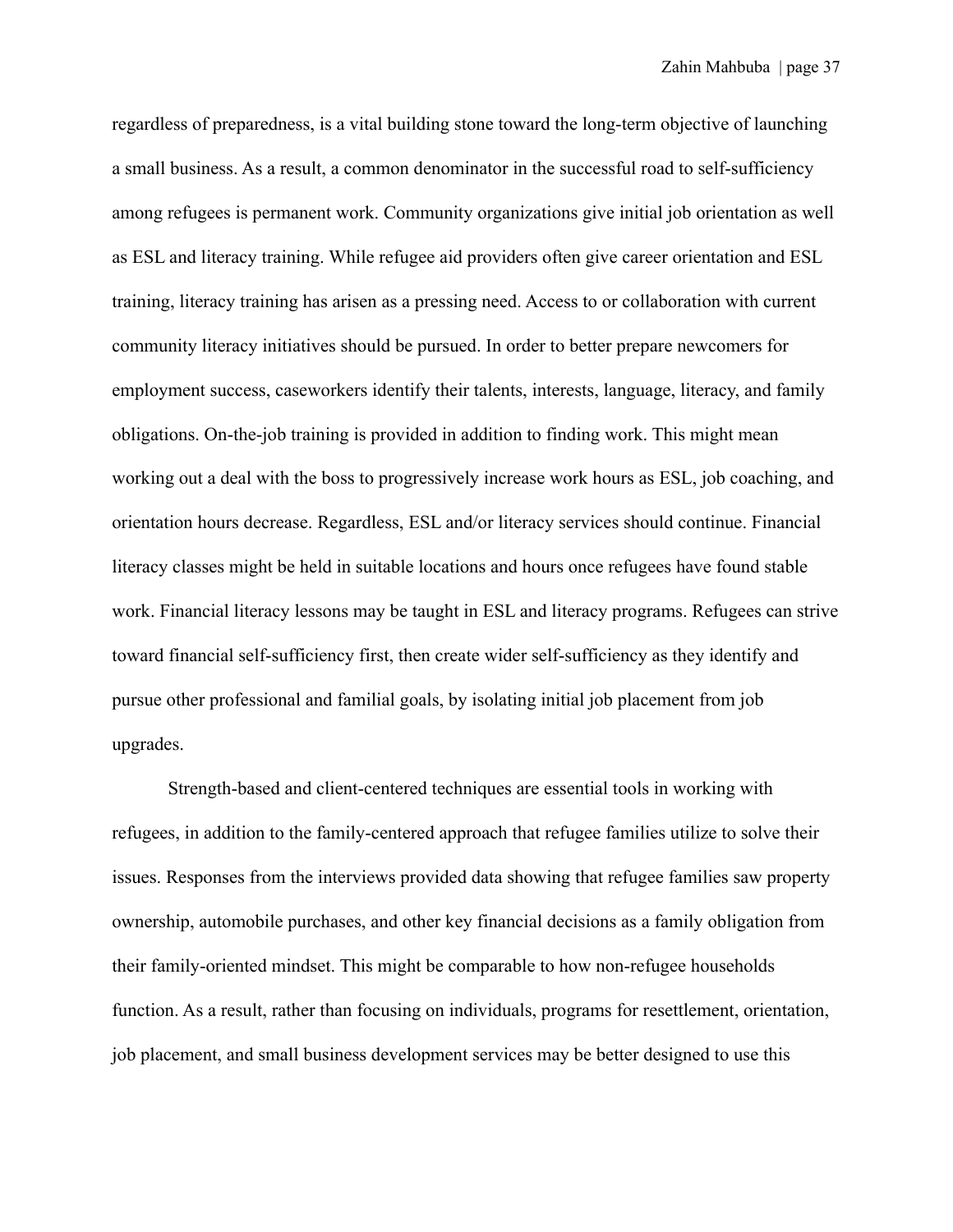family-centered approach. In addition to the person, providers must come to consider the family as the primary agent of change. Existing orientations and training modules are frequently inaccessible to refugees and are not culturally acceptable. Training opportunities also tend to start at a higher level than what is required of recently arrived refugees. Refugee providers might modify current tools as part of their orientation and training programs by partnering with microlenders and other economic development non-profit groups.

#### **Drawbacks and gaps in common themes and factors**

Given the successful factors and characteristics that have made the refugee entrepreneurial participants in this thesis successful, there are drawbacks in these factors that have also set up more conventional and unconventional barriers for refugee entrepreneurs to fully thrive and be sustainable in the economy. First, we examine motives for becoming an entrepreneur, sector selection, and customer acquisition goals, all of which are tied to market opportunities. As a last resort or because they can't find work, refugees frequently create their own businesses. It is sometimes an issue of survival rather than taking advantage of market possibilities. As Omi comments,"I had been searching for a job for more than a year. I finally started my car selling company. This is not really what I want to do. I just do it to be busy and to earn some money. I no longer want to live paycheck to paycheck and think about where my next income is going to come from." Similarly, David and Fatima looked at entrepreneurship as a last resort in creating a safer and more steady income for themselves.

Moreover, refugees are also less likely to pick a field in which they are qualified or where they see market potential over one in which obstacles are minimal. The majority of the migrants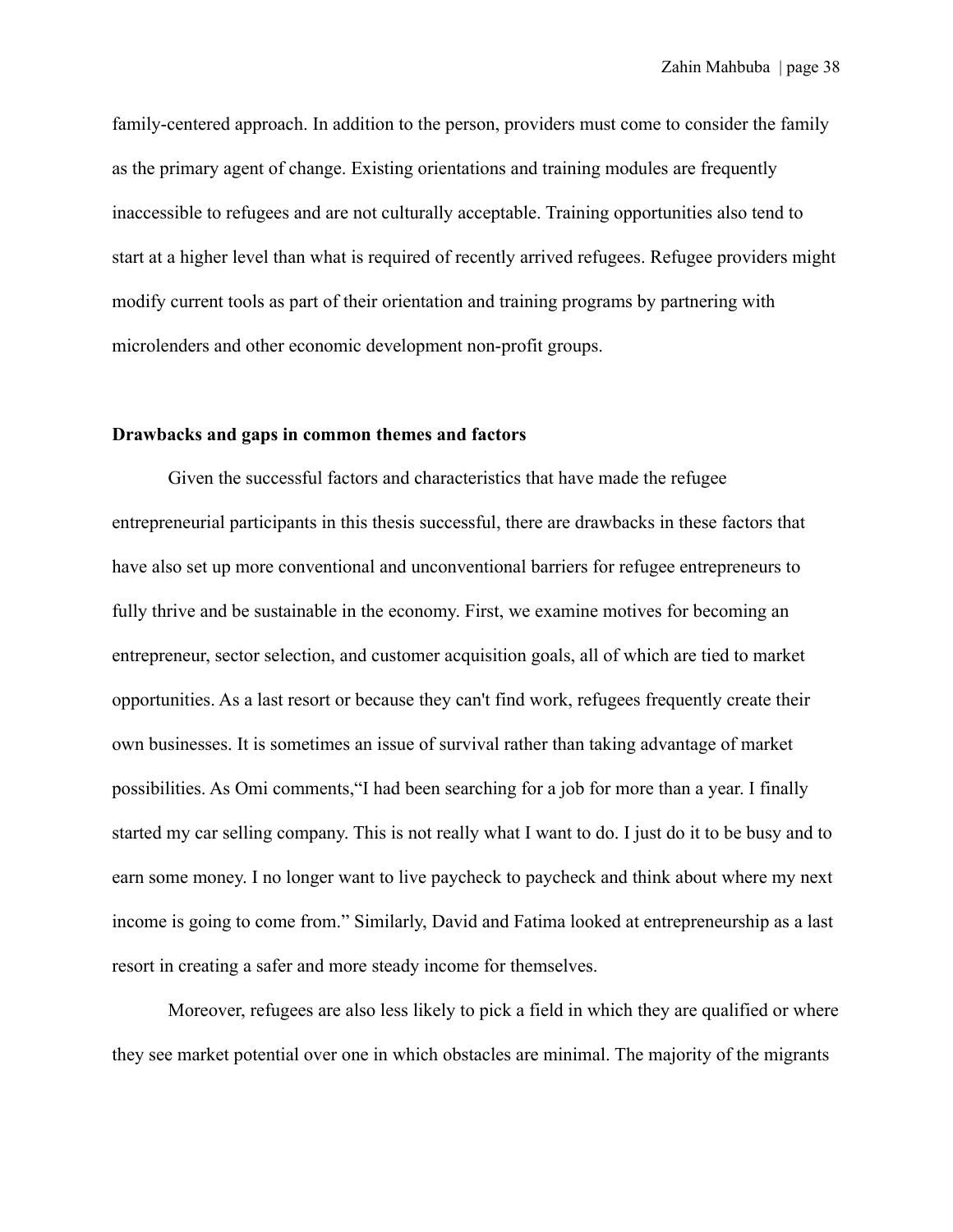questioned work in fields that require little training and commitment. This can be explained by their lack of qualifications or the difficulty in proving them, as well as a lack of startup funding and restricted access to important social networks, as demonstrated by the following statement by Fatima, "I searched here for a job that had something to do with sewing because that's the only thing I could prove I could do. That's how I finally ended up in the tailoring sector. I would prefer, however, to work in another sector, but in this sector most doors open easily. There are no great risks involved and the investment is low." Despite these ambitious goals and objectives, the scope is constrained in practice for these refugee entrepreneurs. As stated by Maggie, a tutor who works closely with Fatima, "Consumers are difficult to come by for refugee entrepreneurs. In their business plan, sure they want to attract a wider clientele, however this has more to do with their sector in which they are active in. A sewing company targeted to sew Mediterranean clothing items is going to attract more from that community than outside." Which again demonstrates the drawbacks faced by refugee entrepreneurs who enter the market in a very specific sector.

In relation to the sectors that the participating refugee entrepreneurs are in, another rather surprising drawback and observation is the backlash from their own community when wanting or being willing to venture out of services and connections that are limited to just within the community. Maggie states from her observations and interactions with the refugee community on how there are certain negative attitudes towards refugee entrepreneurs who have tried to develop relationships with organizations and members that are not inherently a part of their pre-existing community. Fatim and David stated that they relied on outside assistance and mentors to help them launch their enterprises. During the first and uncertain stage of start-up, many people kept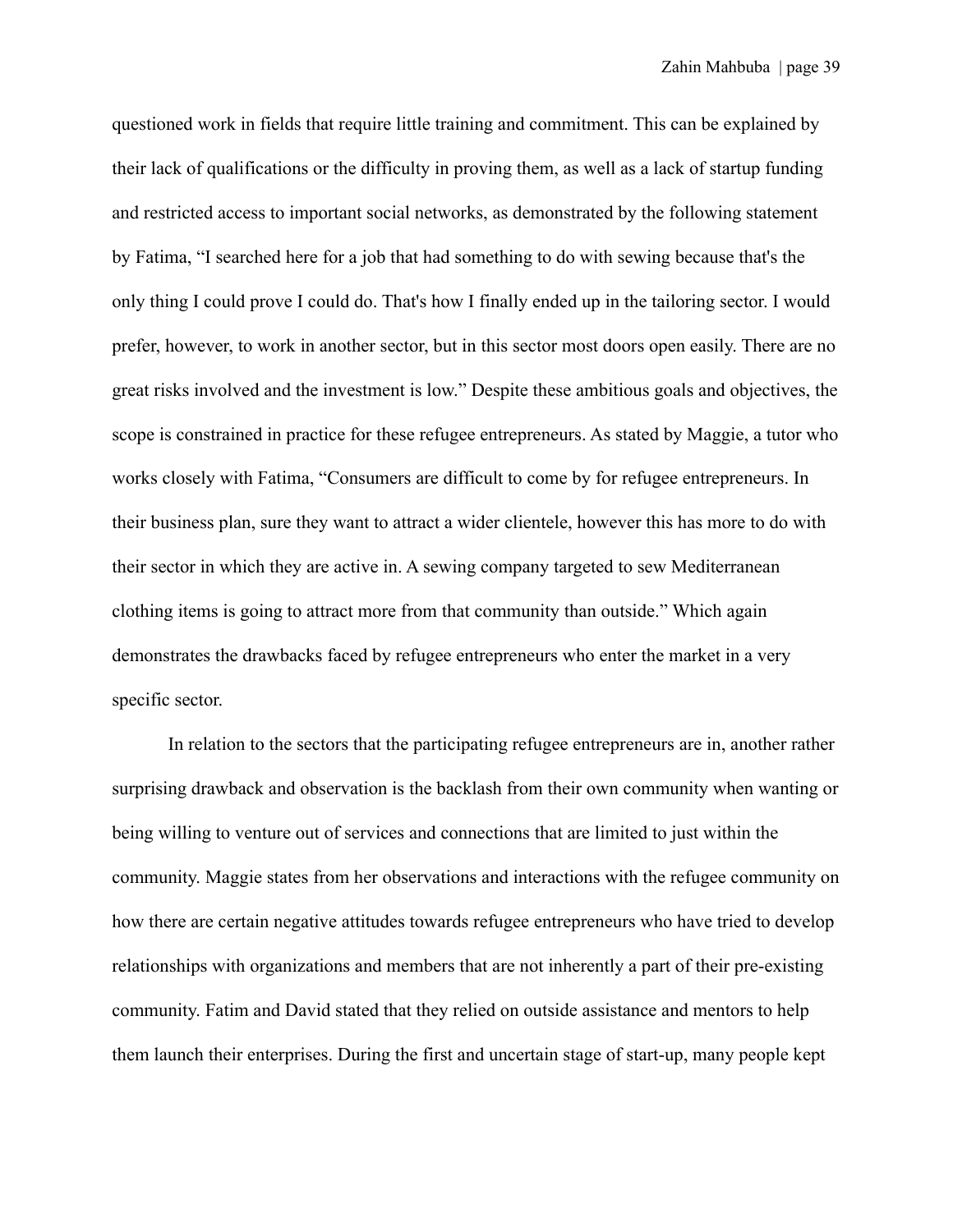permanent jobs or relied on the salaries of family members to make ends meet. While pursuing entrepreneurial endeavors, they both relied on public assistance programs such as food stamps, Medicaid, and government housing, which they needed to seek outside support for to comprehend the nature of the program and proper documentation. Such situations, as Maggie said, caused her to face a lot of hostility from Fatima's immediate community when she tried to help Fatima connect with resources that were associated with external organizations that did not primarily work with refugees from the same community group. Similarly, David said that he had a tough time trying to accommodate non-West African and immigrant members that sought help in his office for his services when clients came in. Maggie suggests that this could be a cause of a lack of proper integration with the American community upon arrival to the United States, along with a combination of the stereotypical public view of refugees from the locals in the United States which provides an overall unwelcoming atmosphere for a lot of the refugees.

The final key drawback as highlighted by Harry is unsurprisingly the financial element of not only being a refugee entrepreneur given all the successful traits, but also a provider for refugee entrepreneurs. As discussed by Harry, burnout and a sense of overwhelming need are frequent among those providing direct services to refugee entrepreneurs and refugees in general. In addition to heavy caseloads, overuse of services may stifle creativity or the enthusiasm and resources needed to put new ideas into action. While running a soccer foundation that reaches beyond refugee populations, Harry states how difficult financing such foundations can be with or without the inclusion of refugees as there is limited funding under those umbrellas that usually go to bigger refugee organizations like the International Rescue Committee (IRC). His soccer foundation has expanded from just a recreational space for refugees to play sport but has become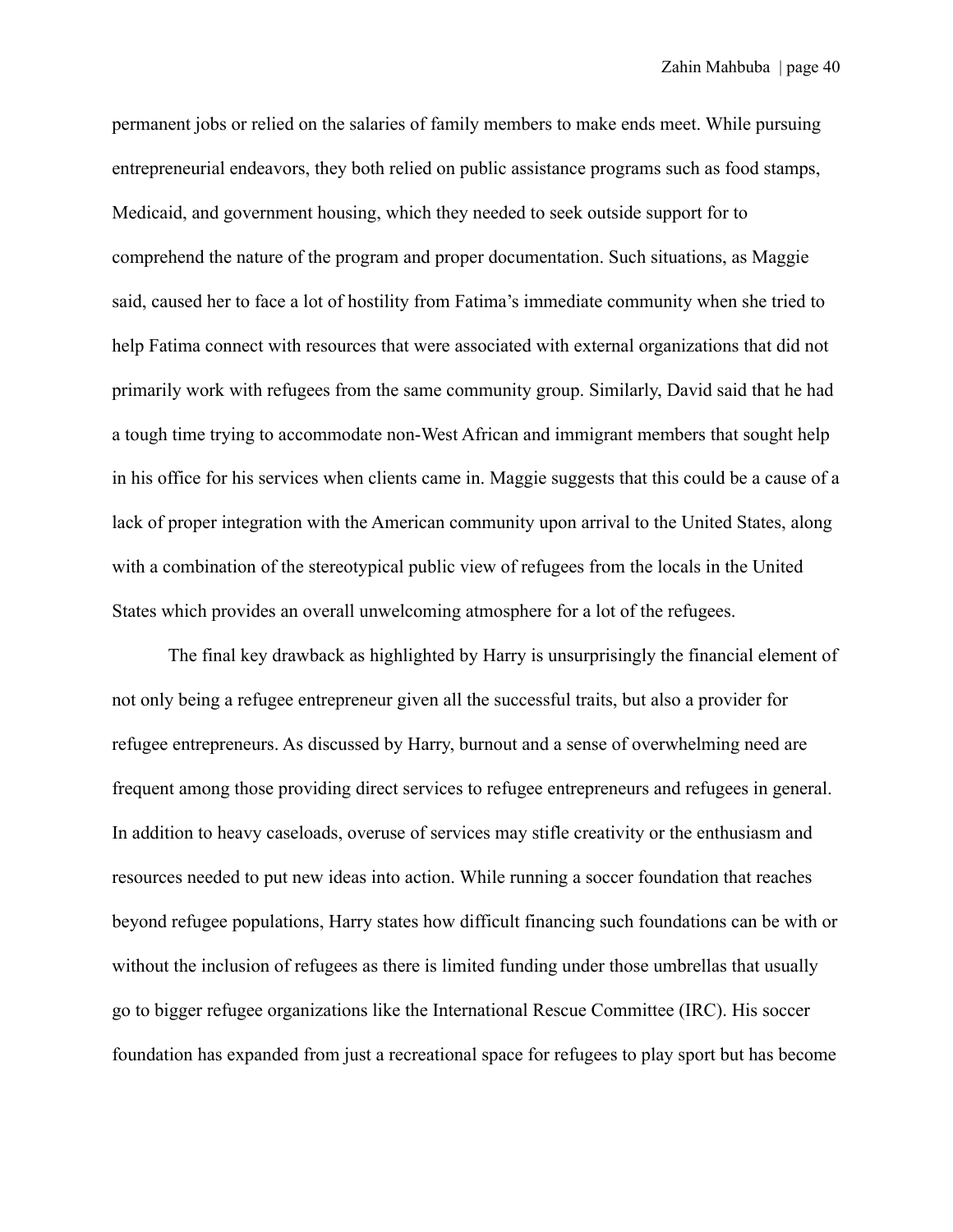a space to develop entrepreneurship skills like decision making and leadership with the additional classes that are provided with playing the sport. With a small team running the foundation as a whole and maintaining a branch that focuses on refugee entrepreneurial exposure, the financial element places a lot of strict barriers on what services can be provided to those that do need it.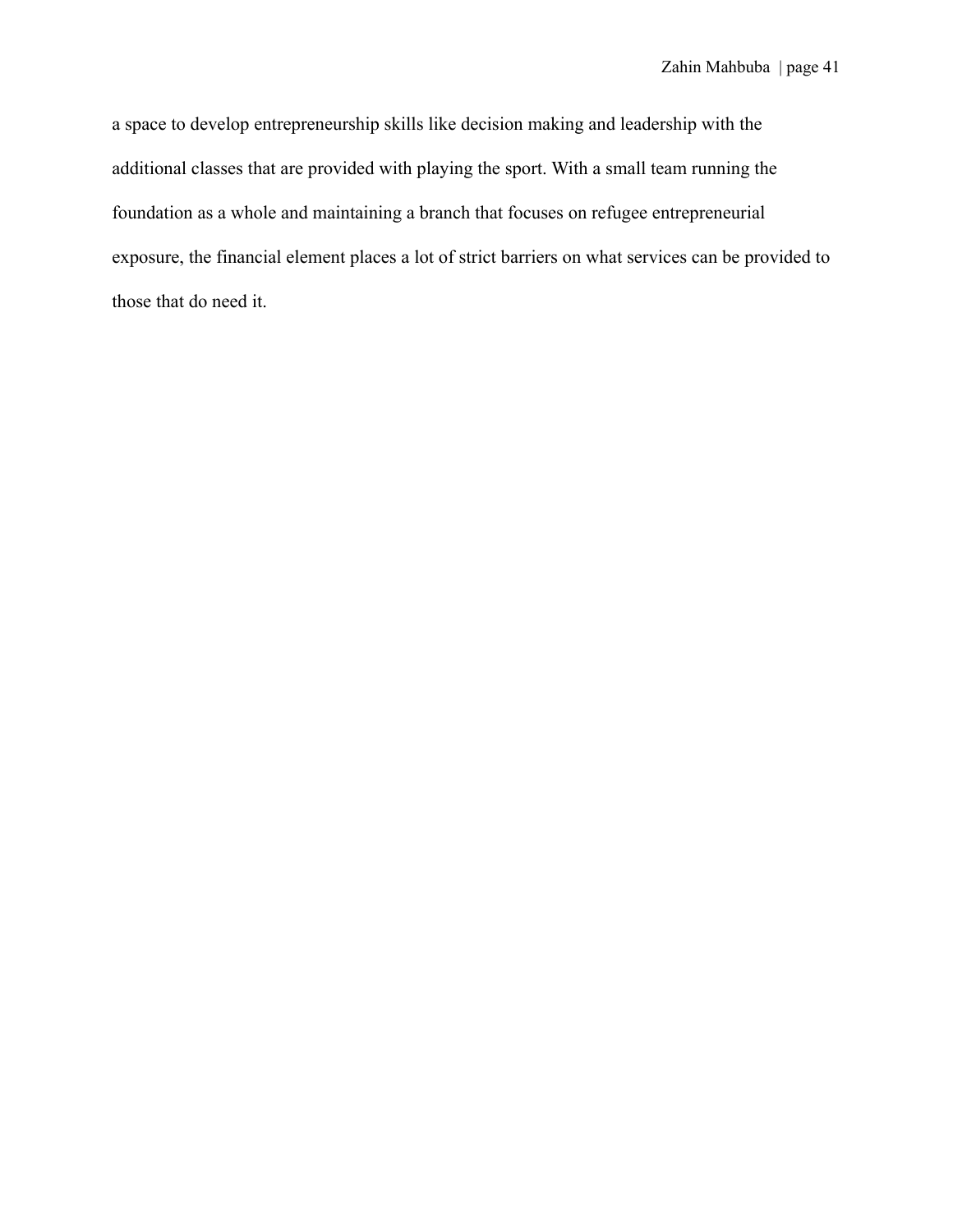## **Chapter IV - Conclusion & Limitations**

Promoting entrepreneurship is becoming increasingly popular as a means of addressing some of the issues that migrants and refugees face in terms of economic and social integration. Efforts to encourage refugee entrepreneurs are making significant contributions to their economic well-being, both directly to people and to the communities in which they dwell or originate, with larger beneficial social implications. Such activities have the potential to benefit both nations of residency and countries of origin, as well as people born abroad and those born in the United States. By influencing cultural attitudes of refugees and encouraging social cohesion, refugee entrepreneurship can help host nations promote safe, regular, and orderly migration. It can provide opportunities for new members entering host countries by stimulating both investment and private sector growth.

Furthermore, refugee entrepreneurship is a growing and significant field of interest across the globe to provide a better support and financial pathway towards self-sufficiency. While entrepreneurship among the refugee population has also been a recent focus for economic gains for host countries, specifically the United States, government resources are being over exhausted and overestimated. Thus the partnership between refugees and the economy may benefit potential businesses in the region, as well as organizations with budding mutual help associations among different communities. Microlenders may support aspiring refugee entrepreneurs, but mutual assistance groups (non-profit organizations) may also benefit from some of the technical assistance given by these same microlending companies, which can create an effective system for sustainability for all parties.. It is a cost-effective method to adapt current orientations and locally accessible training modules to the refugee population rather than 'reinventing the wheel.'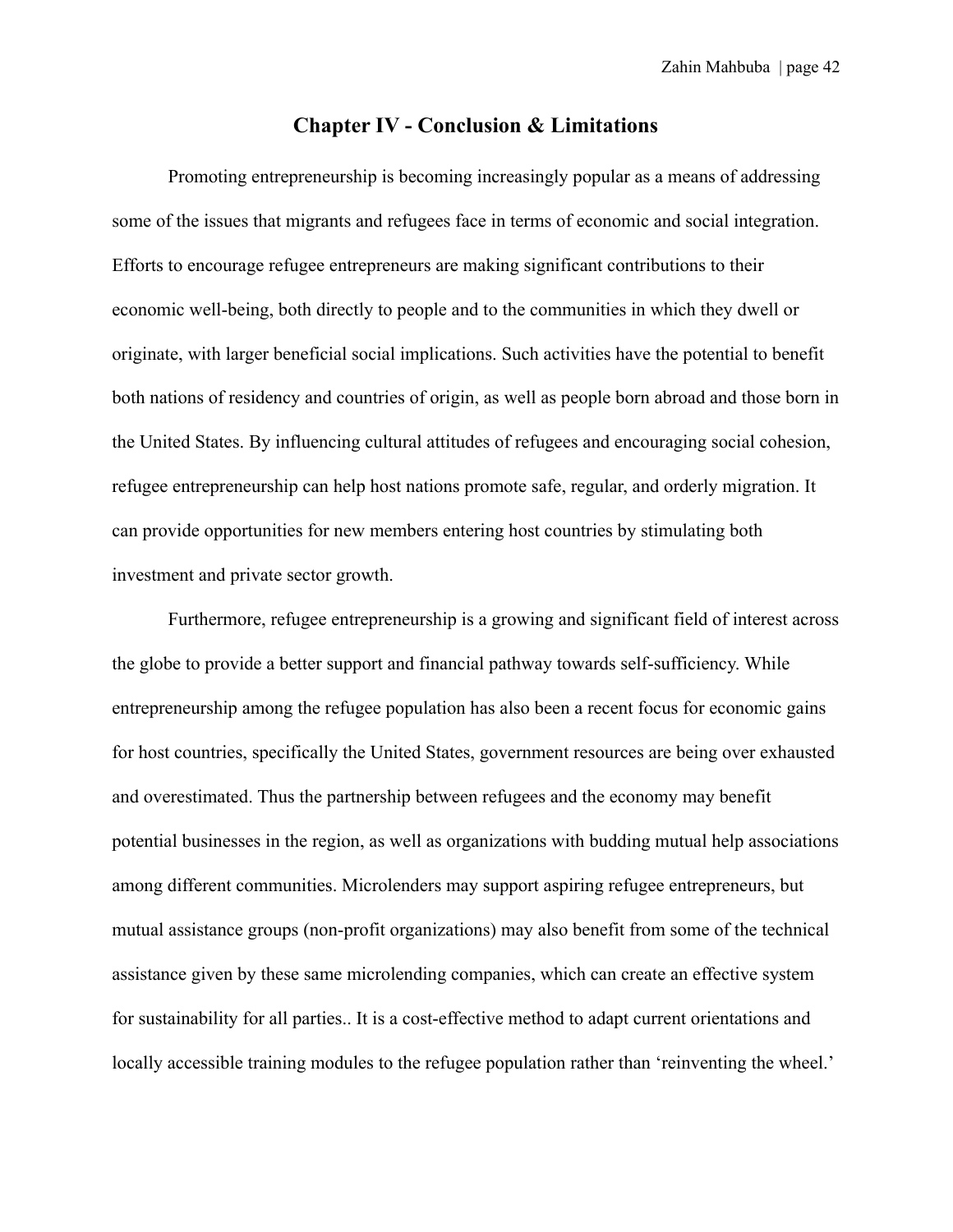This research is limited to the qualitative narratives provided by refugee entrepreneurs in a small region given a limited time frame as well, but their stories stand as a stepping stone towards trying to understand the climate of entrepreneurship among the refugee population in the United States. Therefore, future research should be directed towards refugee providers' responses on how they may be launching their own enterprises, and largely doing it without aid from providers. Refugee business owners' entrepreneurial spirit can also help refugee support providers start income-generating activities to augment current financing. Income-generating activities can also be tailored to meet the requirements of refugee customers. A senior recreation or childcare facility, for example, might be established in response to the increased demand for home health care and personal attendants among the aging population. This concept will provide several career training options for refugees, including food preparation, cleaning work, healthcare delivery, office management, and business administration, in addition to delivering services to the elderly and producing revenue for the organization. In addition to microenterprise, it is critical to investigate how far refugees are taking charge of their job upgrades and why they are not reliant on resettlement organizations. Conducting a program assessment would be beneficial in order to better understand why certain clients drop out of services and the extent to which they have been integrated enough to handle job changes and entrepreneurial activities on their own. The examination of the program can also look into how customers are achieving career advancements and launching their own enterprises without the help of the agency, thus also helping agencies to gain insight into their own plans to support such groups.

Furthermore, given limited capacity and unpredictable and dwindling financing, refugee support providers struggle to develop and expand programs. Collaboration is a critical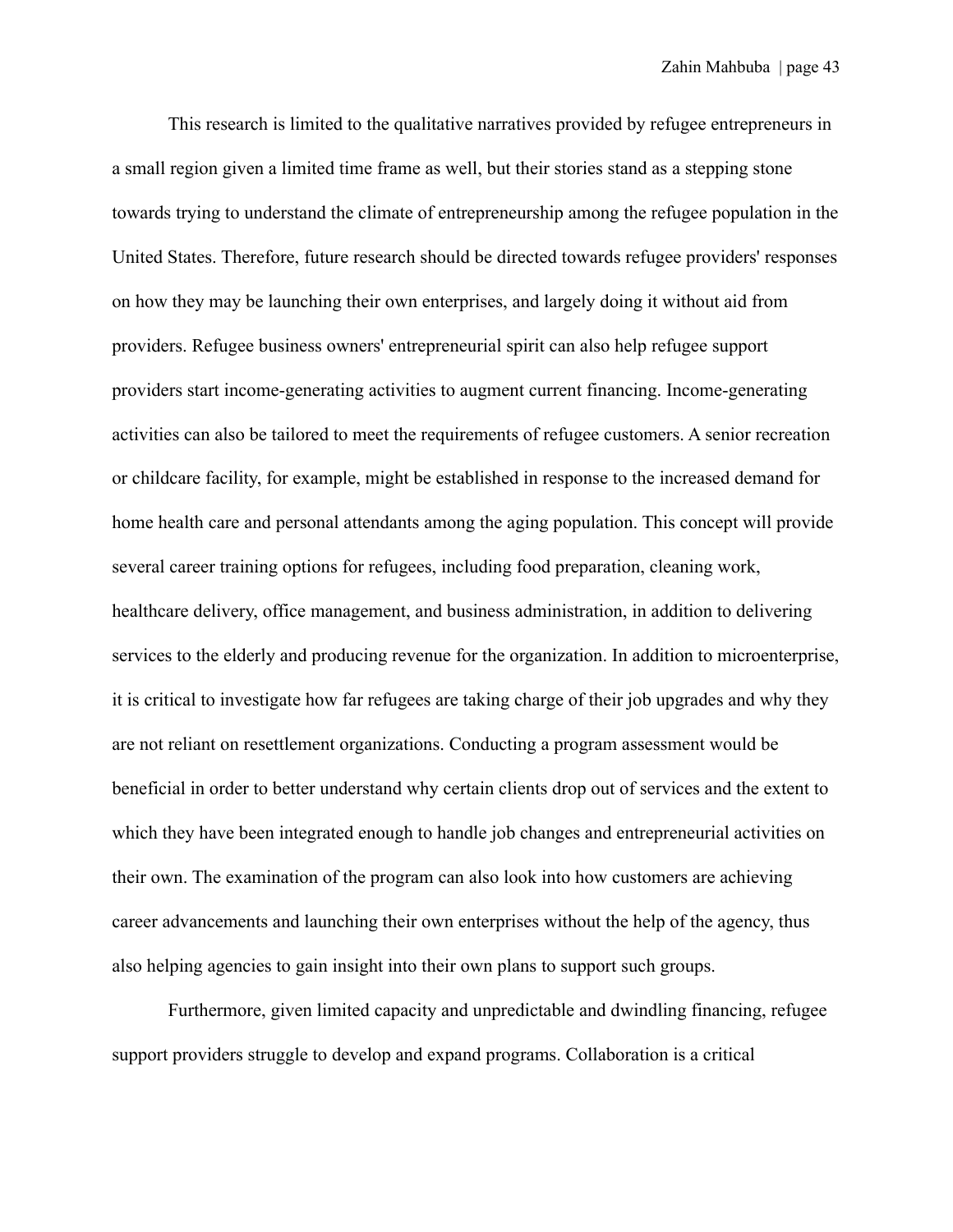component of innovation and capacity-building success which also needs to be addressed and further researched. With the power gained via a collective effort, creative, inventive ventures may be most successful. Funders, employers, non-refugee specific agencies, commercial companies, and/or resettlement agencies are all possible partners. The value of numbers and variety of skills is significant, with the combination of open and continuing communication at all levels of service delivery, as demonstrated by effective examples of productive joint endeavors. Lastly, agency leadership participation and buy-in provides a clear message to all employees about their leaders' expectations for collaboration and connection with other agencies.

In conclusion, this thesis contributes to the growing literature on refugee entrepreneurship by analyzing the role of entrepreneurship training on the financial and cultural development of refugees in relation to characteristics that propel them to become entrepreneurs. The ethnographic case study approach does limit the generalizability of the findings presented here, but does highlight that more research in this area is important, especially in current times where discussions about the potential benefits that refugees can bring to host countries are being held at the international level. Particularly further research into the specific aspects of entrepreneurship as a resource for financial stability that can make a difference for refugees and other vulnerable groups to empower them and ultimately help them to be able to make positive contributions is needed to make such training as effective as possible for the benefit of all.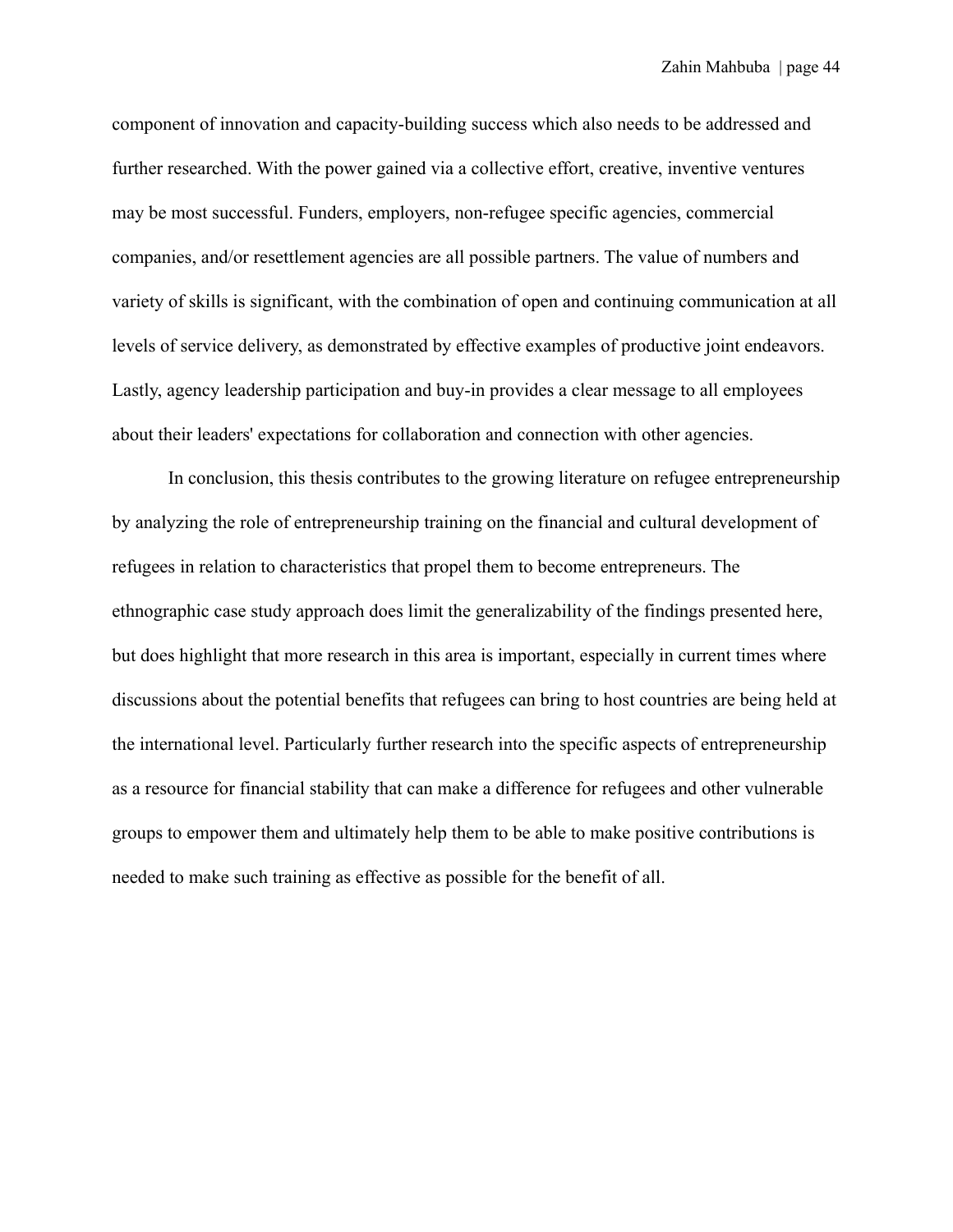## **Reference(s)**

- Alloush, M., Taylor, J. E., Gupta, A., Rojas Valdes, R. I., & Gonzalez-Estrada, E. (2017). Economic life in refugee camps. *World Development, 95,* 334-347. <https://doi.org/10.1016/j.worlddev.2017.02.030>
- Altinay, L. (2008). The Relationship between an Entrepreneur's Culture and the Entrepreneurial Behaviour of the Firm. *Journal of Small Business and Enterprise Development*, 15, 111-129.
- Alulema, D. & Pavilion J. (2022). *Immigrants' Use of New York City Programs, Services, and Benefits: Examining the Impact of Fear and Other Barriers to Access.* Center for Migration Studies.

[https://cmsny.org/wp-content/uploads/2022/02/Immigrants-Use-of-New-York-City-Progr](https://cmsny.org/wp-content/uploads/2022/02/Immigrants-Use-of-New-York-City-Programs-Services-and-Benefits-CMS-Report-013122-FINAL.pdf) [ams-Services-and-Benefits-CMS-Report-013122-FINAL.pdf](https://cmsny.org/wp-content/uploads/2022/02/Immigrants-Use-of-New-York-City-Programs-Services-and-Benefits-CMS-Report-013122-FINAL.pdf)

Alvarez, S.A., & Barney, J.B. (2007). Discovery and creation: alternative theories of entrepreneurial action. *Strategic Entrepreneurship Journal,* 1(1-2), 11-26. <https://onlinelibrary.wiley.com/doi/10.1002/sej.4>

Anderson, A.R. & Obeng B.A. (2017). Enterprise as Socially Situated in a Rural Poor Fishing Community. *Journal of Rural Studies,* 49(1), 23-31. [https://www.sciencedirect.com/science/article/pii/S0743016716306027?casa\\_token=Ahu](https://www.sciencedirect.com/science/article/pii/S0743016716306027?casa_token=AhuqMD-r8TUAAAAA:WrWqtMbI_fRl7ZCgvPTtKnu2Oe0urrtXme9YvKltrAlE8omHRAbrgcvyAS-yCoBTfeMZ0eLpag) [qMD-r8TUAAAAA:WrWqtMbI\\_fRl7ZCgvPTtKnu2Oe0urrtXme9YvKltrAlE8omHRAb](https://www.sciencedirect.com/science/article/pii/S0743016716306027?casa_token=AhuqMD-r8TUAAAAA:WrWqtMbI_fRl7ZCgvPTtKnu2Oe0urrtXme9YvKltrAlE8omHRAbrgcvyAS-yCoBTfeMZ0eLpag) [rgcvyAS-yCoBTfeMZ0eLpag](https://www.sciencedirect.com/science/article/pii/S0743016716306027?casa_token=AhuqMD-r8TUAAAAA:WrWqtMbI_fRl7ZCgvPTtKnu2Oe0urrtXme9YvKltrAlE8omHRAbrgcvyAS-yCoBTfeMZ0eLpag)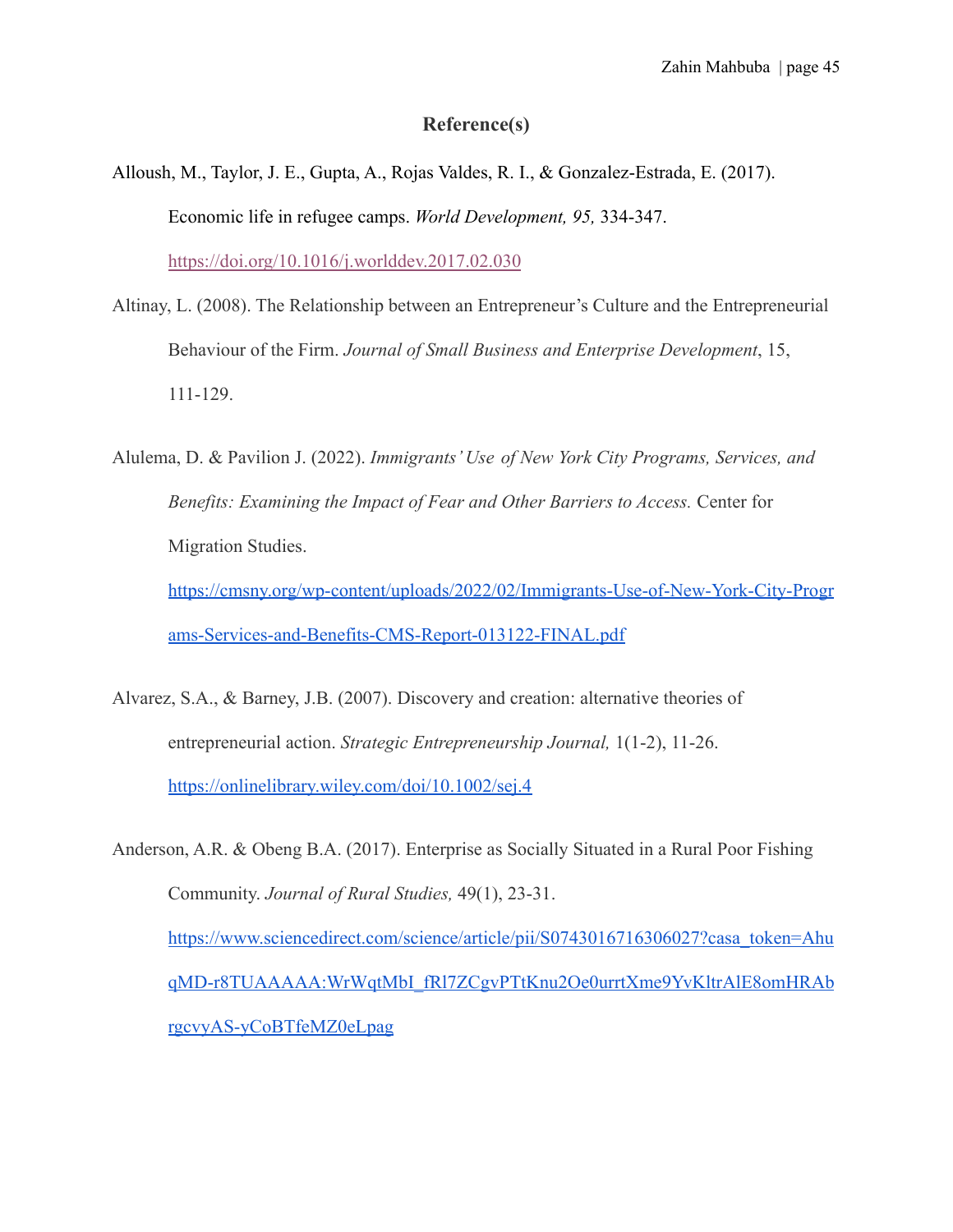- Bach, R.L., & Carroll-Seguin, R. (1986). Labor Force Participation, Household Composition and Sponsorship among Southeast Asian Refugees. *International Migration Review,* 20(2). <https://journals.sagepub.com/doi/10.1177/019791838602000214>
- Baron, R.A. & Henry, R.A. (2010). How entrepreneurs acquire the capacity to excel: Insights from research on expert performance. *Strategic Entrepreneurship Journal*, 4, 49–65.
- Beehner, L. (2015). Are Syria's do-it-yourself refugees outliers or examples of a new form. *Journal of International Affairs, 62*(2), 157-175.
- Betts .A. et al., (2019). Doing business in Kakuma: Refugees, entrepreneurship and the food market. *Refugee Studies Centre.*

[https://www.rsc.ox.ac.uk/publications/doing-business-in-kakuma-refugees-entrepreneursh](https://www.rsc.ox.ac.uk/publications/doing-business-in-kakuma-refugees-entrepreneurship-and-the-food-market) [ip-and-the-food-market](https://www.rsc.ox.ac.uk/publications/doing-business-in-kakuma-refugees-entrepreneurship-and-the-food-market)

- Betts, A., Omata, N., & Bloom, L. (2017). Thrive or Survive? Explaining Variation in Economic Outcomes for Refugees. *Journal on Migration and Human Security*, *5*(4), 716–743. <https://journals.sagepub.com/doi/abs/10.1177/233150241700500401>
- Bizri, R. (2017). Refugee Entrepreneurship: A Social Perspective. Bizri, R. M. (2017). Refugee-entrepreneurship: A Social Capital Perspective. *Entrepreneurship & Regional Development*, 29(9-10), 847–868.

[https://www.tandfonline.com/doi/full/10.1080/08985626.2017.1364787?scroll=top&need](https://www.tandfonline.com/doi/full/10.1080/08985626.2017.1364787?scroll=top&needAccess=true)

[Access=true](https://www.tandfonline.com/doi/full/10.1080/08985626.2017.1364787?scroll=top&needAccess=true)

Bonacich, E. (1973). The Theory of Middleman Minorities. American Sociological Review, 38(5), 583-594. <https://www.jstor.org/stable/2094409?seq=1>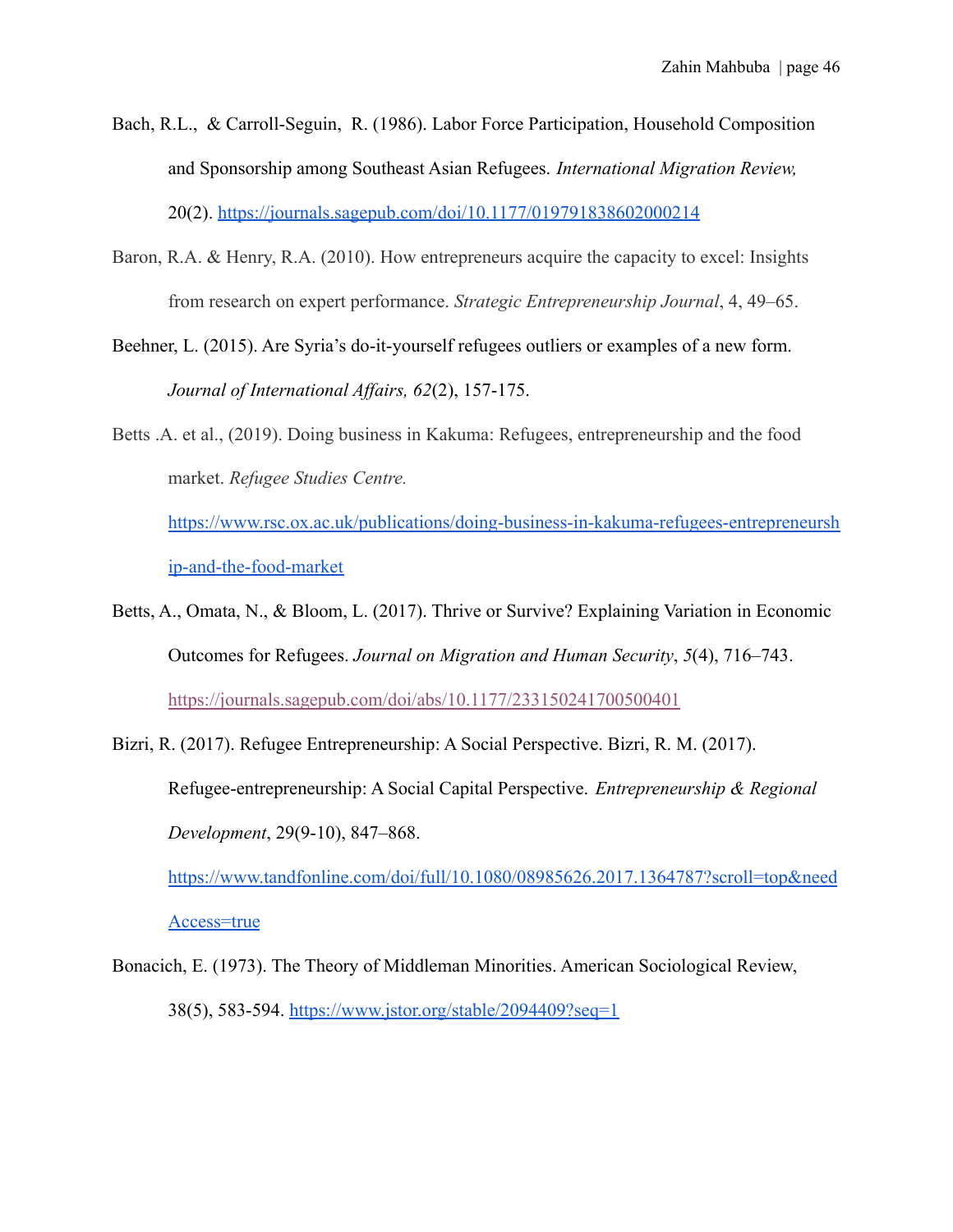- Borjas, G. J. & Bronars, S. G. (1989). Consumer discrimination and self-employment. *Journal of Political Economy, 97*(3).
- Certo, T., & Certo, S.C. (2005). Modern Management. *Arizona State University, Rollins College, Texas A&M University.*
- Chan, T.F. (2018). NO ENTRY: How Japan's shockingly low refugee intake is shaped by the paradox of isolation, a demographic time bomb, and the fear of North Korea. *Business Insider.* <https://www.businessinsider.com/why-japan-accepts-so-few-refugees-2018-4>
- Chaux, M. and Haugh, H. (2020). When formal institutions [impede entrepreneurship: how and](https://www.tandfonline.com/doi/abs/10.1080/08985626.2020.1789752) [why refugees establish new ventures in the Dadaab refugee camps](https://www.tandfonline.com/doi/abs/10.1080/08985626.2020.1789752). *Entrepreneurship & Regional Development,* 32(9-10), 827-851.
- Coate, S. & Tennyson, S. (1992). Labor Market Discrimination, Imperfect Information and Self Employment. *Oxford Economic Papers, 44*(2), 272-288.
- Cornelissen, J. P., & Clarke, J. S. (2010). Imagining and rationalizing opportunities: Inductive reasoning and the creation and justification of new ventures. Academy of Management Review, 35, 539–557.

https://www.researchgate.net/publication/324074262 Entrepreneurial Imaginativeness i [n\\_New\\_Venture\\_Ideation](https://www.researchgate.net/publication/324074262_Entrepreneurial_Imaginativeness_in_New_Venture_Ideation)

Cortes, K. (2004). Are refugees different from economic immigrants? Some empirical evidence on the heterogeneity of immigrant groups in the United States. *Review of Economics and Statistics*, 86.

[https://direct.mit.edu/rest/article-abstract/86/2/465/57471/Are-Refugees-Different-from-E](https://direct.mit.edu/rest/article-abstract/86/2/465/57471/Are-Refugees-Different-from-Economic-Immigrants?redirectedFrom=fulltext) [conomic-Immigrants?redirectedFrom=fulltext](https://direct.mit.edu/rest/article-abstract/86/2/465/57471/Are-Refugees-Different-from-Economic-Immigrants?redirectedFrom=fulltext)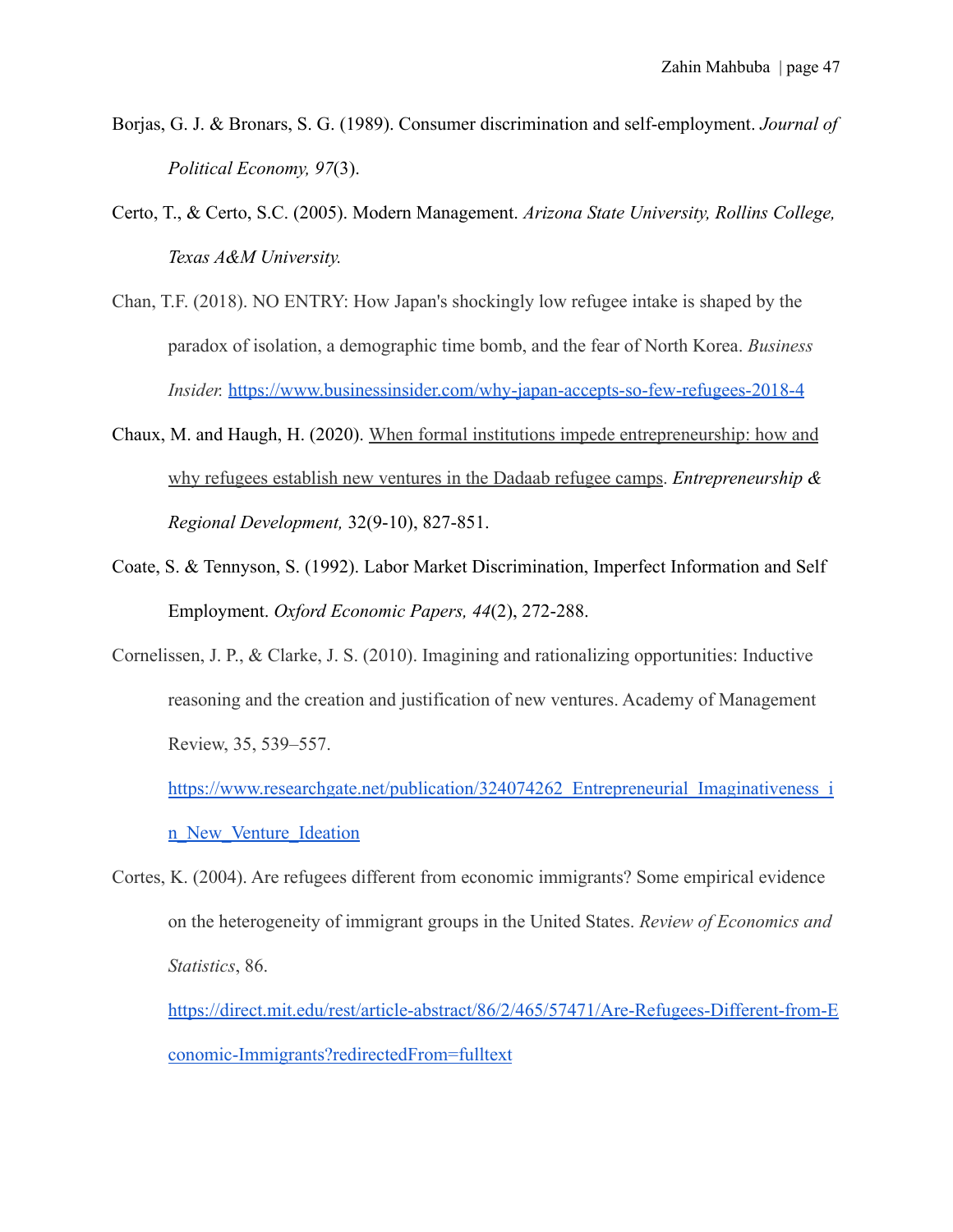Cronin, C. (2014). Using Case Study Research as a Rigorous Form of Inquiry. *Nurse Researcher,* 21(5), 19-27. [https://journals.rcni.com/nurse-researcher/using-case-study-research-as-a-rigorous-form-](https://journals.rcni.com/nurse-researcher/using-case-study-research-as-a-rigorous-form-of-inquiry-nr.21.5.19.e1240)

[of-inquiry-nr.21.5.19.e1240](https://journals.rcni.com/nurse-researcher/using-case-study-research-as-a-rigorous-form-of-inquiry-nr.21.5.19.e1240)

- Czaika, M. (2009). The Political Economy of Refugee Migration and Foreign Aid. *Palgrave MacMillan*.
- Czaika, Mathias. (2009). Refugee Movements and Aid Politics. *The Political Economy of Refugee Migration and Foreign Aid, 114–130.*
- Dana, L.P. (2001). Networks, internationalization and policy. Small Business Economics, 16(2), 57-62.
- Davidsson, P. (2015). Entrepreneurial Opportunities and the Entrepreneurship Nexus: A Re-conceptualization. *Journal of Business Venturing,* 30(5), 674-695. <https://www.sciencedirect.com/science/article/abs/pii/S0883902615000130>
- Deakins, D., Ishaq, M., Smallbone, D., Whittam, G., & Wyper, J. (2007). Ethnic Minority Businesses in Scotland and the Role of Social Capital. *International Small Business Journal: Researching Entrepreneurship,* 25(3).

<https://journals.sagepub.com/doi/10.1177/0266242607076530>

- Dyer, W.G. (1995). Toward a Theory of Entrepreneurial Careers. *Entrepreneurship Theory and Practice,* 19(2). <https://journals.sagepub.com/doi/10.1177/104225879501900202>
- Edgcomb, E., & Klein J. (2005). Opening Opportunities, Building Ownership: Fulfilling the Promise of Microenterprise in the US. *FIELD at the Aspen Institute.*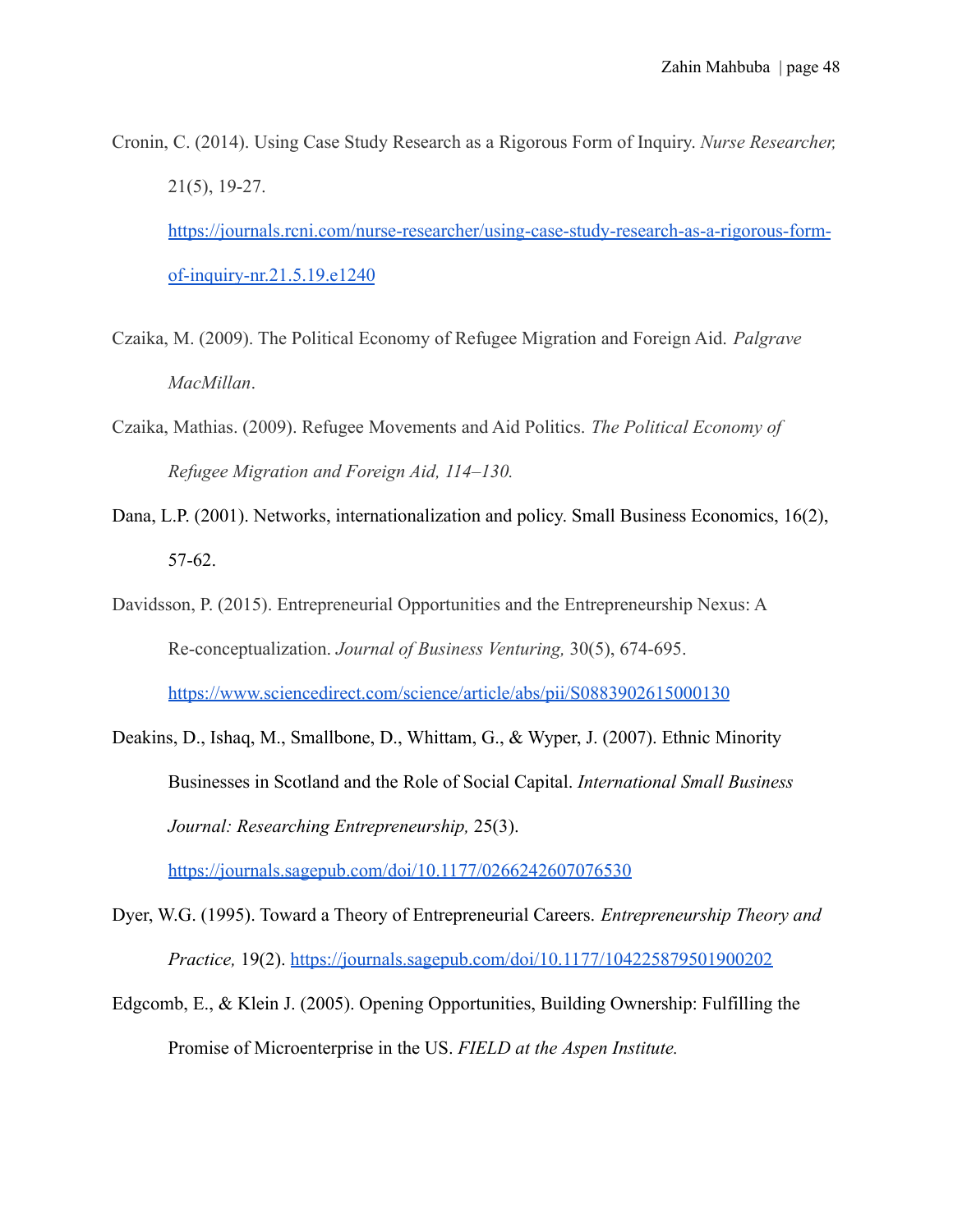[https://www.aspeninstitute.org/publications/opening-opportunities-building-ownership-fu](https://www.aspeninstitute.org/publications/opening-opportunities-building-ownership-fulfilling-promise-microenterprise-us/) [lfilling-promise-microenterprise-us/](https://www.aspeninstitute.org/publications/opening-opportunities-building-ownership-fulfilling-promise-microenterprise-us/)

- Edwards, P. and Ram, M. (2015). New migrant businesses and their workers: developing, but not transforming, the ethnic economy. *Intersectionality and Ethnic Entrepreneurship*, 35-65.
- Eisenhardt, K.M., & Graebner, M.E. (2007). Theory Building From Cases: Opportunities And Challenges. *Academy of Management,* 50(1).

<https://journals.aom.org/doi/10.5465/amj.2007.24160888>

- Elfring, T., & Hulsink, W. (2003). Networks in Entrepreneurship: The Case of High-Technology Firms. *Small Business Economics,* 21(4), 409-422. https://www.researchgate.net/publication/5158197 Networks in Entrepreneurship The Case of High-Technology Firms
- Evansluong, Q. and Ramírez Pasillas, M. (2019). The role of family social capital in immigrants' entrepreneurial opportunity creation processes. *International Journal of Entrepreneurship and Small Business*, 36(2).
- Feldman, H., Koberg, C., & Dean, T. (1991). Minority small business owners and their paths to ownership. *Journal of Small Business Management,* 29*,* 12–27.
- Feldman, H., Koberg, C.S., & Dean, T. (1991). Minority Small Business Owners and Their Paths to Ownership. *Journal of Small Business Management,* 29(4), 1-16. [https://www.proquest.com/docview/220990328?pq-origsite=gscholar&fromopenview=tr](https://www.proquest.com/docview/220990328?pq-origsite=gscholar&fromopenview=true)

[ue](https://www.proquest.com/docview/220990328?pq-origsite=gscholar&fromopenview=true)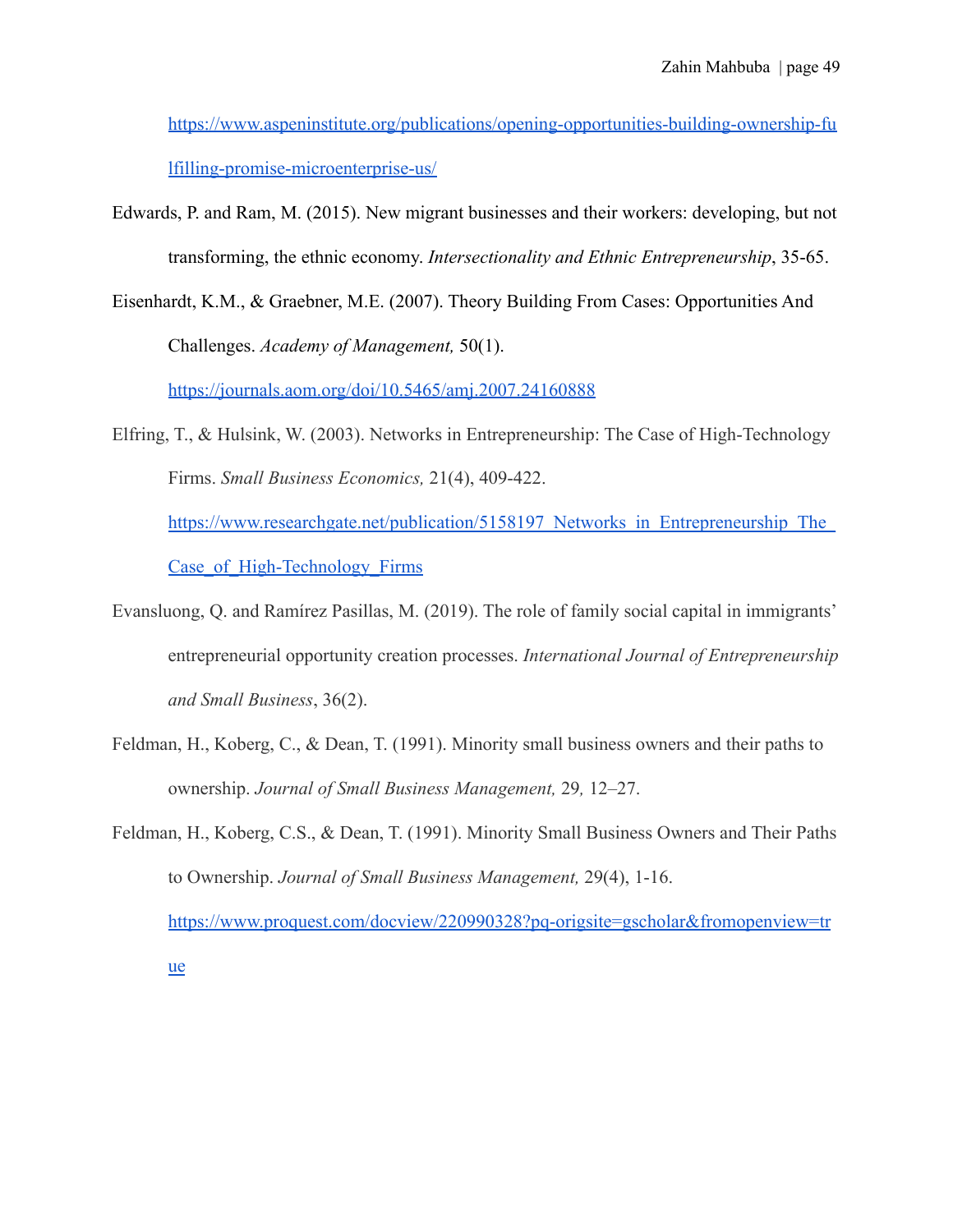Fields, G. S. (1990). Labor Market Modeling and the Urban Informal Sector: Theory and Evidence, the Informal Sector Revisited. *Paris: Development Center of the Organization for Economic Co-Operation and Development.*

Fong, R., Busch, N. B., Armour, M., Heffron, L. C., & Chanmugam, A. (2007). Pathways to self-sufficiency: Successful entrepreneurship for refugees. *Journal of Ethnic And Cultural Diversity in Social Work*, *16*(1-2), 127–159. [https://www.tandfonline.com/doi/abs/10.1300/J051v16n01\\_05?casa\\_token=\\_COp8Grsjd](https://www.tandfonline.com/doi/abs/10.1300/J051v16n01_05?casa_token=_COp8GrsjdwAAAAA:oRwaHdl2jONl6jfSZQ57YygQhEWNW0oiQyRycq6g0VZKpLTywjJB6s7-5O_8rkTzZ5DrEAcFiU1nZg)

[wAAAAA:oRwaHdl2jONl6jfSZQ57YygQhEWNW0oiQyRycq6g0VZKpLTywjJB6s7-5](https://www.tandfonline.com/doi/abs/10.1300/J051v16n01_05?casa_token=_COp8GrsjdwAAAAA:oRwaHdl2jONl6jfSZQ57YygQhEWNW0oiQyRycq6g0VZKpLTywjJB6s7-5O_8rkTzZ5DrEAcFiU1nZg) [O\\_8rkTzZ5DrEAcFiU1nZg](https://www.tandfonline.com/doi/abs/10.1300/J051v16n01_05?casa_token=_COp8GrsjdwAAAAA:oRwaHdl2jONl6jfSZQ57YygQhEWNW0oiQyRycq6g0VZKpLTywjJB6s7-5O_8rkTzZ5DrEAcFiU1nZg)

- Garnham, A. (2006). Refugees and the entrepreneurial process. *Labour, Employment, and Work in New Zealand.*<https://doi.org/10.26686/lew.v0i0.1375>
- Gold, S.J. (1998). Refugees and small business: The case of Soviet Jews and Vietnamese. *Ethnic Racial Studies*, 11(1), 411-438.

Gregoire, D.A., & Shepherd D.A. (2011). Technology-Market Combinations and the Identification of Entrepreneurial Opportunities: An Investigation of the Opportunity-Individual Nexus. *The Academy of Management Journal,* 55(4), 753-785. https://www.researchgate.net/publication/277513784 Technology-Market Combinations [\\_and\\_the\\_Identification\\_of\\_Entrepreneurial\\_Opportunities\\_An\\_Investigation\\_of\\_the\\_Op](https://www.researchgate.net/publication/277513784_Technology-Market_Combinations_and_the_Identification_of_Entrepreneurial_Opportunities_An_Investigation_of_the_Opportunity-Individual_Nexus) [portunity-Individual\\_Nexus](https://www.researchgate.net/publication/277513784_Technology-Market_Combinations_and_the_Identification_of_Entrepreneurial_Opportunities_An_Investigation_of_the_Opportunity-Individual_Nexus)

Harima, A. and Freudenberg, J.(2020). Co-Creation of Social Entrepreneurial Opportunities with Refugees. *Journal of Social Entrepreneurship*, 11(1), 40-64.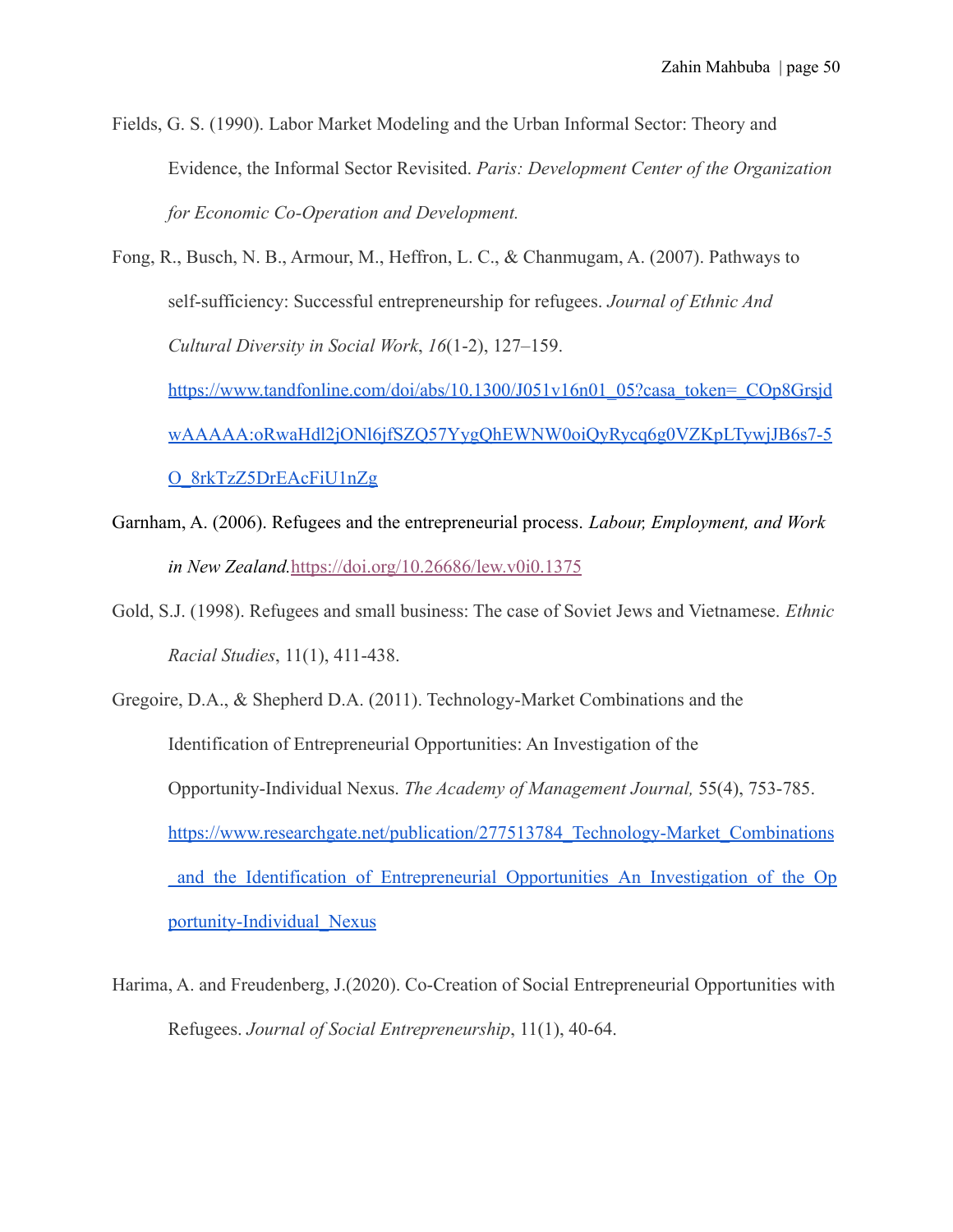[https://www.tandfonline.com/doi/full/10.1080/19420676.2018.1561498?scroll=top&need](https://www.tandfonline.com/doi/full/10.1080/19420676.2018.1561498?scroll=top&needAccess=true) [Access=true](https://www.tandfonline.com/doi/full/10.1080/19420676.2018.1561498?scroll=top&needAccess=true)

Harris, R. (2013). *Transforming Refugees Into "Illegal Immigrants"* (Unpublished Bachelor's Thesis). Brown University.

[https://watson.brown.edu/cmes/files/cmes/imce/for-students/Harris-Rebecca-Thesis-Final](https://watson.brown.edu/cmes/files/cmes/imce/for-students/Harris-Rebecca-Thesis-Final-to-Post.pdf) [-to-Post.pdf](https://watson.brown.edu/cmes/files/cmes/imce/for-students/Harris-Rebecca-Thesis-Final-to-Post.pdf)

Hayes, A. (2021). Entrepreneur. *Investopedia.*

<https://www.investopedia.com/terms/e/entrepreneur.asp>

- Haynie, M. and Shepherd, D. (2011). Toward a theory of discontinuous career transition: Investigating career transitions necessitated by traumatic life events. *Journal of Applied Psychology,* 96(3), 501–524.
- Hugo, G. (2013). The economic contribution of humanitarian settlers in Australia. *International Migration*, 52(1), 31-52.
- Imas, J.M., Wilson, N., & Weston, A. 2012. Barefoot Entrepreneurs. *Organization*, 19(1), 563–585. <https://journals.sagepub.com/doi/10.1177/1350508412459996>
- Jasper, M.A. (1994). Issues in Phenomenology for Researchers of Nursing. *Journal of Advanced Nursing,* 19(2), 309-314.<https://pubmed.ncbi.nlm.nih.gov/8188962/>
- Jiang, Y. D., Straub, C., Klyver, K., & Mauer, R. (2021). Unfolding refugee entrepreneurs' opportunity-production process — Patterns and embeddedness. *Journal of Business Venturing*, 36(5), 106-138.
- Jones, M.V., & Casulli, L. (2014). International Entrepreneurship: Exploring the Logic and Utility of Individual Experience through Comparative Reasoning Approaches.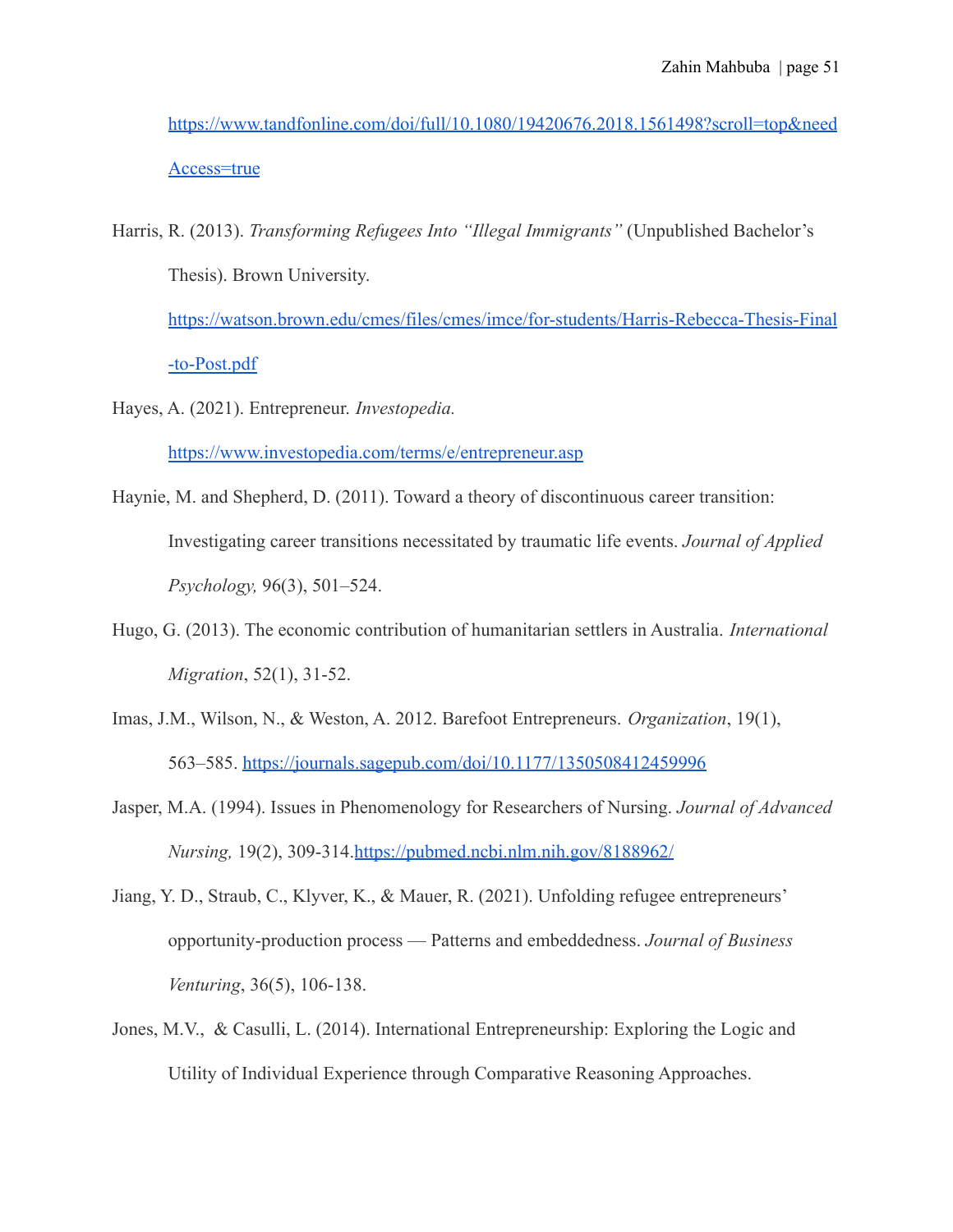*Entrepreneurship Theory and Practice,* 38(1).

<https://journals.sagepub.com/doi/10.1111/etap.12060>

Kier, A.S., & McMullen, J.S. (2018). Entrepreneurial Imaginativeness in New Venture Ideation. *The Academy Management Journal,* 61(6).

https://www.researchgate.net/publication/324074262 Entrepreneurial Imaginativeness i

[n\\_New\\_Venture\\_Ideation](https://www.researchgate.net/publication/324074262_Entrepreneurial_Imaginativeness_in_New_Venture_Ideation)

- Kloosterman, R. and Rath, J. (2003). Venturing Abroad in the Age of Globalization : Immigrant Entrepreneurship in the Global Economy. *Entrepreneurship and Regional Development,* 15(2), 167-181.
- Kosten, D. (2018). Immigrants as Economic Contributors: Immigrant Entrepreneurs. *National Immigration*

*Forum.*[https://immigrationforum.org/article/immigrants-as-economic-contributors-immig](https://immigrationforum.org/article/immigrants-as-economic-contributors-immigrant-entrepreneurs/) [rant-entrepreneurs/](https://immigrationforum.org/article/immigrants-as-economic-contributors-immigrant-entrepreneurs/)

- Kotlar, J. (2014). Mining the Past: History Scripting Strategies and Competitive Advantage in a Family Business. *Entrepreneurship Theory and Practice,* 46(1). <https://journals.sagepub.com/doi/full/10.1177/10422587211046547>
- Kupferberg, F. (2003). The Established and the Newcomers: What Makes Immigrant and Women Entrepreneurs so Special? *International Review of Sociology,* 13(1).

[10.1080/0390670032000087005](http://dx.doi.org/10.1080/0390670032000087005)

Kwong, C. C., Cheung, C. W., Manzoor, H., & Rashid, M. U. (2018). Entrepreneurship through Bricolage: a study of displaced entrepreneurs at times of war and conflict. *Entrepreneurship & Regional Development*, 31(5–6), 435–455.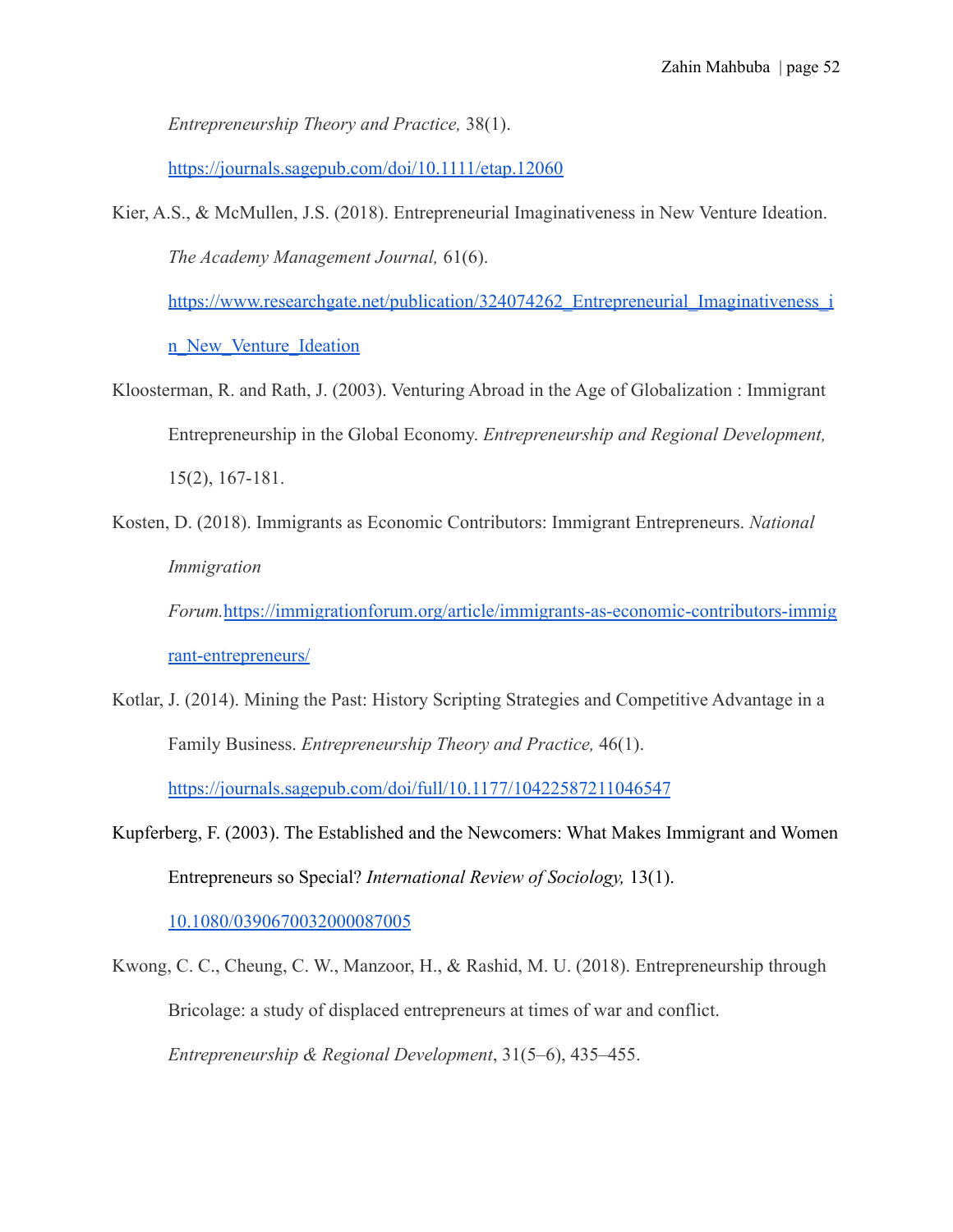Ley, D. (2006). Explaining Variations in Business Performance Among Immigrant Entrepreneurs in Canada. *Journal of Ethnic and Migration Studies,* 32(5).

<https://www.tandfonline.com/doi/abs/10.1080/13691830600704123>

- Li, P.S. (2004). Social capital and economic outcomes for immigrants and ethnic minorities. *Journal of International Migration and Integration/Revue de L'integration et de la Migration Internationale*, 5(2), 171-190.
- Lysa, C. (2014). A Recent History of Refugees in Saudi Arabia. *Understanding historical and political contexts to contemporary refugees.*

<http://refugeehistory.org/blog/2020/11/12/a-recent-history-of-refugees-in-saudi-arabia>

- Mawson, S. & Kasem, L. (2019). Exploring the entrepreneurial intentions of Syrian refugees in the UK. *Journal of Entrepreneurial Behavior & Research.* <https://doi.org/10.1108/IJEBR-02-2018-0103>
- McMullen, J.S., & Shepherd, D.A. (2006). Entrepreneurial Action and the Role of Uncertainty in the Theory of Entrepreneur. *The Academy of Management Review,* 31(1). https://www.researchgate.net/publication/255606121 Entrepreneurial Action and the R ole of Uncertainty in the Theory of Entrepreneur
- MERCY Malaysia. (n.d). About us. <https://www.mercy.org.my/>
- New American Economy Research Fund. (2017). From Struggle to Resilience: The Economic Impact of Refugees in America.

[https://research.newamericaneconomy.org/report/from-struggle-to-resilience-the-economi](https://research.newamericaneconomy.org/report/from-struggle-to-resilience-the-economic-impact-of-refugees-in-america/) [c-impact-of-refugees-in-america/](https://research.newamericaneconomy.org/report/from-struggle-to-resilience-the-economic-impact-of-refugees-in-america/)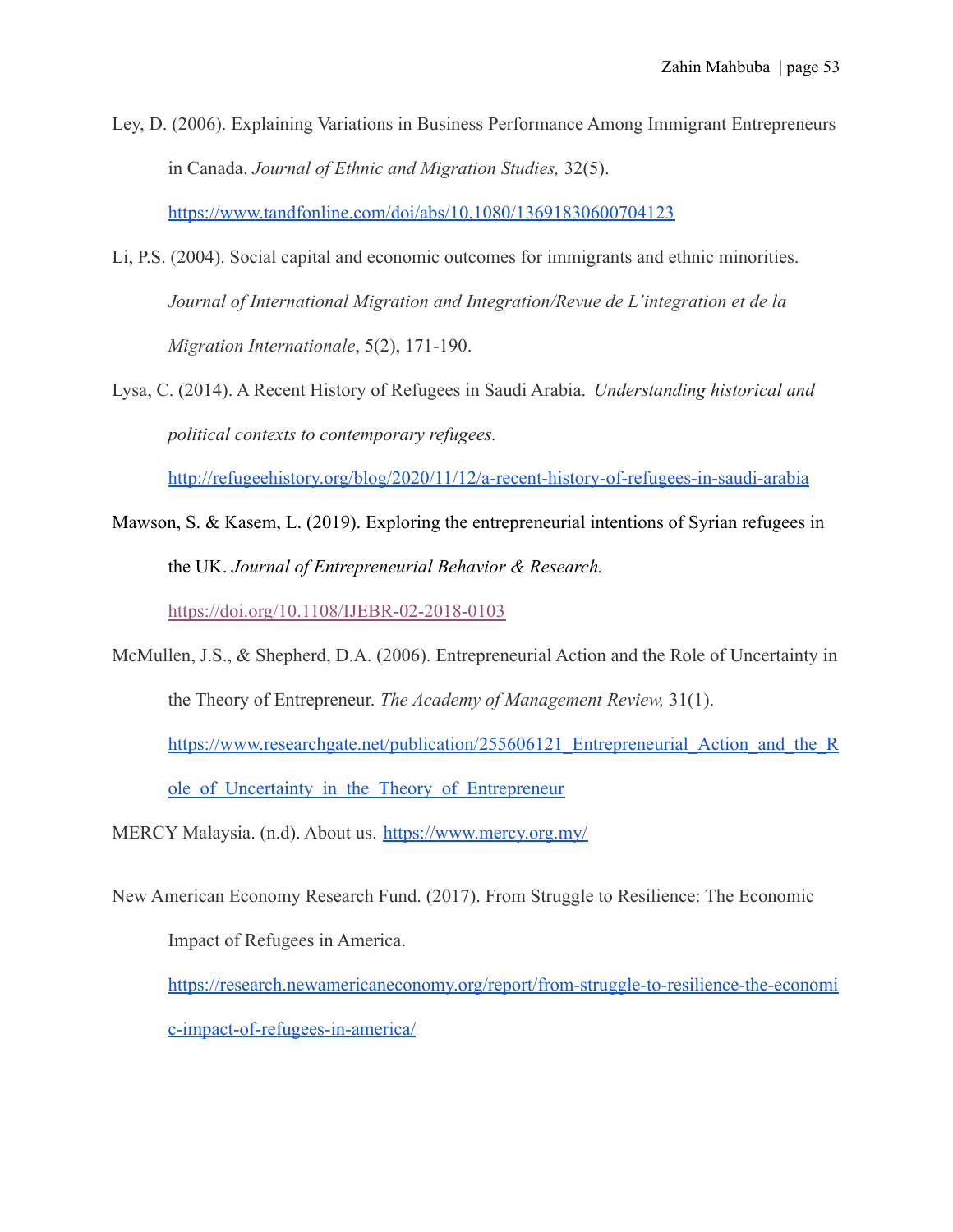- Omege, K. and Mwangi, J. (2014). Business travails in Diaspora: The challenges and resilience of Somali refugee business community in Nairobi. *Journal of Third World Studies*, 31(1), 185-218.
- Ouaki, V. (2016). Syrian Refugees: Why Won't the Oil-rich Gulf States Take Them In? *Le Journal International Archives.*

[https://www.lejournalinternational.fr/Syrian-refugees-why-won-t-the-oil-rich-Gulf-States](https://www.lejournalinternational.fr/Syrian-refugees-why-won-t-the-oil-rich-Gulf-States-take-them-in_a3477.html) [-take-them-in\\_a3477.html](https://www.lejournalinternational.fr/Syrian-refugees-why-won-t-the-oil-rich-Gulf-States-take-them-in_a3477.html)

Portes, A., Haller, W., & Guarnizo, L.E. (2002). Transnational Entrepreneurs: An Alternative Form of Immigrant Economic Adaptation. *American Sociological Review,* 67(2), 278-279.

https://www.researchgate.net/publication/271809214 Transnational Entrepreneurs An Alternative Form of Immigrant Economic Adaptation

Potocky-Tripodi, M. (2004). The role of social capital in immigrant and refugee economic adaptation. *Journal of Social Service Research, 31*(1).

[https://doi.org/10.1300/J079v31n01\\_04](https://doi.org/10.1300/J079v31n01_04)

Putnam, R.D. (2000). Bowling alone: The collapse and revival of the American community. *New York: Simon and Schuster.*

[https://books.google.com/books?hl=en&lr=&id=rd2ibodep7UC&oi=fnd&pg=PA13&ots](https://books.google.com/books?hl=en&lr=&id=rd2ibodep7UC&oi=fnd&pg=PA13&ots=G6I9qZsjY3&sig=0zbHpNk_ks6bxzQ7cke3PY3Vo6w#v=onepage&q&f=false) [=G6I9qZsjY3&sig=0zbHpNk\\_ks6bxzQ7cke3PY3Vo6w#v=onepage&q&f=false](https://books.google.com/books?hl=en&lr=&id=rd2ibodep7UC&oi=fnd&pg=PA13&ots=G6I9qZsjY3&sig=0zbHpNk_ks6bxzQ7cke3PY3Vo6w#v=onepage&q&f=false)

Raijman, R., & Tienda, M. (2000). Immigrants' Pathways to Business Ownership: A Comparative Ethnic Perspective. *International Migration Review,* 34(2). [https://doi.org/10.1177/019791830003400302](https://doi.org/10.1177%2F019791830003400302)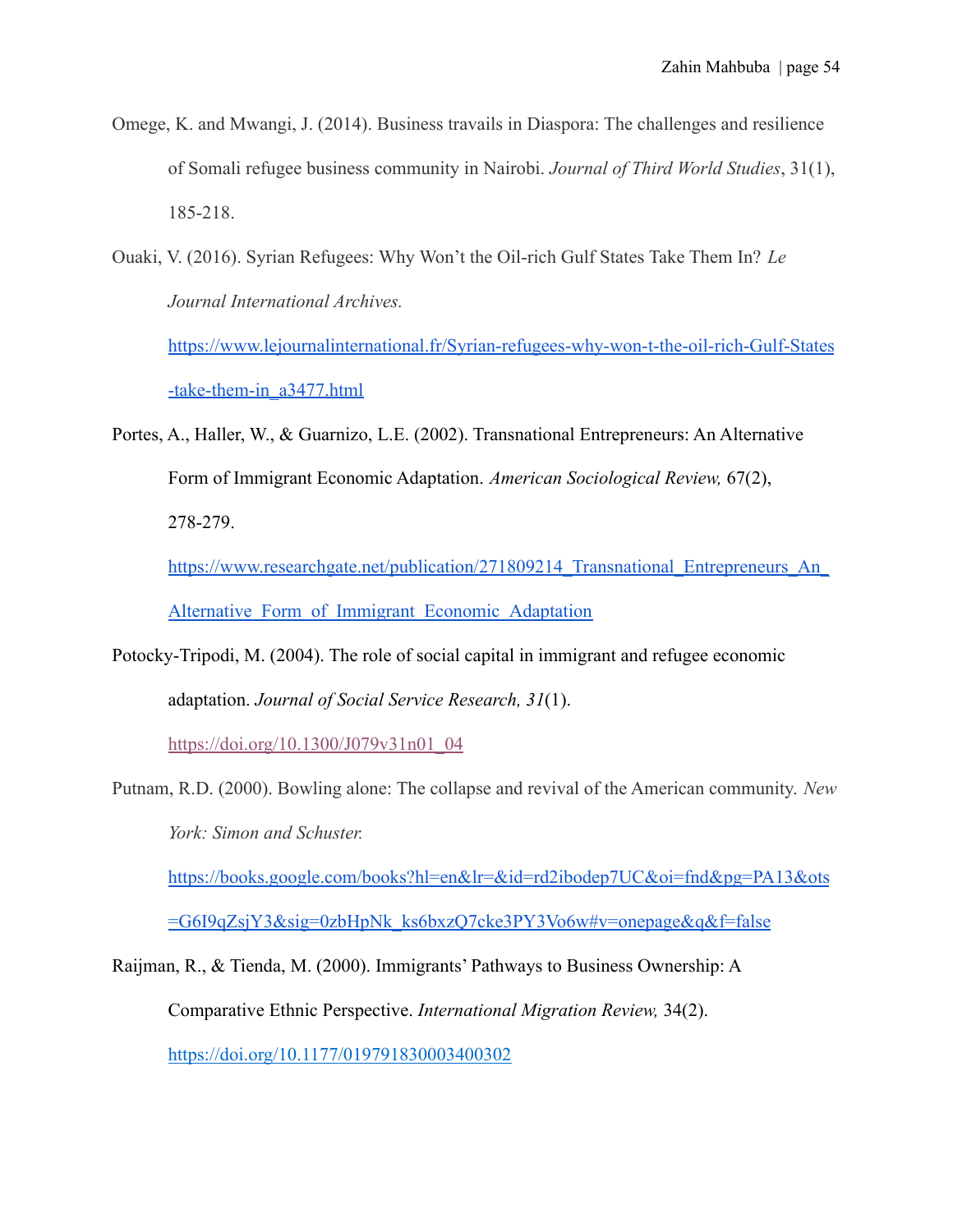Rashid, L. (2018). "Call Me a Business Owner, Not a Refugee!" Challenges of and Perspectives on Newcomer Entrepreneurship. *World Refugee Council.*

*Refugee Investment Network.* <https://refugeeinvestments.org/>

Refugee population by country or territory of asylum. (2021). The World Bank Data.

Refugee Processing Center. (2021). Refugee Admissions and Arrivals Table.

<https://www.wrapsnet.org/>

Refugees. (2022). *United States Citizenship and Immigration Services (USCIS).* <https://www.uscis.gov/humanitarian/refugees-and-asylum/refugees>

Retrieved from: <https://data.worldbank.org/indicator/SM.POP.REFG>

- Roth, W. D., Seidel, M. D. L., Ma, D., & Lo, E. (2012). In and out of the ethnic economy: A longitudinal analysis of ethnic networks and pathways to economic success across immigrant categories. *International Migration Review, 46*(2), 310-361. <https://doi.org/10.1111/j.1747-7379.2012.00889.x>
- Sahin, M., Nijkamp, P., & Stough, R. (2011). Impact of urban conditions on firm performance of migrant entrepreneurs: a comparative Dutch–US study. *The Annals of Regional Science,* 46(3), 661-689.

https://www.researchgate.net/publication/225531425 Impact of urban conditions on fi rm performance of migrant entrepreneurs a comparative Dutch-US study

- Salvato, C. and Melin, L. (2008). Creating value across generations in family-controlled businesses: the role of family social capital. *Family Business Review*, 21(3), 259-276.
- Sandberg S., Immonen R., Kok, S. (2018). Taking a social view on immigrants with refugee backgrounds. *International Journal for Entrepreneurship and Small Businesses*, 36(1),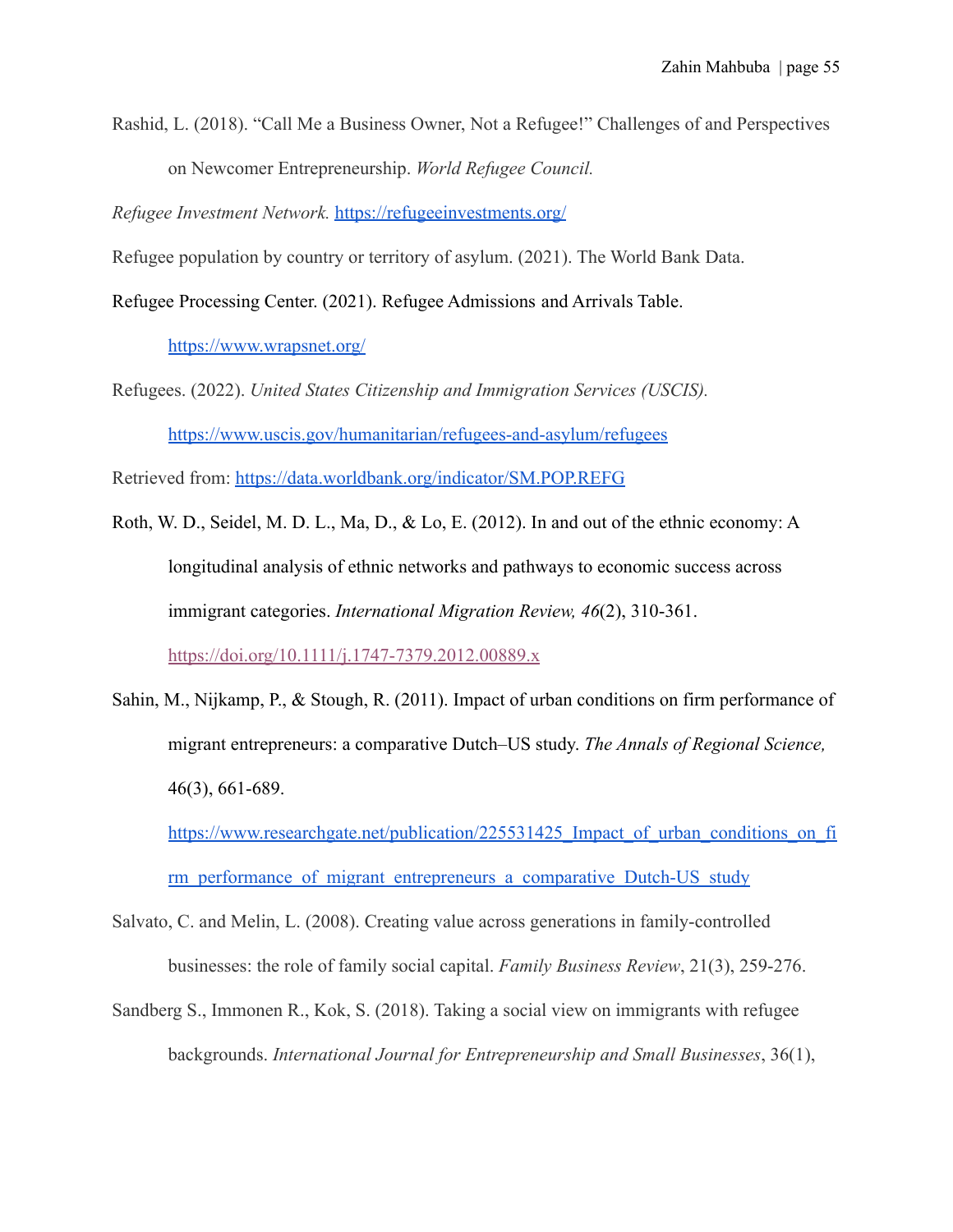- Schreiner, M. and Woller, G. (2003). Microenterprise in the First and Third Worlds. *World Development*, 31, 1567-1580. [https://doi.org/10.1016/S0305-750X\(03\)00112-8](https://doi.org/10.1016/S0305-750X(03)00112-8)
- Shneikat, B. and Alrawadieh, Z.(2019). Unraveling [refugee entrepreneurship and its role in](https://www.tandfonline.com/doi/abs/10.1080/02642069.2019.1571046) [integration: empirical evidence from the hospitality industry](https://www.tandfonline.com/doi/abs/10.1080/02642069.2019.1571046). *The Service Industries Journal* 39(9-10), 741-761.
- Siggelkow, N. (2007). Persuasion with case studies. *Revista Eletrônica de Estratégia & Negócios,* 1(1). [10.19177/reen.v1e120081-9](http://dx.doi.org/10.19177/reen.v1e120081-9)
- Ssewamala, F.M., & Sherraden, M. (2004). Integrating Saving into Microenterprise Programs for the Poor: Do Institutions Matter? *The University of Chicago Press Journals,* 78(3). <https://www.journals.uchicago.edu/doi/abs/10.1086/421919>
- Sternberg, R. (2021). Entrepreneurship and geography—some thoughts about a complex relationship. *The Annals of Regional Science.*

<https://doi.org/10.1007/s00168-021-01091-w>

Toussaint-Comeau, M. (2005). Do Enclaves Matter in Immigrants' Self-Employment Decision? *FRB Chicago Working Paper.*

[https://papers.ssrn.com/sol3/papers.cfm?abstract\\_id=871956](https://papers.ssrn.com/sol3/papers.cfm?abstract_id=871956)

Turkina, E. & Thai, M. T. T. (2013). Social capital, networks, trust and immigrant entrepreneurship: a cross‐country analysis. *Journal of Enterprising Communities: People and Places in the Global Economy, 7*(2), 108-124.

<https://doi.org/10.1108/17506201311325779>

U.S Department of State. (n.d.). Report to Congress on Proposed Refugee Admissions for Fiscal Year 2021. 216–241.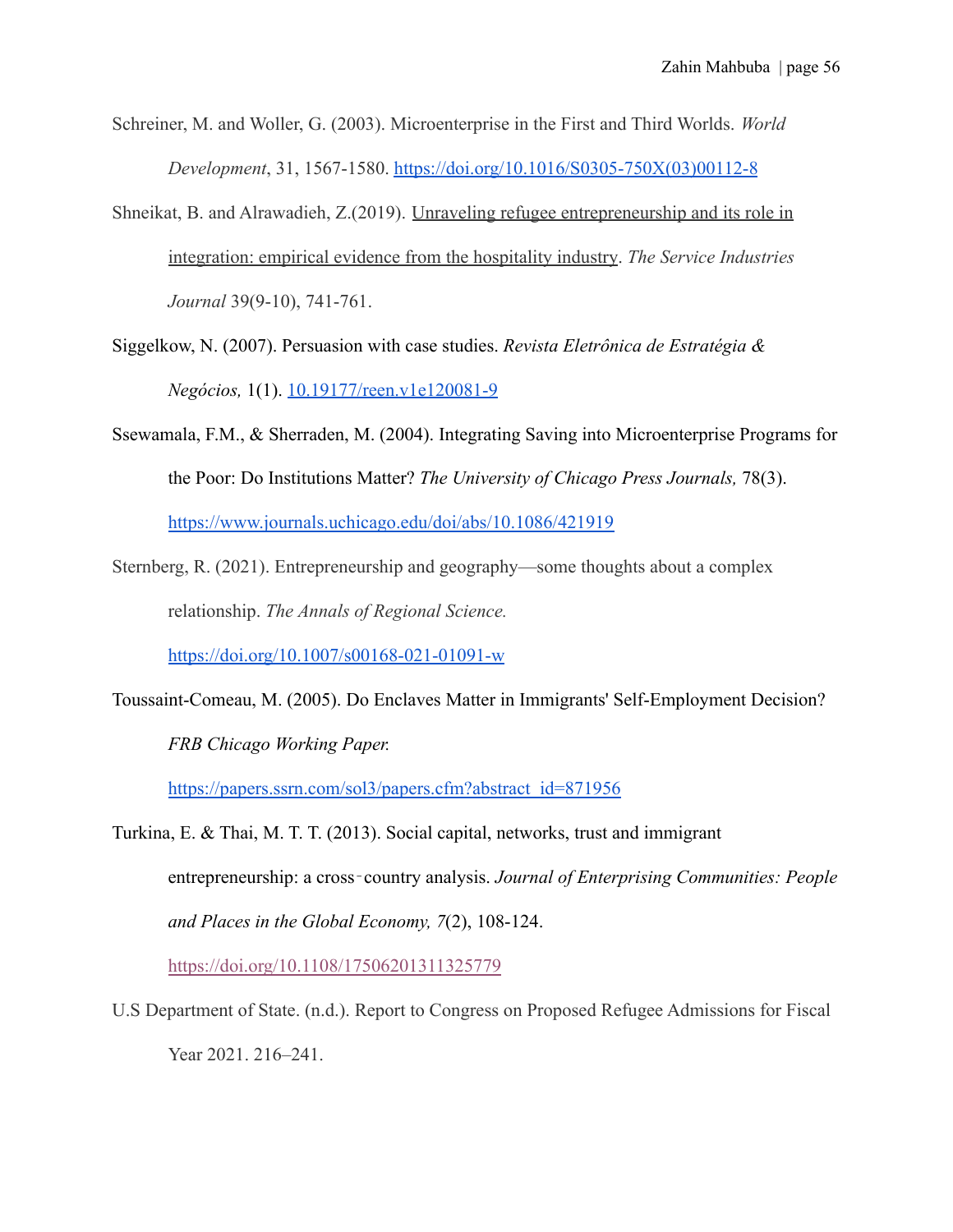United Nations University- Merit. (2015). Born out of Necessity: The Role of Refugee Entrepreneurs.

<https://www.merit.unu.edu/born-out-of-necessity-the-role-of-refugee-entrepreneurs/>

- Vinogradov, E. & Kolvereid, L. (2007). Cultural background, human capital and self-employment rates among immigrants in Norway. Entrepreneurship *& Regional Development, 4.* <https://doi.org/10.1080/08985620701223213>
- Vinokurov, A., Trickett, E. J., & Birman, D. (2017). Community context matters: Acculturation and underemployment of Russian-speaking refugees. *International Journal of Intercultural Relations, 57*, 42-56. <https://doi.org/10.1016/j.ijintrel.2017.02.002>
- Volery T. (2007). Ethnic entrepreneurship: A theoretical framework. *Handbook of Research on Ethnic Minority*, 30-41.
- Wauters, B and Lambrecht, J. (2008). Barriers to refugee entrepreneurship in Belgium: Towards an explanatory model. *Journal of Ethnic and Migration Studies*, (34), 895–915. [https://www.tandfonline.com/doi/full/10.1080/13691830802211190?casa\\_token=4zqIc4](https://www.tandfonline.com/doi/full/10.1080/13691830802211190?casa_token=4zqIc4UpxrMAAAAA%3A9f8EDZ7zyRBAz-ZHRBeiPse2U4BBytB0it_LXhR4ptXbGYgxi-3yxCKNTakg5BiFpZbFHV-EGxE) [UpxrMAAAAA%3A9f8EDZ7zyRBAz-ZHRBeiPse2U4BBytB0it\\_LXhR4ptXbGYgxi-3](https://www.tandfonline.com/doi/full/10.1080/13691830802211190?casa_token=4zqIc4UpxrMAAAAA%3A9f8EDZ7zyRBAz-ZHRBeiPse2U4BBytB0it_LXhR4ptXbGYgxi-3yxCKNTakg5BiFpZbFHV-EGxE) [yxCKNTakg5BiFpZbFHV-EGxE](https://www.tandfonline.com/doi/full/10.1080/13691830802211190?casa_token=4zqIc4UpxrMAAAAA%3A9f8EDZ7zyRBAz-ZHRBeiPse2U4BBytB0it_LXhR4ptXbGYgxi-3yxCKNTakg5BiFpZbFHV-EGxE)
- Wilson, K.L., and Portes, A. (1980). Immigrant Enclaves: An Analysis of the Labor Market Experiences of Cubans in Miami. *American Journal of Sociology*, 86(2), 295-319. <https://www.jstor.org/stable/2778666?seq=1>

Yin, R.K. (2013). Case Study Research: Design and Methods. *SAGE Inc.*

Zapkau, F.B., Schwens, C., & Kabst, R. (2017). The Role of Prior Entrepreneurial Exposure in the Entrepreneurial Process: A Review and Future Research Implications. *Journal of*